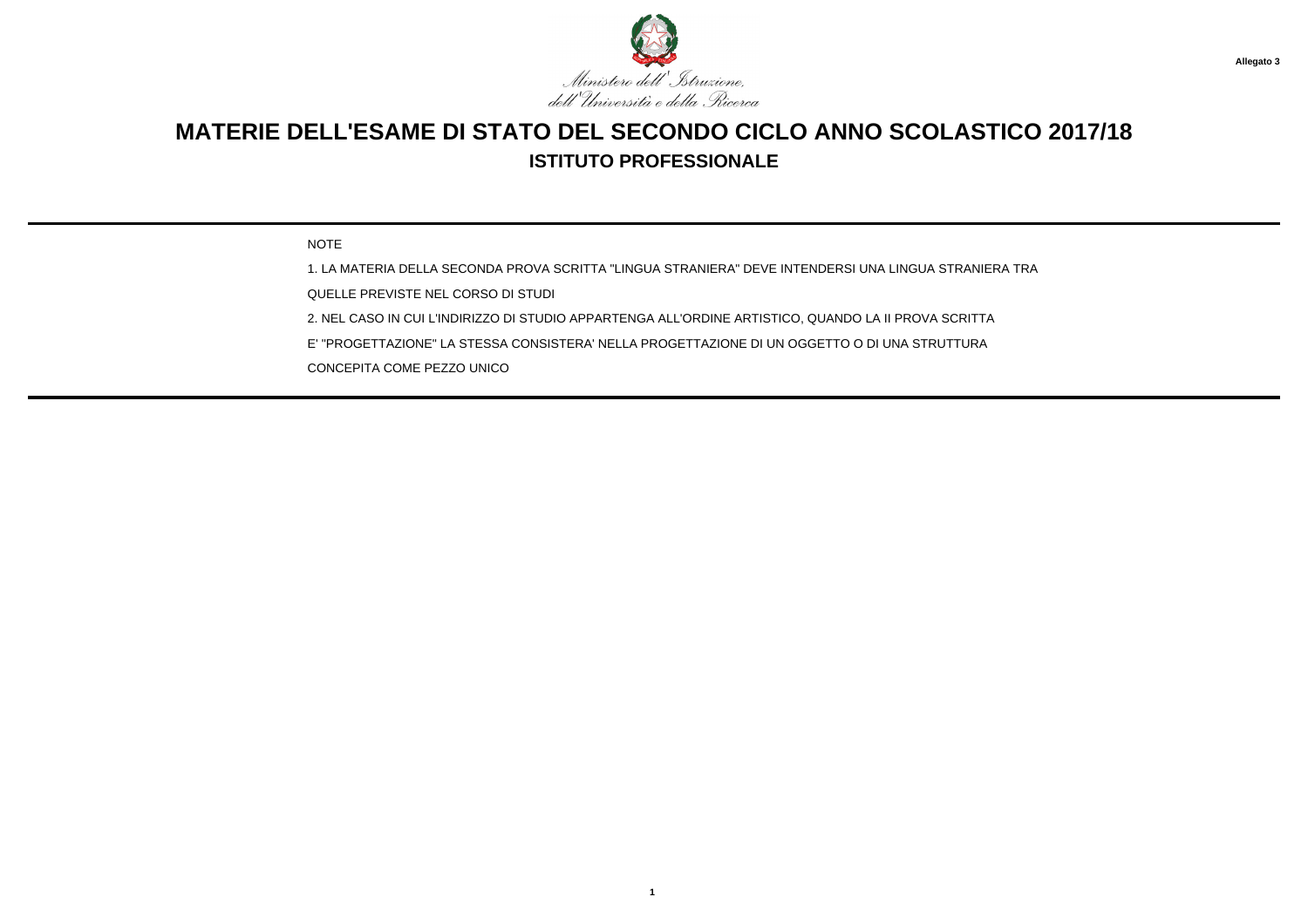

#### **INDIRIZZO:** IP01 - SERVIZI PER L'AGRICOLTURA E LO SVILUPPO RURALE

**TITOLO DI STUDIO:** DIPLOMA DI ISTITUTO PROFESSIONALE SETTORE SERVIZI INDIRIZZO "SERVIZI PER L'AGRICOLTURA E LO SVILUPPO RURALE"

| . COMMISSARIO ESTERNO:<br><b>SCRI</b><br><b>DDIM</b><br>. AFFIDAT<br><b>PRO.</b><br>AL. | <b>INSEGN.</b> | <b>NOMINA</b> | <b>I CONCORSO</b><br><b>CLASSI</b> |
|-----------------------------------------------------------------------------------------|----------------|---------------|------------------------------------|
| $1 \wedge 7 \times$<br>101<br>$\mathbf{H}$<br>ALIANA<br>"RH 1<br>I J N A                | 101            | N80           | A012                               |

| <b>SECC</b><br><b>IN 1771</b><br><b>INTERNO</b><br><b>'MISSARIO</b><br><b>BBAV</b><br>MM<br>IIA ALAIN<br><b>SURF</b><br>JNDA<br>FRU<br>uun | <b>INSEGN.</b> | NOMINA | <b>INICODEO</b><br>$\sim$<br>. .<br>.<br>טראטע<br>w<br>u<br>--- |
|--------------------------------------------------------------------------------------------------------------------------------------------|----------------|--------|-----------------------------------------------------------------|
| $-$ - $  -$<br>۱/Δ<br>7RIZ<br>IURE<br>--                                                                                                   | $\sim$<br>123  | N361   |                                                                 |

| FIDATE AI COMMISSARI ESTERNI:<br>'ERIE AFI<br><b>ALTRE</b><br>ு MA …                    | <b>INSEGN.</b> | <b>NOMINA</b> | <b>I CONCORSO</b><br><b>CLASSID</b> |
|-----------------------------------------------------------------------------------------|----------------|---------------|-------------------------------------|
| <b>A INGLESF</b><br>$ 2\rangle$<br>LINGU.                                               | 1028           | N460          | AB24                                |
| TERRITORIALE<br>∟CONOMIA AGRARIA F T<br>) SVILUI<br>---<br>3)<br>∕ DD ،<br>$\sim$<br>ᆫᆫ | 1122           | N361          | A05                                 |

### **INDIRIZZO:** IP1A - SERV. AGRICOLTURA E SVILUPPO RUR. (CURV.AGRIC.BIOL. BIODINAM.) (TVRA3C5009)

**TITOLO DI STUDIO:** DIPLOMA DI ISTITUTO PROFESSIONALE SETTORE SERVIZI INDIRIZZO "SERVIZI PER L'AGRICOLTURA E LO SVILUPPO RURALE"

| <b>SCRIT</b><br><b>PRIM</b><br><b>MISSARIO ESTERNO:</b><br><b>COMMICCA</b><br><b>PROVA</b><br>⊡DA ⊺<br>A AL<br>. IA AF | <b>INSEGN</b> | <b>NOMINA</b> | <b>I CONCORSO</b><br>DI |
|------------------------------------------------------------------------------------------------------------------------|---------------|---------------|-------------------------|
| 111C<br>(4)<br>◡<br>IANA<br>URA<br>$\mathbf{A}$<br><b>LINGUA</b><br>11. A L                                            | 101'          | N802          | A012                    |

| <b>SECONDA</b><br><b>PROVA SCRI.</b><br><b>≏OMMISSARIO INTERNO:</b><br>-IDATA AL<br>. IA AF' | <b>INSEGN.</b> | <b>NOMINA</b> | <b>CONCORSO</b><br>$\cdots$<br>u<br>---- |
|----------------------------------------------------------------------------------------------|----------------|---------------|------------------------------------------|
| <b>I SETTORE</b><br><b>ΔΙ</b><br>ORIZ<br>.<br>$\sqrt{ }$<br>EGISL.                           | 123            | N361          |                                          |

| <b>ALTRE MATERIE AFFIDATE AI COMMISSARI ESTERNI:</b>        | <b>INSEGN.</b> | <b>NOMINA</b> | ASSI DI CONCORSO |
|-------------------------------------------------------------|----------------|---------------|------------------|
| LINGUA INGLESE<br>$\sim$<br>-2)                             | 1028           | N460          | AB24             |
| ECONOMIA AGRARIA E DEL<br>O SVILUPPO TERRITORIALE<br>$\sim$ | 1122           | N361          | A05              |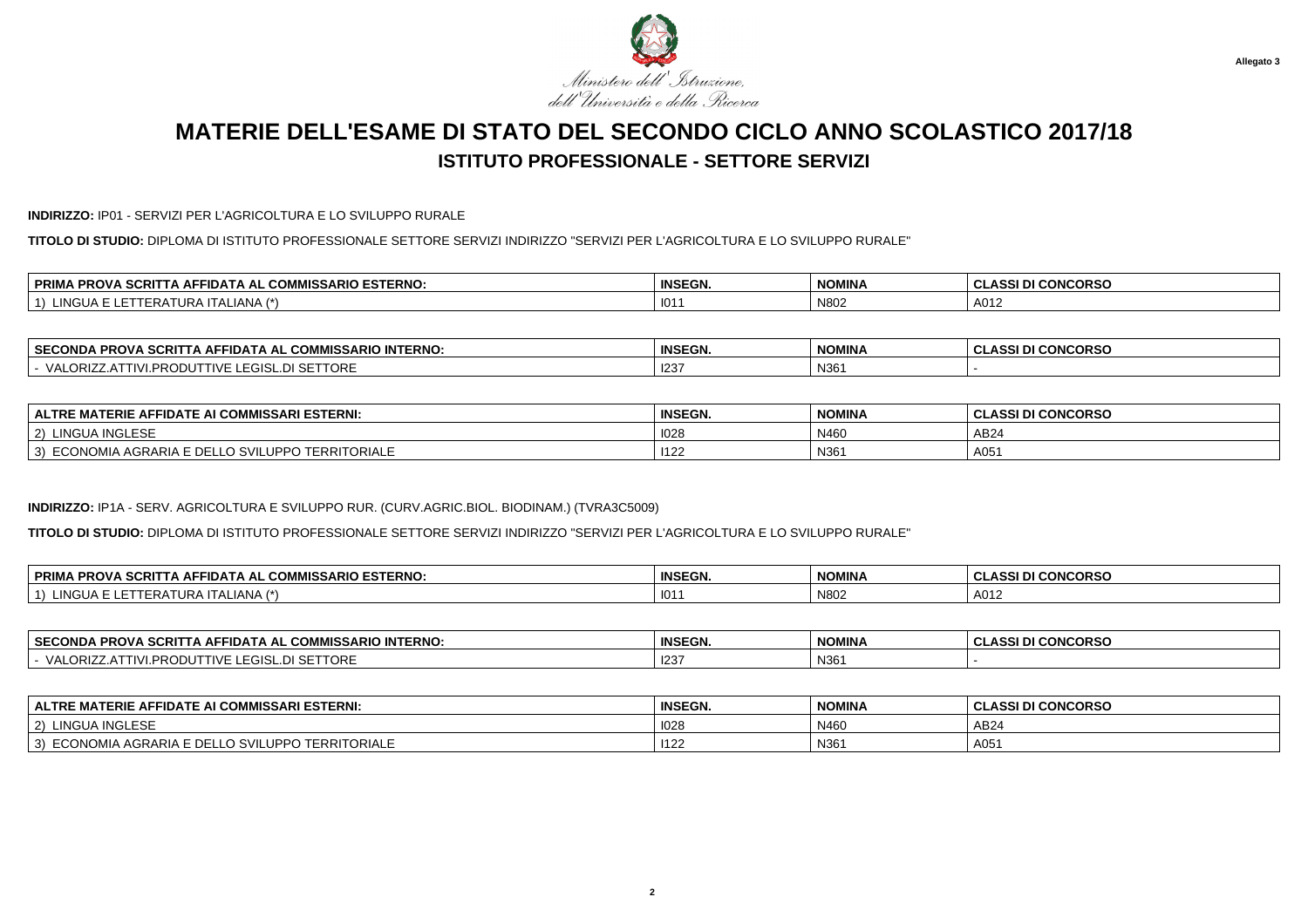

**Allegato 3**

## **MATERIE DELL'ESAME DI STATO DEL SECONDO CICLO ANNO SCOLASTICO 2017/18ISTITUTO PROFESSIONALE - SETTORE SERVIZI**

**INDIRIZZO:** IPGF - SERV. AGRICOLTURA SVILUPPO RURALE OPZ."GESTIONE RISORSE FORESTALI MONTANE"

**TITOLO DI STUDIO:** DIPLOMA DI ISTITUTO PROFESSIONALE SETTORE SERVIZI INDIRIZZO "SERVIZI PER L'AGRICOLTURA E LO SVILUPPO RURALE " OPZIONE "GESTIONE RISORSE FORESTALI E MONTANE"

| $\mathbf{c}$<br><b>SARIO ESTERNO.</b><br><b>DDIM</b><br>.<br><br><b>PROVA</b><br><b>SCRIT</b><br><br>. АН<br>IDA<br>- 41<br>ັບບໜໜາວວ.<br><b>KINA</b><br>. .<br><b>JANU</b> | <b>INSEGN.</b> | <b>NOMINA</b> | <b>CONCORSO</b><br>$\sim$<br>ULAJJI VI |
|----------------------------------------------------------------------------------------------------------------------------------------------------------------------------|----------------|---------------|----------------------------------------|
| $\left  \right $ $\left  \right $ $\left  \right $ $\left  \right $ $\left  \right $<br>ALIANA<br>- 11 JA<br>INC.<br>ERA<br>1. JR 5                                        | 101            | N80           | A012                                   |

| <b>∣SECONDA I</b><br><b>PROVA SCRITTA AFF.</b><br>MISSARIO INTERNO:<br>. FIDATA AL COMM⊺            | <b>INSEGN.</b>   | <b>NOMINA</b> | <b>I CONCORSO</b><br>.<br>ul<br>. |
|-----------------------------------------------------------------------------------------------------|------------------|---------------|-----------------------------------|
| .<br><b>ERRIT</b><br>$\sim$<br>IIDRAU.<br><b>RONOMIA</b><br>EMAZ<br>.MONTANO S<br>-URESTAL<br>ו כוי | 120 <sup>4</sup> | N010          |                                   |

| <b>IISSARI ESTERNI:</b><br>: AFFIDATE AI COMM<br>$\_$ MATERIE $\_$<br><b>ALTRE</b>                          | <b>INSEGN.</b> | <b>NOMINA</b> | <b>I CONCORSO</b><br>. ממו<br>A551 D.<br>◡└ |
|-------------------------------------------------------------------------------------------------------------|----------------|---------------|---------------------------------------------|
| JA INGLESE<br>LINGL<br>$\epsilon$                                                                           | 1028           | N460          | AB24                                        |
| <b>AZIONE DI SETTORE</b><br>$\lambda$ ECONO <sup>.</sup><br>ONOMIA AGRARIA E '<br>I FAISI<br>3)<br>$\cdots$ | 1202           | N361          | A051                                        |

### **INDIRIZZO:** IPVP - SERV. AGRIC.SVIL.RURALE OPZ."VALORIZ.COMMERCIAL.PROD.AGRICOLI E TERRITORIO"

**TITOLO DI STUDIO:** DIPLOMA DI ISTITUTO PROFESSIONALE SETTORE SERVIZI INDIRIZZO "SERVIZI PER L'AGRICOLTURA E LO SVILUPPO RURALE " OPZIONE "VALORIZZAZIONE E COMMERCIALIZZAZIONE DEIPRODOTTI AGRICOLI DEL TERRITORIO"

| 'A SCRI.<br><b>COMMISSARIO ESTERNO.</b><br><b>PRIM</b><br><b>PROV</b><br><b>AFFIDATA</b><br>\ AL<br>∴u∪lv.<br>. NI 14 | <b>INSEGN.</b> | <b>NOMINA</b> | <b>I DI CONCORSO</b><br>$\bullet$<br>$\blacksquare$ |
|-----------------------------------------------------------------------------------------------------------------------|----------------|---------------|-----------------------------------------------------|
| 111011<br>$\mathbf{1} \mathbf{A}$ $\mathbf{A}$<br>I URA II ALIANA<br>-RA I<br>NGUA                                    | 101            | N802          | A012                                                |

| <b>SECONDA PROVA</b><br><b>INTERNO.</b><br><b>SCRITT</b><br>. COMMISSARIO<br>·IDATA AL<br>IA AF | <b>INSEGN.</b> | <b>NOMINA</b><br><b>NUMINA</b> | <b>I CONCORSC</b><br><b>CLASSI</b> |
|-------------------------------------------------------------------------------------------------|----------------|--------------------------------|------------------------------------|
| COMUNITA<br>$.$ NAZ'<br>$\sim$<br><b>VALORIZ</b><br>FGINI<br>17⊢<br>,,,,<br>--                  | 120'           | N36                            |                                    |

| <b>ALTRE MATERIE AFFIDATE AI COMMISSARI ESTERNI:</b>                                                       | <b>INSEGN.</b> | <b>NOMINA</b> | <b>CLASSI DI CONCORSO</b> |
|------------------------------------------------------------------------------------------------------------|----------------|---------------|---------------------------|
| LINGUA INGLESE<br>$^{\prime}$ 2)                                                                           | 1028           | N460          | AB24                      |
| TERRITORIALE<br>AGRARIA F<br><b>ECON</b><br>E DEL<br>ECONOMIA<br>3)<br><b>LO SVILL</b><br>י וטט.<br>$\sim$ | 1122           | N361          | A05 $\cdot$               |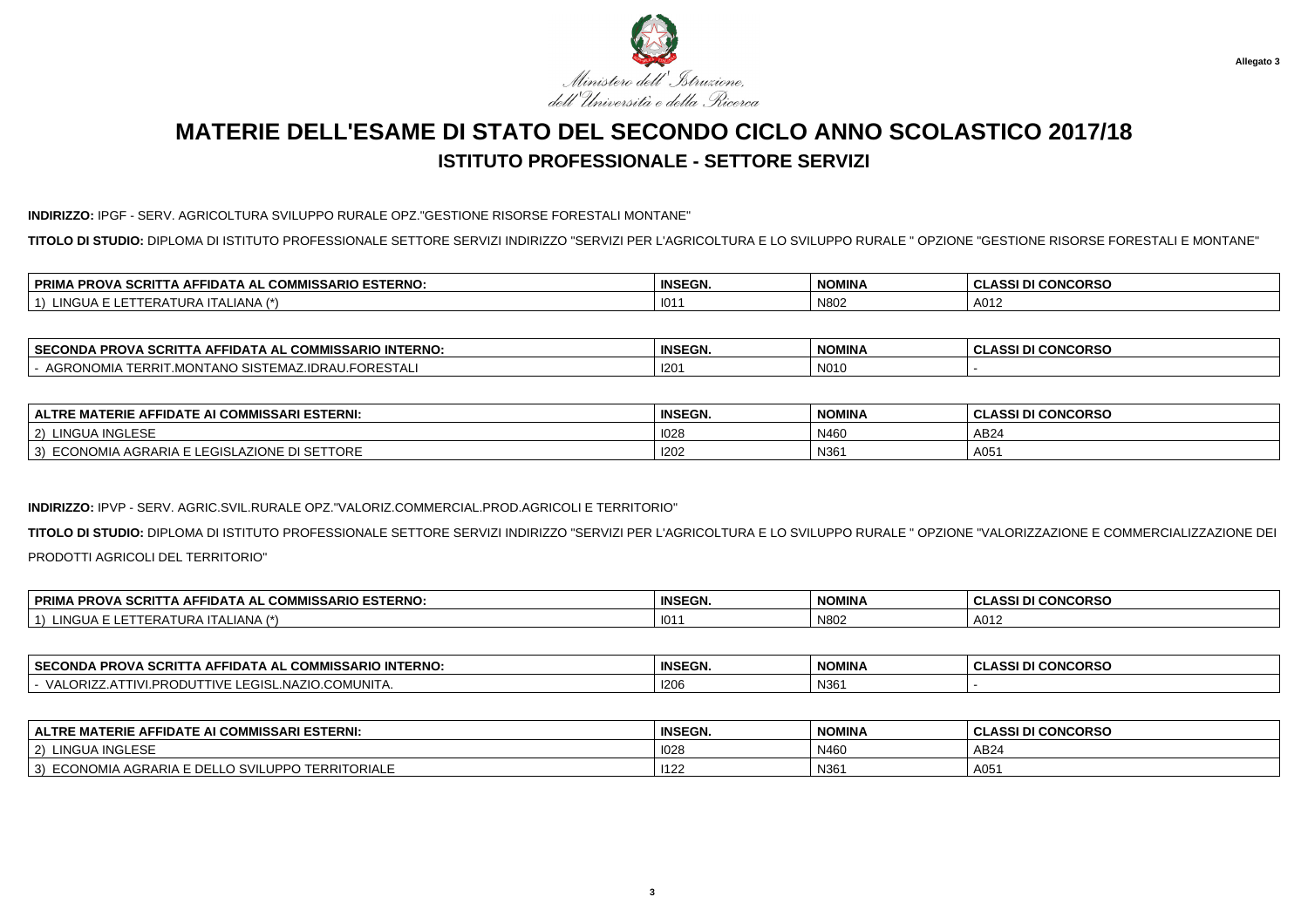

**INDIRIZZO:** IP02 - SERVIZI SOCIO-SANITARI

**TITOLO DI STUDIO:** DIPLOMA DI ISTITUTO PROFESSIONALE SETTORE SERVIZI INDIRIZZO "SERVIZI SOCIO-SANITARI"

| $\cdots$<br>PRIMA<br>$\cdot$ in Ferm<br><b>INTERNO</b><br><b>IA PROVA</b><br>. .<br>∴∆RIC.<br>SCRIT<br>▵⊢<br>- 11 D.A. '<br>. .<br>w<br>טור | <b>INSEGN.</b> | <b>NOMINA</b> | <b>CONCORSO</b><br>$\sim$<br>uladai |
|---------------------------------------------------------------------------------------------------------------------------------------------|----------------|---------------|-------------------------------------|
| <b>NGLIA</b><br>√∟IANA ∴<br>JRA.<br>.cr<br>.                                                                                                | 101            | N802          |                                     |

| <b>SECONDA</b><br><b>ESTERNO:</b><br>$\overline{A}$ SCRITT<br>.<br>$-0.0000$<br>- 10<br>PROVA<br>. IDA -<br>. A A -<br>. .<br>טור | <b>INSEGN.</b> | <b>NOMINA</b> | <b>I CONCORSO</b><br>DI |
|-----------------------------------------------------------------------------------------------------------------------------------|----------------|---------------|-------------------------|
| 10.17<br>$\ddot{\phantom{1}}$<br><b>AIEU</b><br><b>NER</b><br>. $A$ $P$<br>LICAIA<br>. .<br>.                                     | 1168           | N065          | A01 $\varepsilon$       |

| AI COMMISSARI ESTERNI:<br><b>ERIE A</b><br>FIDATE AI<br>ΛE<br><b>ALTRE</b><br>''' | <b>INSEGN.</b> | <b>NOMINA</b> | <b>CLASSI DI CONCORSO</b> |
|-----------------------------------------------------------------------------------|----------------|---------------|---------------------------|
| A INGLESE<br>2)<br>LINGU,                                                         | 1028           | N460          | AB24                      |
| MEDICO-SANITARIA<br><b>IGIENE</b><br>.TURA<br>5.5 <sub>2</sub><br>3)<br>wu        | 1142           | N869          | A015                      |

#### **INDIRIZZO:** IP04 - SERV. SOCIO-SANITARI ART. "ARTI AUS.PROFESSIONI SANITARIE - OTTICO"

**TITOLO DI STUDIO:** DIPLOMA DI ISTITUTO PROFESSIONALE SETTORE SERVIZI INDIRIZZO "SERVIZI SOCIO-SANITARI" ARTICOLAZIONE "ARTI AUSILIARIE DELLE PROFESSIONI SANITARIE: OTTICO"

| <b>PRIM</b><br>. SCRIT<br><b>.ISSARIO ESTERNO:</b><br>∆ אופ⊘.<br><b>PROVA</b><br>AFFIDAT.<br>^^'<br>\ AL<br>COMM<br>IA AFR | <b>INSEGN.</b> | <b>NOMINA</b> | <b>I CONCORSO</b><br>$\sim$<br>A CCI F<br>ULAJJI D |
|----------------------------------------------------------------------------------------------------------------------------|----------------|---------------|----------------------------------------------------|
| <b>LINGUA</b><br>$\lambda$ <sub>NIA</sub><br>$\lambda$<br>--<br><b>JURAIL</b> "<br>۹IV<br>$-DP$<br>∼                       | $\sim$<br>10   | N802          | A012                                               |

| <b>SECONDA</b><br>-22<br>I'A AFFIDATA AL COMMISSARIO INTERNO:<br>CRIT<br>-RU | <b>INSEGN.</b> | <b>NOMINA</b> | I DI CONCORSO<br>.<br><b>ULA.</b> |
|------------------------------------------------------------------------------|----------------|---------------|-----------------------------------|
| E IGIENE<br>OPAT OCUI<br>$\sim$<br>.SANITARIE(ANA)<br>− IN<br>™AR∟           | 108            | N1224<br>∵NZ∠ |                                   |

| <b>ALTRE MATERIE AFFIDATE AI COMMISSARI ESTERNI:</b> | <b>INSEGN.</b> | <b>NOMINA</b> | <b>I CONCORSO</b><br>DI.<br><b>ULA</b> |
|------------------------------------------------------|----------------|---------------|----------------------------------------|
| $\mathbf{R}$<br>I INGUA<br>っ<br>` !INGLES∟           | 1028           | N460          | AB24                                   |
| …CA APPLIC≜T.<br>3)                                  | 1084           | N179          | A020                                   |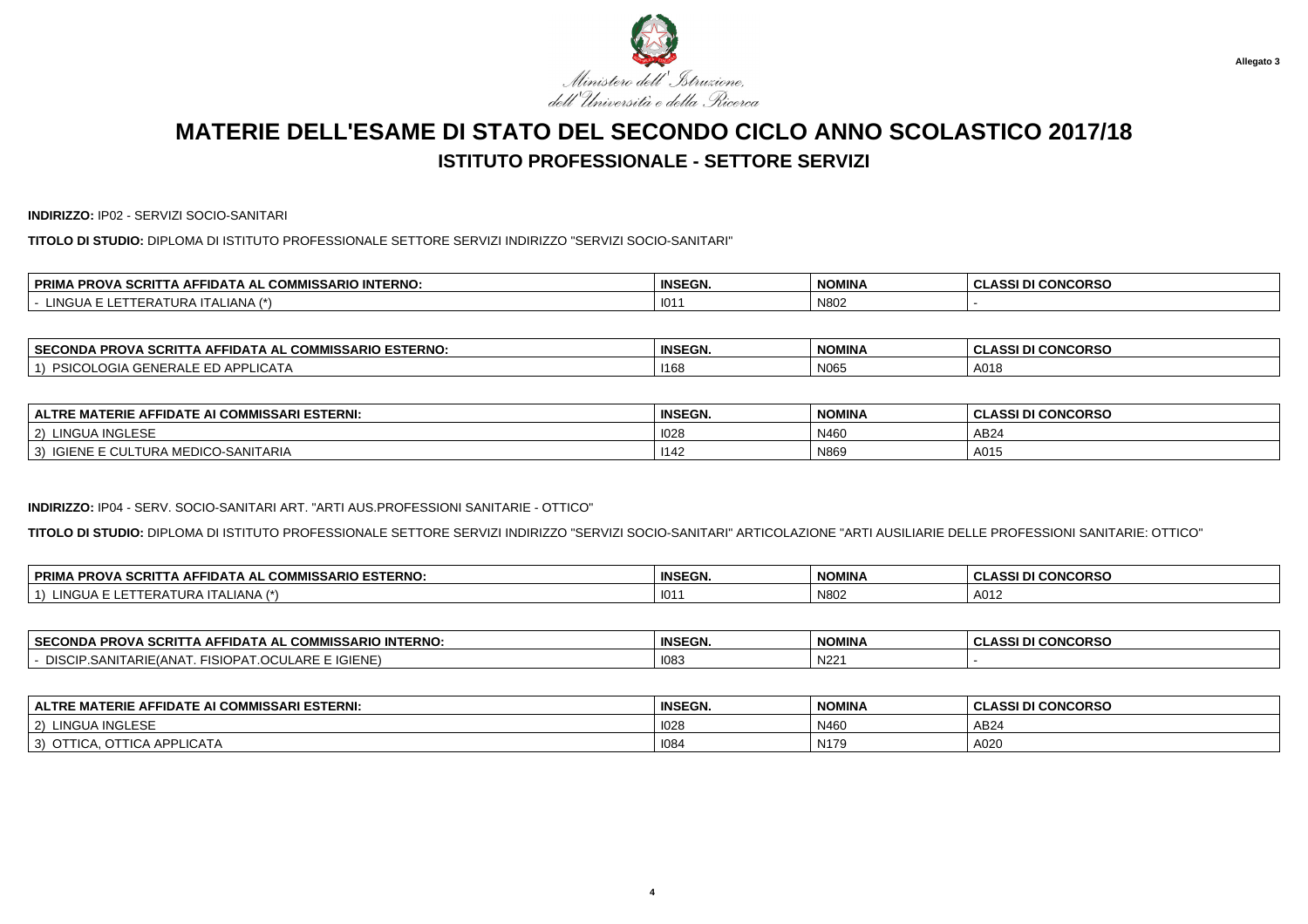

#### **INDIRIZZO:** IP03 - SERV. SOCIO-SANITARI ART. "ARTI AUS.PROFESSIONI SANITARIE - ODONTOTECNICO"

**TITOLO DI STUDIO:** DIPLOMA DI ISTITUTO PROFESSIONALE SETTORE SERVIZI INDIRIZZO "SERVIZI SOCIO-SANITARI" ARTICOLAZIONE "ARTI AUSILIARIE DELLE PROFESSIONI SANITARIE: ODONTOTECNICO"

| . er<br><b>MISSARIO ESTERNO:</b><br><b>DDIM</b><br>$\sim$ $\sim$ $\sim$ $\sim$<br><b>DDOV</b><br>-SCRIL<br>. АН'<br>∼IDА ∟<br>. ат<br>"RUV"<br>uum<br>. .<br>-- | <b>INSEGN.</b> | <b>NOMINA</b> | <b>CONCORSO</b><br>0.00 |
|-----------------------------------------------------------------------------------------------------------------------------------------------------------------|----------------|---------------|-------------------------|
| $\overline{1}$<br>. <i>.</i><br>-IANA<br>URP<br>- IIIA<br>$\sqrt{2}$                                                                                            | 101            | N80           | A012                    |

| <b>SECONDA</b><br><b>IISSARIO INTERNO:</b><br>PROVA SCRIT<br>$\sim$<br>$\ldots$ A AFFIDATA AL $\sim$<br>ושט א | <b>INSEGN.</b> | <b>NOMINA</b> | <b>CONCORSO</b><br>$\sim$<br>uladai |
|---------------------------------------------------------------------------------------------------------------|----------------|---------------|-------------------------------------|
| $L$ ABORAT<br>'I MATERIAL<br>TORIC<br>∍JENZ.<br>IN I ALIE<br>பட                                               | 1172           | N074          |                                     |

| E AFFIDATE AI COMMISSARI ESTERNI:<br><b>MATERIE</b><br><b>ALTRE</b> | <b>INSEGN.</b> | <b>NOMINA</b> | <b>I CONCORSO</b><br>0.001 <sub>D</sub><br>ULAJJI DI |
|---------------------------------------------------------------------|----------------|---------------|------------------------------------------------------|
| <b>A INGLESE</b><br>LINGU/<br>2)<br><b>INGLESE</b>                  | 1028           | N460          | AB24                                                 |
| '3)<br>GNATOLOGIA                                                   | 1252           | N078          | A015                                                 |

#### **INDIRIZZO:** IPEN - SERV. ENOGASTRONOMIA E OSPITALITA' ALBERGHIERA ART. "ENOGASTRONOMIA"

**TITOLO DI STUDIO:** DIPLOMA DI ISTITUTO PROFESSIONALE SETTORE SERVIZI INDIRIZZO "SERVIZI PER L'ENOGASTRONOMIA E L'OSPITALITA' ALBERGHIERA" ARTICOLAZIONE "ENOGASTRONOMIA"

| <b>PRIM</b><br><b>INTERNO</b><br>דום מ<br>…bSARIO IN⊤<br><b>PROVA</b><br>·IDA:<br>ו ב <i>ו</i><br>л.<br>uum<br>ouri<br>. .                                                                                                                                                                                                                                                                  | <b>INSEGN.</b> | <b>NOMINA</b> | <b>CONCORSO</b><br><u>. </u><br>$\sim$<br>. .<br>133 L<br>w<br>u |
|---------------------------------------------------------------------------------------------------------------------------------------------------------------------------------------------------------------------------------------------------------------------------------------------------------------------------------------------------------------------------------------------|----------------|---------------|------------------------------------------------------------------|
| 111<br>$^{\circ}$ $^{\circ}$ $^{\circ}$ $^{\circ}$ $^{\circ}$ $^{\circ}$ $^{\circ}$ $^{\circ}$ $^{\circ}$ $^{\circ}$ $^{\circ}$ $^{\circ}$ $^{\circ}$ $^{\circ}$ $^{\circ}$ $^{\circ}$ $^{\circ}$ $^{\circ}$ $^{\circ}$ $^{\circ}$ $^{\circ}$ $^{\circ}$ $^{\circ}$ $^{\circ}$ $^{\circ}$ $^{\circ}$ $^{\circ}$ $^{\circ}$ $^{\circ}$ $^{\circ}$ $^{\circ}$ $^{\circ$<br>.<br>៶∟៲៸៶៲៴៸<br>ᅴ | 101            | N802          |                                                                  |

| <b>SECONDA</b><br>AL COMMISSARIO ESTERNO:<br><b>SCRITTA AFFIDATA AL UL</b><br><b>A PROV</b>  | <b>INSEGN.</b> | NOMINA               | <b>CONCORSO</b><br>$\cdots$<br>133 U<br>u |
|----------------------------------------------------------------------------------------------|----------------|----------------------|-------------------------------------------|
| ALIMENTAZIONE<br>יימ<br>™''HN∠ <sub>D</sub><br>IIKA<br>$\mathbf{A}$<br>ושפ<br>. L UUL !<br>. | 117            | $\mathbf{N}$<br>NUZ. | A03                                       |

| <b>ALTRE MATERIE AFFIDATE AI COMMISSARI ESTERNI:</b>                                         | <b>INSEGN.</b> | <b>NOMINA</b> | <b>.ASSI DI CONCORSO</b><br><b>ULAL</b> |
|----------------------------------------------------------------------------------------------|----------------|---------------|-----------------------------------------|
| LINGUA INGLESE<br>2)                                                                         | 1028           | N460          | AB24                                    |
| VF DF<br><b>TURA RICETTIVA</b><br>DIRIT <sup>-</sup><br>⊃' TTO TECN.AMMIN.∨<br>A STRUT<br>J. | 111            | N504          | A045                                    |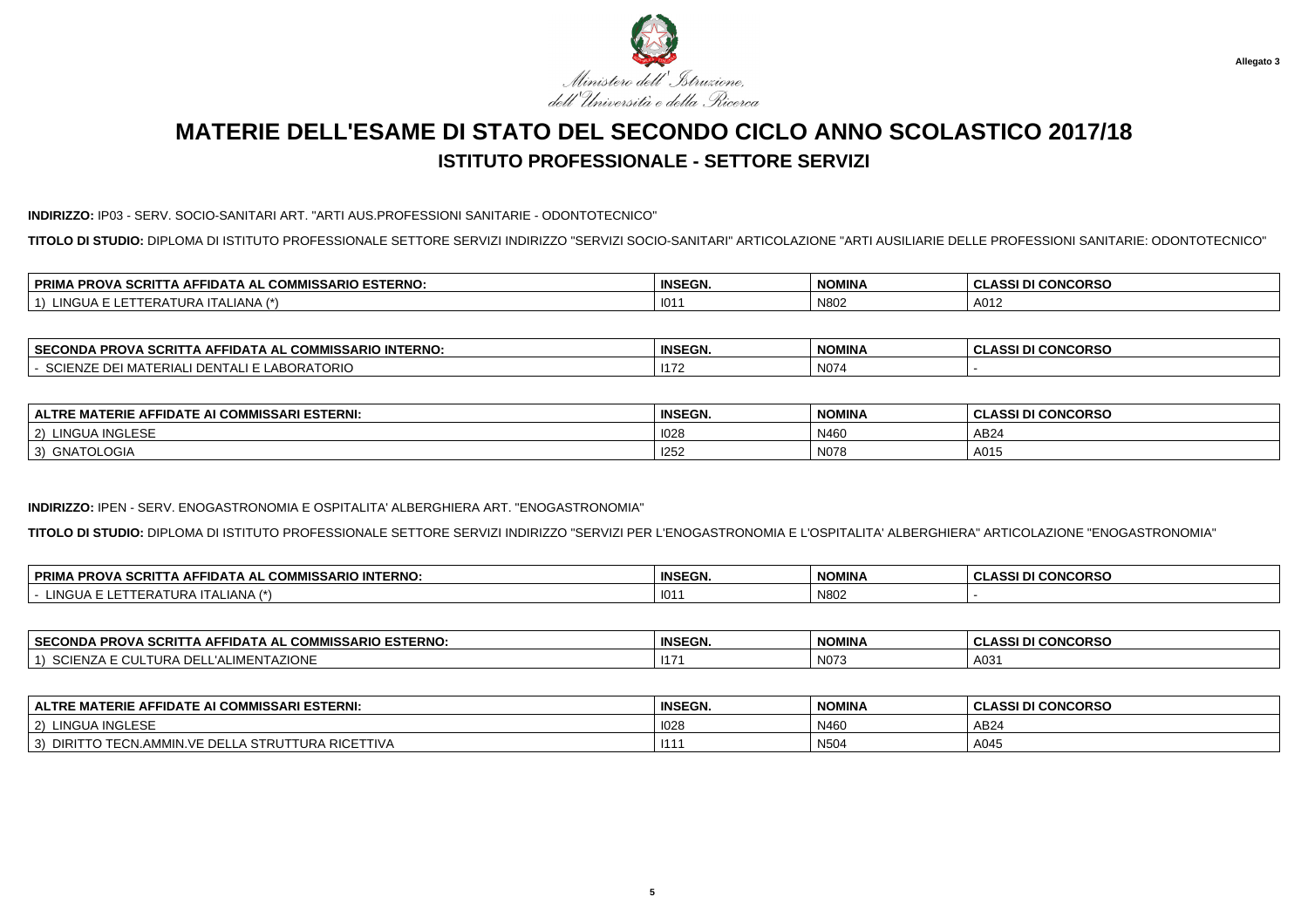

#### **INDIRIZZO:** IPPD - SER.ENOG.OSPIT.ALBER.ART."ENOGASTRONOMIA"OPZ."PROD.DOLC.RI ART.LI IND.LI"

**TITOLO DI STUDIO:** DIPLOMA DI ISTITUTO PROFESSIONALE SETTORE SERVIZI INDIRIZZO "SERVIZI PER L'ENOGASTRONOMIA E L'OSPITALITA' ALBERGHIERA" ARTICOLAZIONE "ENOGASTRONOMIA" OPZIONE"PRODOTTI DOLCIARI ARTIGIANALI E INDUSTRIALI"

| . DDIM.<br>$\sim$<br>111T<br><b>TERNO</b><br><b>PROVA</b><br>. .<br>10<br>-SCRIL<br>. д.⊫<br>11 J A<br><b>KIMA</b><br>$\sim$ | <b>INSEGN.</b> | <b>NOMINA</b> | <b>CONCORSO</b><br>$\sim$<br>. JLAJO . |
|------------------------------------------------------------------------------------------------------------------------------|----------------|---------------|----------------------------------------|
| $\cdots$<br>NG ILA<br>LIANA 1<br>JRA 1<br>.cr<br>∸                                                                           | 101            | N802          |                                        |

| <b>ESTERNO</b><br><b>SECC</b><br>$-0.00$<br><u>^^*</u><br>$ \sim$<br><b>ECONDA</b><br><b>PROV</b><br><b>ISSARIO</b><br>FIDATA<br>…RI⊤<br>Δ⊨<br>. АІ<br>. | <b>INSEGN</b> | <b>NOMINA</b> | <b>I CONCORSC</b><br>$\sim$<br><b>_ASSI</b><br>ີ |
|----------------------------------------------------------------------------------------------------------------------------------------------------------|---------------|---------------|--------------------------------------------------|
| $\sqrt{2}$<br><b>'MENTARI</b><br>AI IN<br>ົດພ<br>$A N^{\mu}$<br>−IN.<br>. اس                                                                             | 120'          | N073          | A03'                                             |

| IMISSARI ESTERNI:<br>$\mathbf{A}$ . $\mathbf{A}$<br><b>ALTRE</b><br>.<br><b>FIDATE AI CON</b><br><b>MAILRIL</b><br>ΑF | <b>INSEGN.</b> | <b>NOMINA</b> | <b>I CONCORSO</b><br><b>CLASSI DI</b> |
|-----------------------------------------------------------------------------------------------------------------------|----------------|---------------|---------------------------------------|
| INGLESE<br>$\sqrt{2}$<br>' INGUA.<br>™GLES∟                                                                           | 1028           | N460          | AB24                                  |
| `'⊏ AMMINISTRATIVE<br>$\sim$ MI $\sim$ LIE<br><b>DIRIT</b><br>EUNIUME /<br>۰J                                         | 121C           | N97.          | A045<br>A046                          |

#### **INDIRIZZO:** IP06 - SERV. ENOGASTR. E OSPITALITA' ALBERGHIERA ART. "SALA E VENDITA"

**TITOLO DI STUDIO:** DIPLOMA DI ISTITUTO PROFESSIONALE SETTORE SERVIZI INDIRIZZO "SERVIZI PER L'ENOGASTRONOMIA E L'OSPITALITA' ALBERGHIERA" ARTICOLAZIONE "SERVIZI DI SALA E DIVENDITA"

| . SCRI<br><b>IO INTERNO</b><br><b>MISSARIL</b><br><u>^^\</u><br>OD.<br>™FIDA …<br>\ AL<br>י שר<br>uum | <b>INSEGN.</b> | <b>NOMINA</b> | <b>CONCORSO</b><br>DI<br>. .<br>◡∟∼ |
|-------------------------------------------------------------------------------------------------------|----------------|---------------|-------------------------------------|
| $. In \sim$<br>IANA.<br>ו ור ווי<br>$\cdot$ , $\sqrt{2}$<br>__                                        | 101            | N80           |                                     |

| <b>ARIO ESTERNO.</b><br><b>SECONDA</b><br>$\sim$<br>CRIT.<br>. гIDA™<br><b>PROV</b><br>- Δ⊩′<br>.<br>- יייש<br><b>WINDOW ARTIVE</b> | <b>INSEGN.</b>       | <b>NOMINA</b> | <b>I CONCORSO</b><br>.<br>DI |
|-------------------------------------------------------------------------------------------------------------------------------------|----------------------|---------------|------------------------------|
| <b>\ZIONE</b><br>ົ່<br><b>TURA</b><br>.⊓R⊺<br>ווטט<br>◡                                                                             | $\rightarrow$<br>-11 | N073          | A031                         |

| ALTRE MATERIE AFFIDATE AI COMMISSARI ESTERNI:                           | <b>INSEGN.</b>  | <b>NOMINA</b>    | <b>I CONCORSO</b><br>۱cc<br><b>DI</b> |
|-------------------------------------------------------------------------|-----------------|------------------|---------------------------------------|
| $\mathbf{R}$<br><b>INGUA</b><br>$\sim$<br>INGLESE                       | $\sim$<br>1028  | N460             | AB24                                  |
| $\sim$ $\sim$<br>J VE<br>≙ Rlt.<br>TRU<br>1 I V A<br>DIRI<br>. .<br>. . | 11 <sup>1</sup> | N <sub>504</sub> | A045                                  |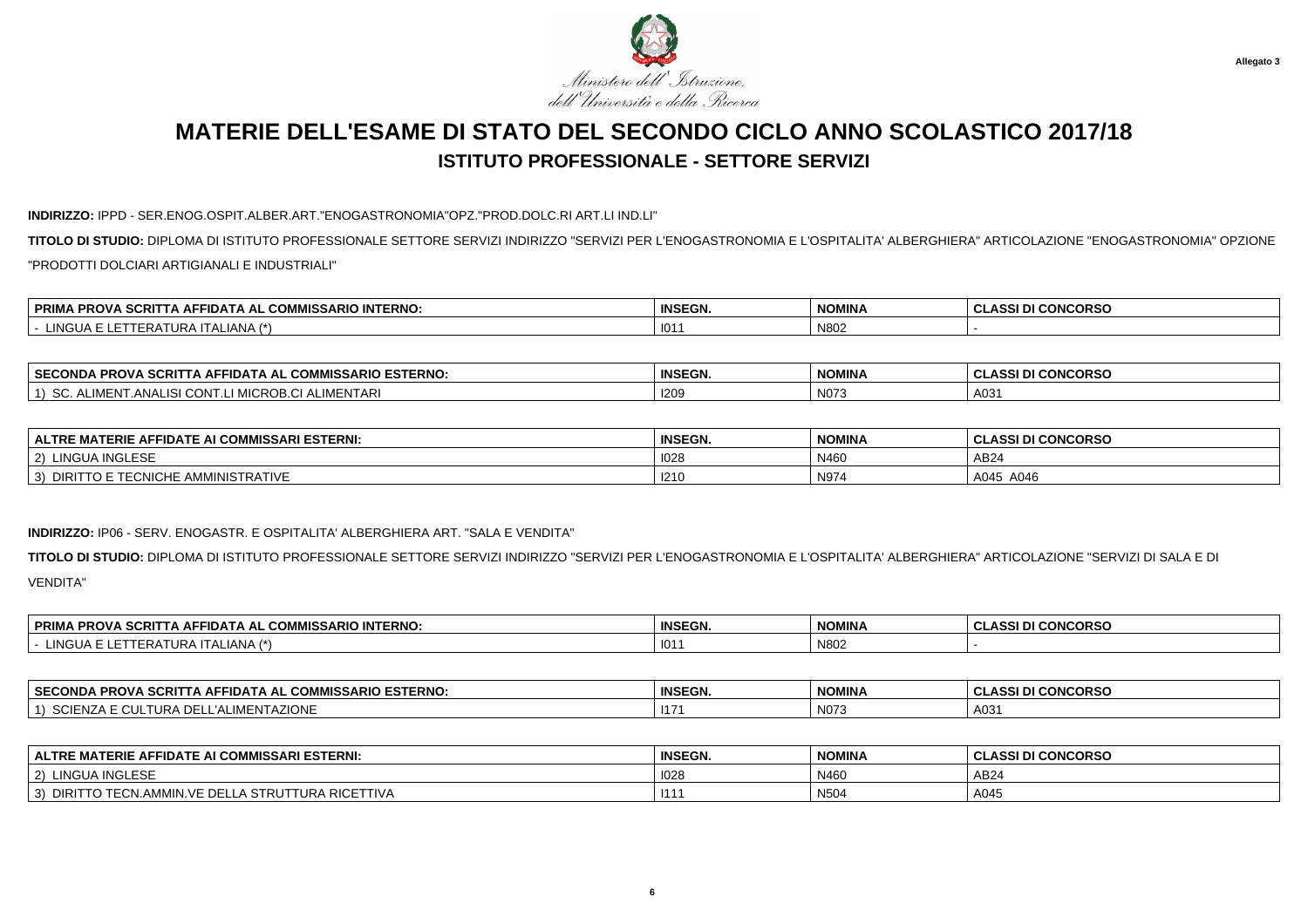

#### **INDIRIZZO:** IP07 - SERV. ENOGASTR. E OSPITALITA' ALBERGHIERA ART. "ACCOGLIENZA TURISTICA"

**TITOLO DI STUDIO:** DIPLOMA DI ISTITUTO PROFESSIONALE SETTORE SERVIZI INDIRIZZO "SERVIZI PER L'ENOGASTRONOMIA E L'OSPITALITA' ALBERGHIERA" ARTICOLAZIONE "ACCOGLIENZA TURISTICA"

| <b>SCRIT</b><br>. DDIM<br>/IMISSARIO INTERNO:<br>∼∩ммıс<br>.<br>IA PROVA<br>. АН<br>-IDA I /<br>.<br>uur<br><b>KINA</b><br>$\blacksquare$<br>-- | <b>INSEGN.</b> | <b>NOMINA</b> | <b>I CONCORSO</b><br><b>CLASSI</b> |
|-------------------------------------------------------------------------------------------------------------------------------------------------|----------------|---------------|------------------------------------|
| ' INGHA<br><b>LIANA</b><br>____                                                                                                                 | 01             | N80           |                                    |

| <b>SECC</b><br><b>ESTERNO:</b><br>– JUMMISSARIO FSTT⊺<br><b>PROV</b><br>=CONDA<br>-IDA I A AL<br>-SURI 1   | <b>INSEGN.</b> | <b>NOMINA</b> | <b>CONCORSO</b><br>י המ |
|------------------------------------------------------------------------------------------------------------|----------------|---------------|-------------------------|
| <b>DIO</b><br>יר<br>URA '<br>I IV/<br>w<br>LA SIRUI<br><b>RIUI</b><br>וש<br>∟∪l\l.<br>11 M<br>וועור<br>. . | <b>IA</b>      | <b>N504</b>   | A045                    |

| <b>NI COMMISSARI ESTERNI:</b><br>FIDATE AI<br>ERIE AI<br><b>ALTRE</b><br>^⊢<br>. .<br>шm         | <b>INSEGN.</b> | <b>NOMINA</b> | <b>I CONCORSO</b><br>$\sim$<br><b>ASSI</b> |
|--------------------------------------------------------------------------------------------------|----------------|---------------|--------------------------------------------|
| A INGLESE<br>2)<br>LINGU <sub>r</sub>                                                            | 1028           | N460          | AB24                                       |
| <b>TAZIONE</b><br>n r<br>$\sim$<br>TURA<br>$\sim$<br>3)<br>∽⊾⊾⊤<br>-<br>$\overline{\phantom{a}}$ | 117            | N073          | A03 $\prime$                               |

#### **INDIRIZZO:** IP08 - SERVIZI COMMERCIALI

**TITOLO DI STUDIO:** DIPLOMA DI ISTITUTO PROFESSIONALE SETTORE SERVIZI INDIRIZZO "SERVIZI COMMERCIALI"

| . PROVA SCRITT<br>. COMMISSARIO ESTERNO:<br><b>PRIM</b><br><b>A AFFIDAT</b><br>$\mathbf{A}$ | <b>INSEGN.</b> | <b>NOMINA</b> | I DI CONCORSO<br>יים ג<br>◡∟∼ |
|---------------------------------------------------------------------------------------------|----------------|---------------|-------------------------------|
| _IANA (*)<br>$\mathbf{1}$<br>$H$ ir $\Delta$<br>'NGUA<br>1 E R A                            | $101^\circ$    | N802          | A012                          |

| <b>SECONDA</b><br><b>PROVA SCRIT</b><br><b>COMMISSARIO INTERNO.</b><br>-IDATA AL COM<br>. IA AF                                        | <b>INSEGN.</b> | <b>NOMINA</b> | I DI CONCORSO<br>ula. |
|----------------------------------------------------------------------------------------------------------------------------------------|----------------|---------------|-----------------------|
| <b>001011</b><br>$T T \cap \Lambda$<br><b>PROF</b><br><b>COMMERCIALI</b><br>IUNAL<br>$\sim$ $\sqrt{17}$<br>EUNIUHE<br>I SERVIZI<br>LUU | 1090           | N637          |                       |

| E AI COMMISSARI ESTERNI:<br><b>AFFIDATE</b><br>. MAT<br><b>ATERIE</b><br><b>ALTRE</b> | <b>INSEGN.</b> | <b>NOMINA</b> | I DI CONCORSO<br>וח וספו<br>$\overline{\phantom{a}}$<br>uladai |
|---------------------------------------------------------------------------------------|----------------|---------------|----------------------------------------------------------------|
| <b>LINGUA INGLESE</b><br>$\sim$<br>∼                                                  | 1028           | N460          | AB <sub>24</sub>                                               |
| <b>ECONOMIA</b><br><b>LUUNUMIA</b><br>└<br>◡<br>$\cdot$                               | 1070           | N038          | A04 $\epsilon$                                                 |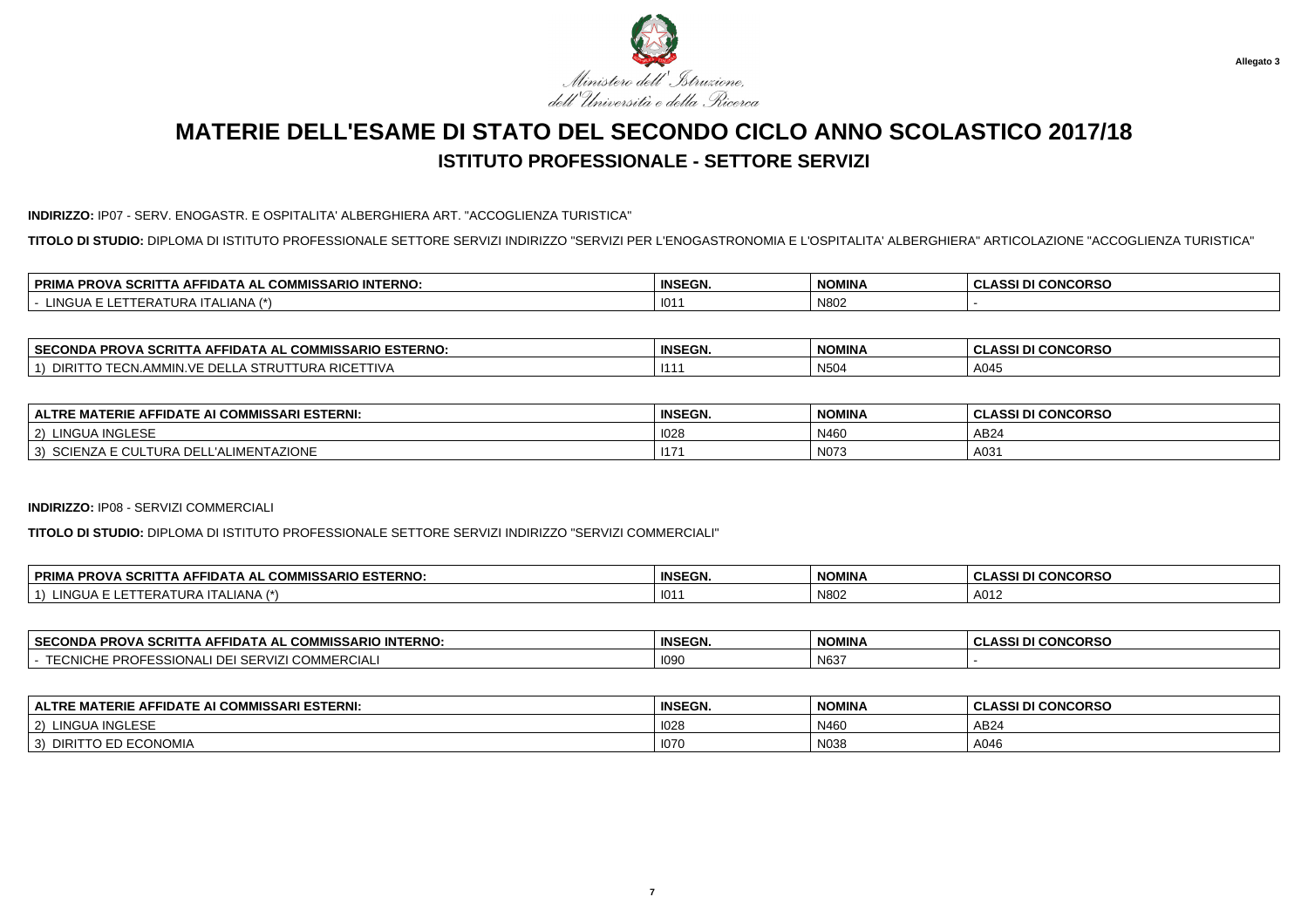

#### **INDIRIZZO:** IPA8 - SERVIZI COMMERCIALI (CURV. PROMOZIONE COMMERCIALE PUBBLICITARIA)

**TITOLO DI STUDIO:** DIPLOMA DI ISTITUTO PROFESSIONALE SETTORE SERVIZI INDIRIZZO "SERVIZI COMMERCIALI"

| <b>ESTERNO</b><br>-----<br><b>OMMICL</b><br><b>MISSARIO</b><br>סם<br>. .<br>∼iDA ⊨<br><b>SURP</b><br>AL<br>. AF .<br>uum<br>י שרי<br>$\overline{\phantom{a}}$ | <b>INSEGN.</b> | <b>NOMINA</b> | <b>CONCORSO</b><br>$\sim$ |
|---------------------------------------------------------------------------------------------------------------------------------------------------------------|----------------|---------------|---------------------------|
| $\overline{1}$<br>111<br>URA<br>-IANA<br>∙RA.<br>$. \iota \mathsf{I} \mathsf{A}$                                                                              | 101            | N802          | A012                      |

| <b>SECONDA PROVA SCRITTA AFF</b><br>FFIDATA AL COMMISSARIO INTERNO:                                                | <b>INSEGN.</b> | <b>NOMINA</b> | I DI CONCORSO<br>$\mathbf{A}$<br><b>ULAJJ</b> |
|--------------------------------------------------------------------------------------------------------------------|----------------|---------------|-----------------------------------------------|
| TTOMION<br><b>COMMERCIALI</b><br>DDAE <sup>®</sup><br>$\sim$ $\sim$<br>$\cdots$<br>. RUF*<br>рээкл<br><b>기지나니다</b> | 1090           | N637          |                                               |

| <b>IISSARI ESTERNI:</b><br><b>FIDATE AI L</b><br>AI COMN<br><b>FERIF</b><br><b>ALTRL</b><br>AFF<br>wu | <b>INSEGN.</b> | <b>NOMINA</b> | <b>CONCORSO</b><br>.<br>. W.<br>. <i>. .</i> |
|-------------------------------------------------------------------------------------------------------|----------------|---------------|----------------------------------------------|
| A INGLESF<br>$\blacksquare$ $\blacksquare$<br>۱Δ                                                      | 1028           | N460          | AB24                                         |
| <b>ECONOMIA</b><br><b>DIRIT</b><br>1 O                                                                | 1070           | N038          | A046                                         |

#### **INDIRIZZO:** IPC8 - SERVIZI COMMERCIALI (CURV. TURISMO)

**TITOLO DI STUDIO:** DIPLOMA DI ISTITUTO PROFESSIONALE SETTORE SERVIZI INDIRIZZO "SERVIZI COMMERCIALI"

| . COMMISSARIO INTERNO:<br>PRIMA<br>\ PROVA SCRITTA AFI<br>FIDATA AL | <b>INSEGN.</b> | <b>NOMINA</b> | <b>I DI CONCORSO</b><br>ACCI <sub>D</sub><br>-<br>- YLAJJ. |
|---------------------------------------------------------------------|----------------|---------------|------------------------------------------------------------|
| INGI<br>$\Lambda$ LIANA $'$<br>IERE<br>unvou<br>.                   | 101            | N802          |                                                            |

| <b>SECONDA</b><br><b>COMMISSARIO ESTERNO:</b><br><b>PROVA SCRI.</b><br>FIDATA AL COMI<br>. IA AF' | <b>INSEGN.</b> | NOMINA | <b>CONCORSO</b><br>$\cdots$<br>u<br>933 D. |
|---------------------------------------------------------------------------------------------------|----------------|--------|--------------------------------------------|
| <b>INGLESE</b><br>LINGUA.<br>$\rightarrow$                                                        | 1028           | N460   | AB24                                       |

| <b>ALTRE MATERIE AFFIDATE AI COMMISSARI ESTERNI:</b>          | <b>INSEGN.</b> | <b>NOMINA</b> | <b>CLASSI DI CONCORSO</b> |
|---------------------------------------------------------------|----------------|---------------|---------------------------|
| ) TECNICHE PROFESSIONALI DEI SERVIZI (<br>I COMMERCIALI<br>2) | 1090           | N637          | A062<br>A045<br>A010      |
| TO ED ECONOMIA<br>DIRIT <sup>T</sup> וכ<br>3)                 | <b>1070</b>    | N038          | A046                      |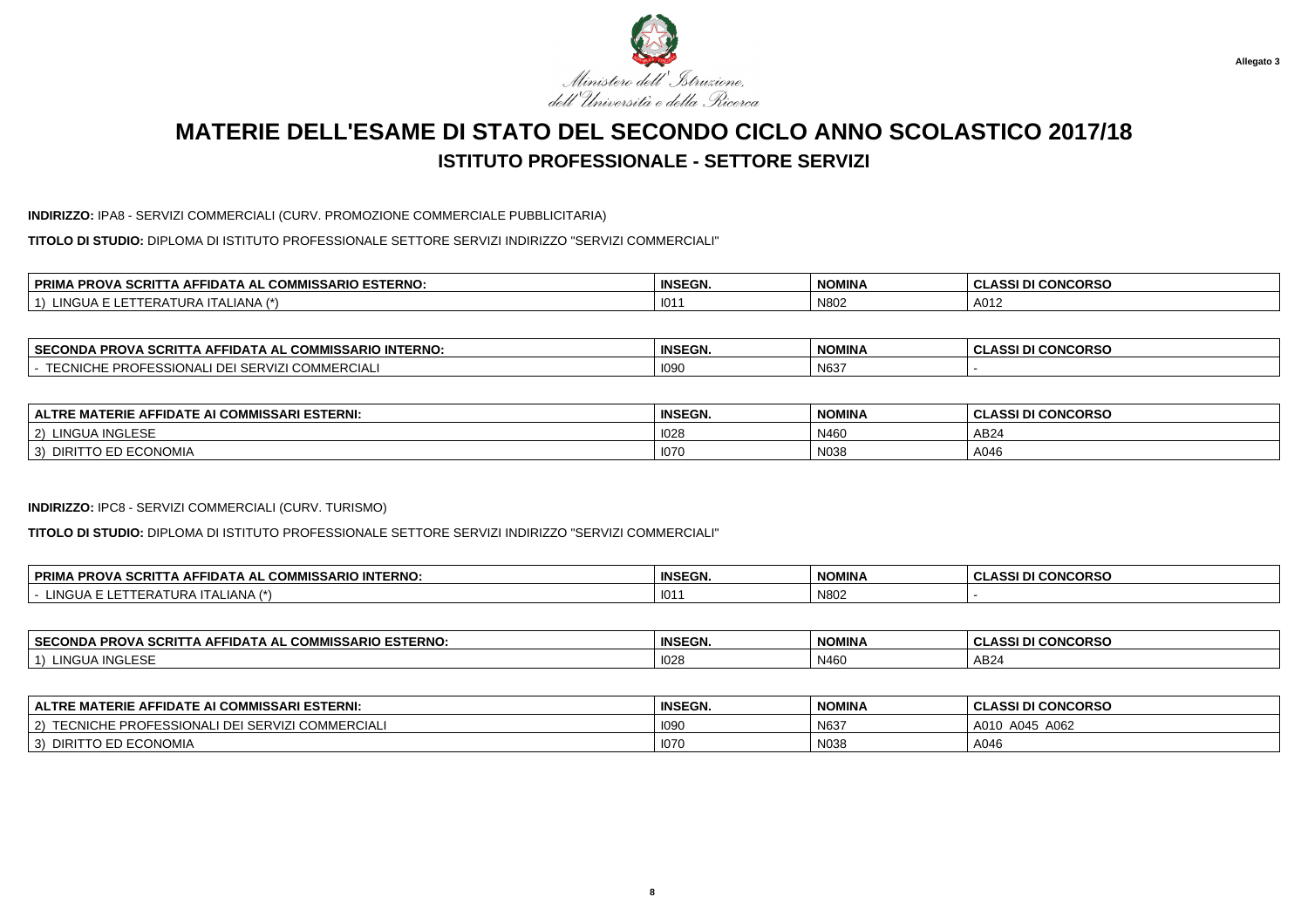

#### **INDIRIZZO:** IPCP - SERVIZI COMMERCIALI OPZIONE "PROMOZIONE COMMERCIALE E PUBBLICITARIA"

**TITOLO DI STUDIO:** DIPLOMA DI ISTITUTO PROFESSIONALE SETTORE SERVIZI INDIRIZZO "SERVIZI COMMERCIALI" OPZIONE "PROMOZIONE COMMERCIALE E PUBBLICITARIA"

| <b>IIISSARIO ESTERNO.</b><br>$\sim$<br>-----<br>∣ PRIMA<br>דוטי<br><b>AFFIDA</b><br>۱ AL<br>. uOm<br>. JURII<br>אשי | <b>INSEGN.</b> | <b>NOMINA</b> | <b>I CONCORSO</b><br><b>CLASSID.</b> |
|---------------------------------------------------------------------------------------------------------------------|----------------|---------------|--------------------------------------|
| 11121<br><b>LALIANA</b><br>NGUA<br>$\mathbf{A}$<br>ERP<br>IJKP                                                      | 101            | N80           | A012                                 |

| <b>SECONDA</b><br><b>SCRI</b><br><b>INTERNO:</b><br>10<br><b>PROVA</b><br>^-<br>1) A I A A I<br><b>"IWISSARIO"</b> | <b>INSEGN.</b> | <b>NOMINA</b>         | <b>CONCORSO</b><br>.<br>- A 331 L<br>UL. |
|--------------------------------------------------------------------------------------------------------------------|----------------|-----------------------|------------------------------------------|
| . .<br>ואעונ<br>∴nkt√<br>LIULLARI<br>.<br>ununu                                                                    | 1214           | <b>NIGEL</b><br>13000 |                                          |

| <b>IMISSARI ESTERNI:</b><br><b>FIDATE AI COMMISS/</b><br><b>TERIE AL</b><br>$\blacksquare$<br><b>ALTRE</b><br>MAI. | <b>INSEGN.</b> | <b>NOMINA</b> | <b>I CONCORSO</b><br>$\sim$<br>. ASSI P<br>ULAJJI D |
|--------------------------------------------------------------------------------------------------------------------|----------------|---------------|-----------------------------------------------------|
| <b>AINGLESF</b><br>LINGU/<br>2)                                                                                    | 1028           | N460          | AB24                                                |
| <b>ZIENDALE</b><br>3)<br>ECONOMIA                                                                                  | $\sim$<br>107. | N220          | A045                                                |

#### **INDIRIZZO:** IPT1 - SER.ENOGA.E OSPITAL. ALBERG. ART."ENOGASTRONOMIA"(F.PROV TRENTO)

**TITOLO DI STUDIO:** DIPLOMA DI ISTITUTO PROFESSIONALE SETTORE SERVIZI INDIRIZZO "SERVIZI PER L'ENOGASTRONOMIA E L'OSPITALITA' ALBERGHIERA" ARTICOLAZIONE "ENOGASTRONOMIA"

| <b>PRIM</b><br>. SCRIT<br><b>IISSARIO ESTERNO:</b><br><u>, אופכי</u><br><b>PROVA</b><br>AFFIDAT<br>^^'<br>\ AL<br>COMM<br>IA AFR | <b>INSEGN.</b> | <b>NOMINA</b>   | I CONCORSO<br>$\sim$<br>A CCI F<br>- GLASSI D |
|----------------------------------------------------------------------------------------------------------------------------------|----------------|-----------------|-----------------------------------------------|
| LINGUA<br>$\lambda$ <sub>NIA</sub><br>$\overline{1}$<br>--<br><b>JURAIL</b> <sup>"</sup><br>۹IVA<br>$-DP$<br>∼                   | $\sim$<br>10   | N <sub>54</sub> | A012                                          |

| <b>SECONDA</b><br><b>. PROVA SCRIT</b><br><b>MMISSARIO INTERNO.</b><br>·IDATA AL<br>. IA AF'<br>. ייט | <b>INSEGN.</b> | <b>NOMINA</b> | I DI CONCORSO<br>ulac |
|-------------------------------------------------------------------------------------------------------|----------------|---------------|-----------------------|
| :NTAZIONE<br>$\sim$<br> M <br>.<br><br>- I URA DE<br>، ا ب                                            | N889           |               |                       |

| . MATERIE AFFIDATE AI COMMISSARI ESTERNI:<br><b>ALTRE</b>                              | <b>INSEGN.</b> | <b>NOMINA</b> | <b>I CONCORSO</b><br>DI<br>.<br><b>ULA</b> |
|----------------------------------------------------------------------------------------|----------------|---------------|--------------------------------------------|
| <b>UA INGLESE</b><br>(2)<br>' INGL                                                     | 1028           | N460          | AB24                                       |
| <b><i>FURA RICETTIVA</i></b><br>⊺DE.<br>DIRIT<br>TO TECN.AMMIN.VE.<br>LLA STRUT<br>ادب | 111            | <b>N905</b>   | A045                                       |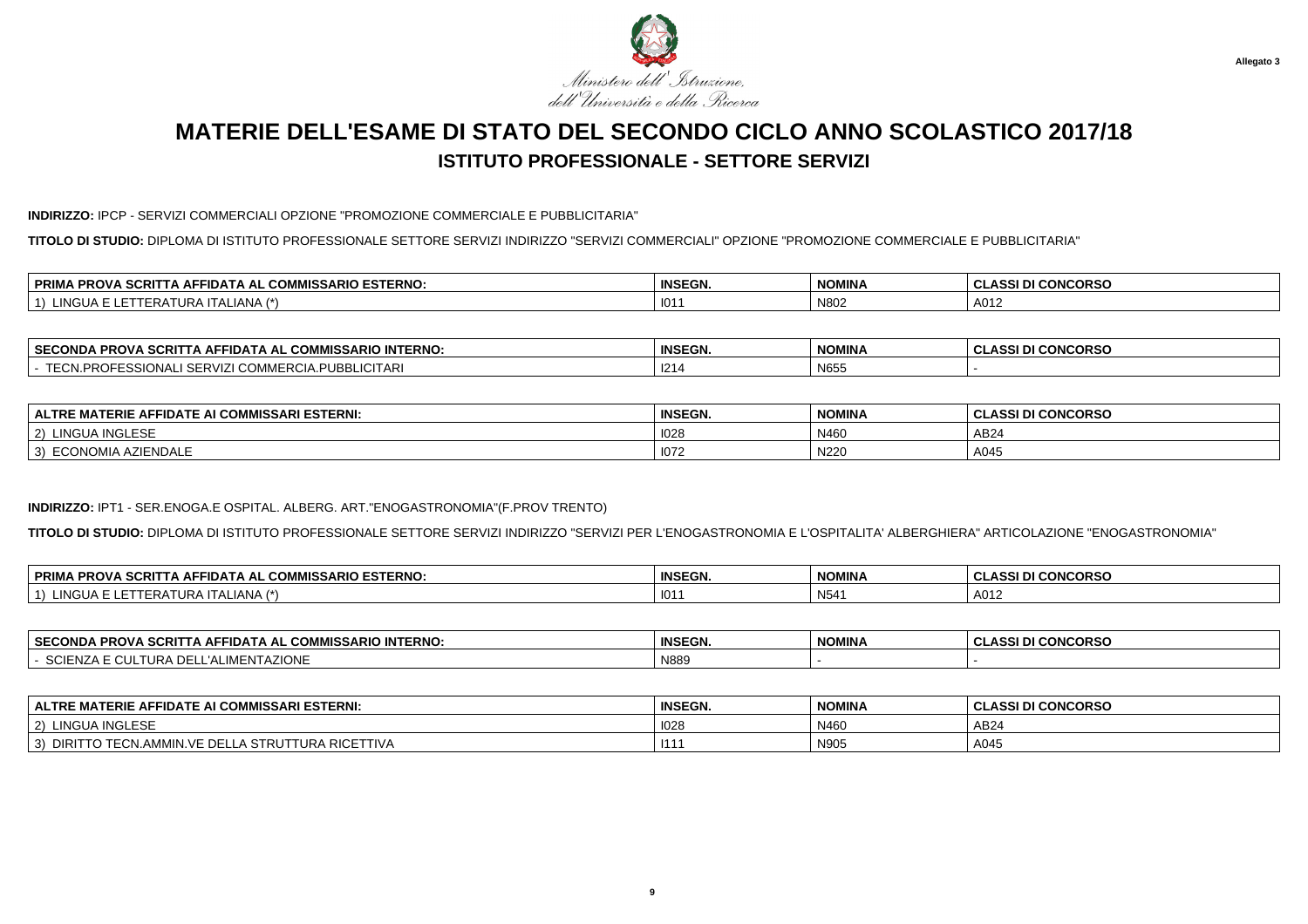

### **INDIRIZZO:** IPT5 - SERV. ENOGAST. E OSPIT. ALBERG. ART. "SALA E VENDITA" (F.PROV TRENTO)

**TITOLO DI STUDIO:** DIPLOMA DI ISTITUTO PROFESSIONALE SETTORE SERVIZI INDIRIZZO "SERVIZI PER L'ENOGASTRONOMIA E L'OSPITALITA' ALBERGHIERA" ARTICOLAZIONE "SERVIZI DI SALA E DIVENDITA"

| ADIO COTT<br><b>ESTERNO</b><br><b>PRIMA</b><br>COMMIC<br><b>SCRITTA AFT</b><br><b>PROVA</b><br>'FIDATA AL<br>IIVII ƏƏARIU<br>uum | <b>INSEGN.</b> | <b>NOMINA</b> | <b>I CONCORSO</b><br>$\ddot{\phantom{0}}$ |
|----------------------------------------------------------------------------------------------------------------------------------|----------------|---------------|-------------------------------------------|
| .ING!<br>I ALIANA<br>___                                                                                                         | 101            | N54'          | A012                                      |

| ARIO INTERNO:<br><b>SECONDA</b><br>. SCRIT<br>FIDATA AI<br>`^ PRO\.<br>. анг<br>. uuw<br>™WII33ARIU<br>-- | <b>INSEGN.</b> | <b>NOMINA</b> | <b>I CONCORSO</b><br>DI<br>$\ddot{\phantom{0}}$ |
|-----------------------------------------------------------------------------------------------------------|----------------|---------------|-------------------------------------------------|
| <b>ZIONE</b><br>_∟ALIMENTAZI∩'`<br>112 A 111-<br>اللث<br>-INZA                                            | $\sim$<br>-11  | N889          |                                                 |

| : MATERIE AFFIDATE AI COMMISSARI ESTERNI:<br><b>ALTRI</b>                                                                                   | <b>INSEGN.</b> | <b>NOMINA</b> | <b>I CONCORSO</b><br><b>CLASSI D'</b> |
|---------------------------------------------------------------------------------------------------------------------------------------------|----------------|---------------|---------------------------------------|
| <b>INGLESE</b><br><b>LINGUA</b>                                                                                                             | 1028           | N460          | AB2                                   |
| . $\overline{\mathsf{u}}$ DRA RICETT"<br><b>DIRI</b><br>∟UN.AMMIN.VF PT<br>$\sim$ Tr<br>. STRUTT<br><b>IIVA</b><br>$\overline{\phantom{a}}$ | 14.4           | N905          | $\Lambda$ $\Omega$<br>AU40            |

#### **INDIRIZZO:** IPT3 - SERVIZI COMMERCIALI (F.PROV TRENTO)

**TITOLO DI STUDIO:** DIPLOMA DI ISTITUTO PROFESSIONALE SETTORE SERVIZI INDIRIZZO "SERVIZI COMMERCIALI"

| 'A SCRI'<br><b>PRIM</b><br><b>COMMISSARIO INTERNO:</b><br><b>PROV</b><br>TTA AFFIDATA<br>\ AL<br>. NIA | <b>INSEGN.</b> | <b>NOMINA</b>         | <b>I DI CONCORSO</b><br>$\sim$<br>ULAUL. |
|--------------------------------------------------------------------------------------------------------|----------------|-----------------------|------------------------------------------|
| <b>INGUA</b><br>$N1A$ $\rightarrow$<br>. ITALIANA ′<br>URP                                             | 101            | <b>NICA</b><br>- N541 |                                          |

| ' SECOND <i>⊦</i><br><b>ECTEDNO</b><br><b>COMMISSARIO</b><br><b>PROVA</b><br>SCRI<br>II) A I A AI<br><b>ESIERNO</b><br>Nija | <b>INSEGN.</b> | <b>NOMINA</b><br>ייוויוטיו | <b>CONCORSC</b><br><b>A G GI</b><br>. |
|-----------------------------------------------------------------------------------------------------------------------------|----------------|----------------------------|---------------------------------------|
| ENDALE<br>OMIA<br>ECON                                                                                                      | 107            | N89                        | A045                                  |

| : AFFIDATE AI COMMISSARI ESTERNI:<br><b>MATERIE</b><br><b>ALTRE</b> | <b>INSEGN.</b> | NOMINA           | <b>I CONCORSO</b><br>u<br>133 L |
|---------------------------------------------------------------------|----------------|------------------|---------------------------------|
| <b>DIRITTO</b><br>$\sim$<br>Z)                                      | 1107           | N <sub>187</sub> | A046                            |
| <b>INGLESE</b><br>LINGUA<br>$\sim$<br>$\cdot$                       | 1028           | N460             | AB24                            |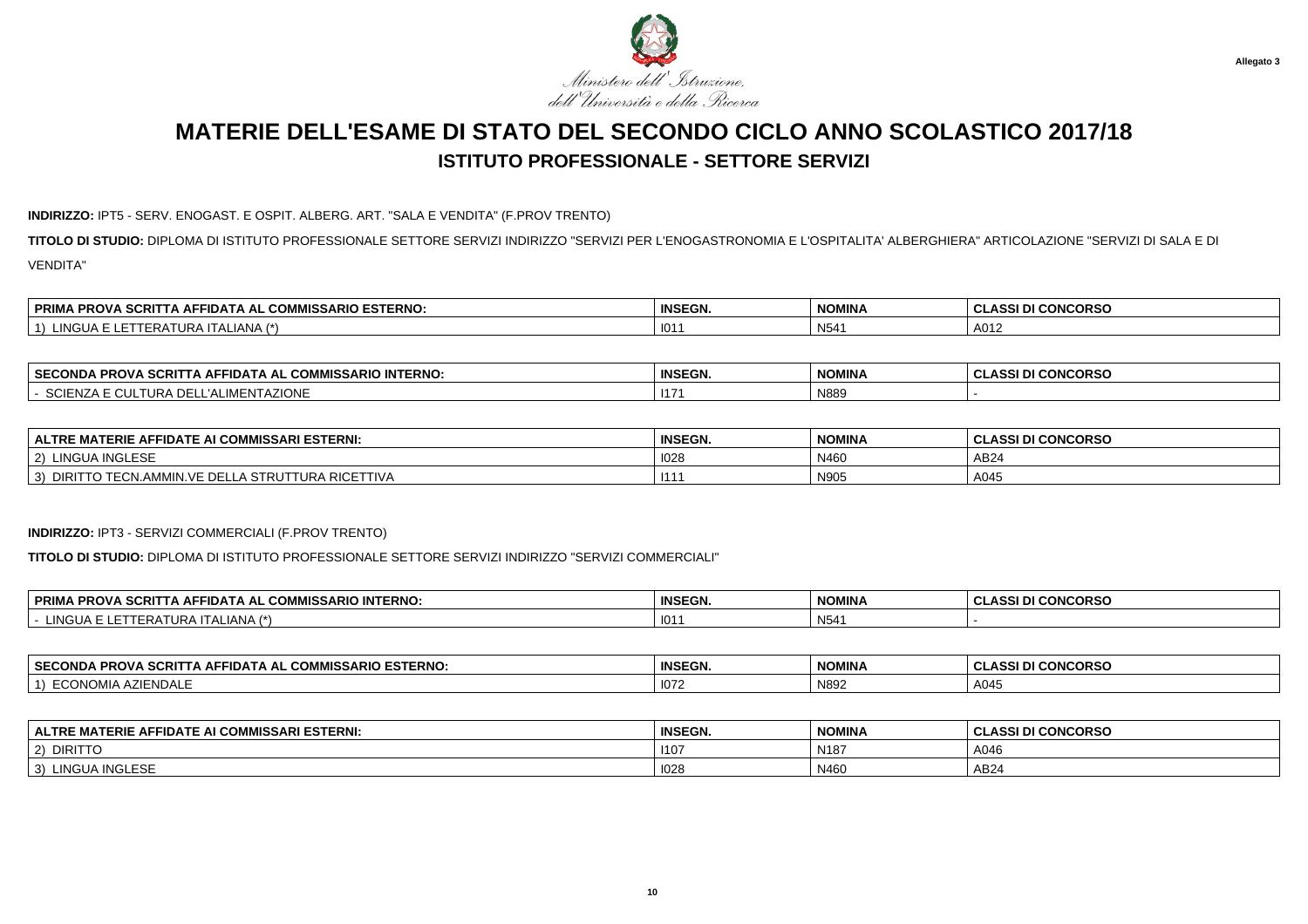

### **INDIRIZZO:** IPT7 - SERVIZI PER L'AGRICOLTURA E LO SVILUPPO RURALE (F.PROV TRENTO)

**TITOLO DI STUDIO:** DIPLOMA DI ISTITUTO PROFESSIONALE SETTORE SERVIZI INDIRIZZO "SERVIZI PER L'AGRICOLTURA E LO SVILUPPO RURALE"

| $\sim$<br><b>DDIM</b><br>---<br><b>INTERNO</b><br><b>PROVA</b><br>- הורו<br><b>SCRIL</b><br>. А.Н.<br>- 11 J.A.<br>IA AL<br>. .<br>. uu<br>יטור<br> | <b>INSEGN.</b> | <b>NOMINA</b> | <b>CONCORSO</b><br>$\mathbf{A}$<br>--33 |
|-----------------------------------------------------------------------------------------------------------------------------------------------------|----------------|---------------|-----------------------------------------|
| <b>INGLIA</b><br>ALIANA<br>JRA'<br>FRA<br>---                                                                                                       | 101            | N54           |                                         |

| <b>SECC</b><br><b>ESTERNO.</b><br>$MCC$ .<br><b>MISSARIO</b> ·<br><b>PROVA SCRI</b><br>ECONDA<br>·IDA I A AL<br>. uuw | <b>INSEGN.</b> | NOMINA | <b>CONCORSO</b><br>.<br>u<br>u<br>-- - - - - - |
|-----------------------------------------------------------------------------------------------------------------------|----------------|--------|------------------------------------------------|
| RRITORIALE<br><b>JUMIA</b><br>AGRARIA<br>$\overline{\phantom{0}}$                                                     | 112            | N361   | $\Lambda$ $\cap$ $\epsilon$<br>HU <sub>J</sub> |

| <b>' COMMISSARI ESTERNI:</b><br>$\sim$<br>ERIE<br><b>IDATL</b><br><b>ALTRE</b><br>^⊢<br>. .<br> | <b>INSEGN.</b> | <b>NOMINA</b> | <b>CONCORSO</b><br>.<br>u |
|-------------------------------------------------------------------------------------------------|----------------|---------------|---------------------------|
| <b>INGLESF</b><br>TINGU<br>2)<br>$\epsilon$                                                     | 1028           | N460          | AB <sub>2</sub>           |
| $\sim$ $\sim$<br>10.75<br>ADD<br>TURALI<br>3)<br><b>SUIENZE NAT</b><br>LIVAIE<br>$\mathbf{H}$   | 1339           | N770          | A050                      |

#### **INDIRIZZO:** IPT8 - SERVIZI SOCIO-SANITARI (F.PROV TRENTO)

**TITOLO DI STUDIO:** DIPLOMA DI ISTITUTO PROFESSIONALE SETTORE SERVIZI INDIRIZZO "SERVIZI SOCIO-SANITARI"

| ∖ PROVA SCRITTA AFFIDAT.<br><b>IISSARIO INTERNO.</b><br><b>PRIM</b><br><b>COMN</b><br>. A AL | <b>INSEGN.</b> | <b>NOMINA</b> | <b>.ASSI DI CONCORSO</b><br>$\sim$<br><b>ULAJJI</b> |
|----------------------------------------------------------------------------------------------|----------------|---------------|-----------------------------------------------------|
| LINGI<br>.<br>IANA<br>$\overline{1}$<br>ILERAIURA<br>I I ALI.                                | 101            | N54'          |                                                     |

| <b>SECONDA</b><br>` PROVA SCRI<br><b>COMMISSARIO ESTERNO:</b><br>-IDATA AL COM<br>. IA AF | <b>INSEGN.</b> | <b>NOMINA</b> | I DI CONCORSO |
|-------------------------------------------------------------------------------------------|----------------|---------------|---------------|
| $\sim$ $\sim$<br>-UGIA<br><b>LIUAIP</b><br><b>DEN</b>                                     | 1168           | N065          | A018          |

| E AFFIDATE AI COMMISSARI ESTERNI:<br><b>ALTRE MATERIE</b> | <b>INSEGN</b> | <b>NOMINA</b> | <b>I CONCORSO</b><br><b>ASSI DI</b> |
|-----------------------------------------------------------|---------------|---------------|-------------------------------------|
| <b>LINGUA INGLESE</b><br>$\sim$<br>∼                      | 1028          | N460          | AB24                                |
| 10.1<br>_OGIA AF<br><b>ADD</b><br>$\sim$<br>LIUAIA        | 109           | N770          | A050                                |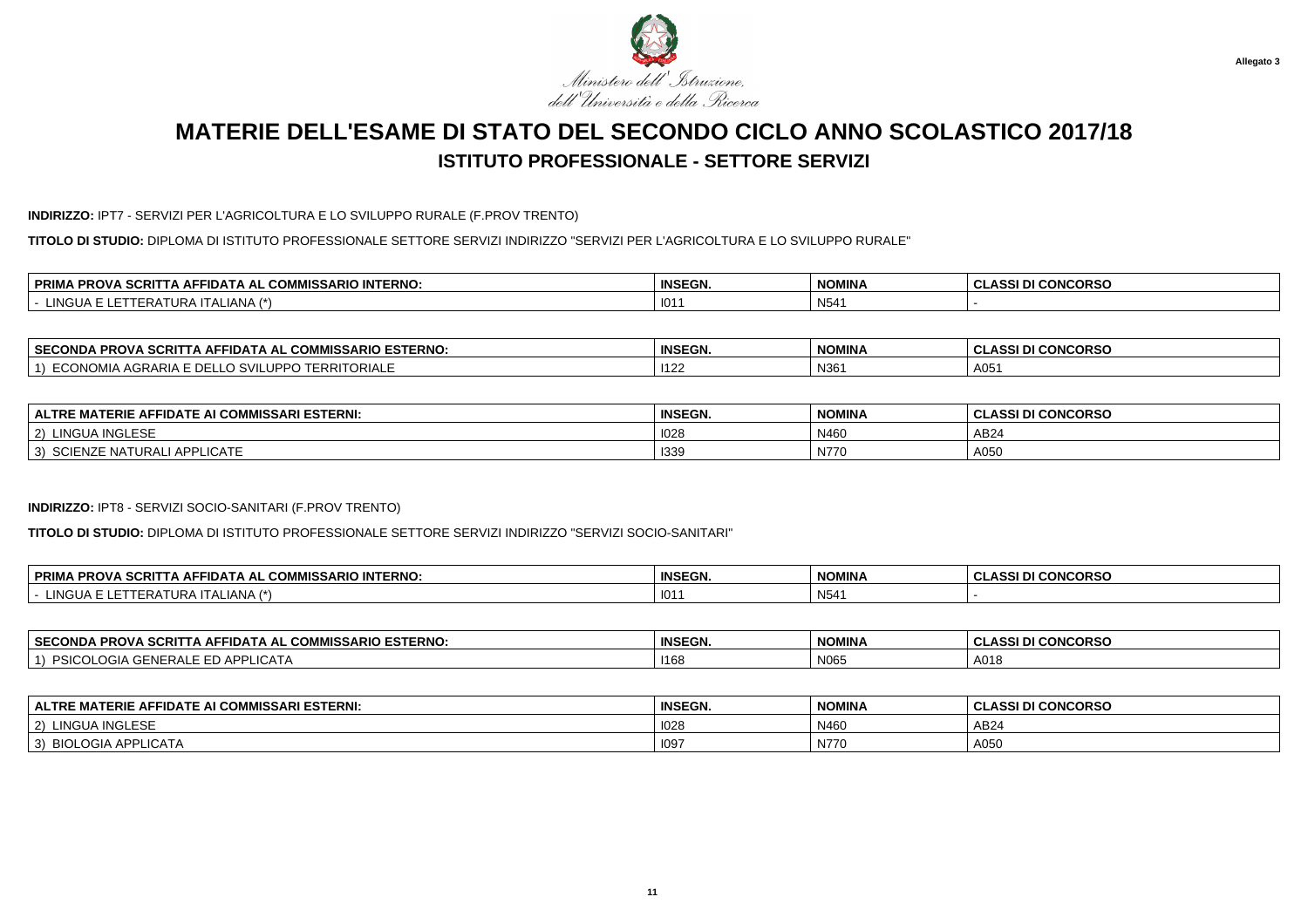

**INDIRIZZO:** IPB1 - SERVIZI COMMERCIALI (F.PROV BOLZ.TED)

**TITOLO DI STUDIO:** DIPLOMA DI ISTITUTO PROFESSIONALE SETTORE SERVIZI INDIRIZZO "SERVIZI COMMERCIALI"

| $ -$<br>. COMMISSARIO ESTERNO:<br><b>PRIM</b><br>odo"<br><b>TFIDA.</b><br>-00<br>AL<br>эu<br>'NU. | <b>INSEGN</b>      | <b>NOMINA</b> | <b>I CONCORSO</b><br>$\sim$<br><b>ULAJJ</b> |
|---------------------------------------------------------------------------------------------------|--------------------|---------------|---------------------------------------------|
| 11121<br>NGUA<br>I LALIANA<br>URA<br>I IN F                                                       | $N91$ <sup>-</sup> |               | AD <sub>24</sub>                            |

| $\cdots$<br>IISSARIO INTERNO:<br><u>^^"</u><br><b>PROVA</b><br>CRIT.<br>. AFFIDA:<br>CONDA<br>--<br>$-1$ $\Delta$ $\Delta$ $\Gamma$<br>. CUMM<br>- | <b>INSEGN.</b> | <b>NOMINA</b>                         | <b>DNCORSO</b><br>$\sim$<br>.<br>. .<br>◡<br>333 L<br>w |
|----------------------------------------------------------------------------------------------------------------------------------------------------|----------------|---------------------------------------|---------------------------------------------------------|
| . AZIFND^′<br>$\sim$ 10.10 $\sim$<br>±NDAL<br>ועוג צעו<br>. .                                                                                      | 1072           | <b>NIOOL</b><br>. 141<br>$\mathbf{1}$ |                                                         |

| : AFFIDATE AI COMMISSARI ESTERNI:<br><b>MATERIE</b><br><b>ALTRE</b> | <b>INSEGN.</b> | <b>NOMINA</b> | <b>II CONCORSO</b><br>0.001 <sub>D</sub><br>-GLASSI DI |
|---------------------------------------------------------------------|----------------|---------------|--------------------------------------------------------|
| CONDA LINGUA ITALIANO<br>SECOND<br>$'$ 2)                           | N89            |               | A012                                                   |
| MATEMATICA<br>3)                                                    | 1043           | N556          | A047                                                   |

### **INDIRIZZO:** IPB2 - SERV.ENOGASTR. E OSPITALITA' ALBERG. ART."ENOGASTRONOMIA" (F.PROV BOLZ.TED)

**TITOLO DI STUDIO:** DIPLOMA DI ISTITUTO PROFESSIONALE SETTORE SERVIZI INDIRIZZO "SERVIZI PER L'ENOGASTRONOMIA E L'OSPITALITA' ALBERGHIERA" ARTICOLAZIONE "ENOGASTRONOMIA"

| <b>、SCRIT</b><br><b>PRIM</b><br><b>COMMISSARIO ESTERNO.</b><br><b>PROVA</b><br><b>SEEDA</b><br>A AL<br>$\cdots$ . A $A$ $A$ $A$ | <b>INSEGN.</b> | <b>NOMINA</b> | I DI CONCORSO<br>$\sim$<br>.<br><b>ULAJJI</b> |
|---------------------------------------------------------------------------------------------------------------------------------|----------------|---------------|-----------------------------------------------|
| . INGUA<br>$\overline{1}$<br>IANA<br>⊢⊌∆<br>IURA<br>- 231<br>– NE<br>$\cdots$                                                   | N91            |               | $\sim$<br>$A^{\prime\prime}$                  |

| <b>SECONDA</b><br><b>SCRITTA AFFIDATA AL UL</b><br><b>PROVA Su.</b><br><b>AL COMMISSARIO</b><br><b>INTERNO.</b> | <b>INSEGN.</b> | NOMINA | <b>CONCORSO</b><br>.<br>333 U<br>u |
|-----------------------------------------------------------------------------------------------------------------|----------------|--------|------------------------------------|
| <b>IMENTARE</b><br><b>I DI DIETETICA E CULTURA /</b><br><b>IBAC</b><br>، ⊓−                                     | N90            |        |                                    |

| E AFFIDATE AI COMMISSARI ESTERNI:<br><b>ALTRE MATERIE</b> | <b>INSEGN</b> | <b>NOMINA</b> | <b>I CONCORSO</b><br><b>ASSI DI</b> |
|-----------------------------------------------------------|---------------|---------------|-------------------------------------|
| SECONDA LINGUA ITALIANO<br>$\sim$                         | N896          |               | A012                                |
| <b>MATEMATICA</b><br>$\sim$<br>ັບເ                        | 1043          | N556          | A047                                |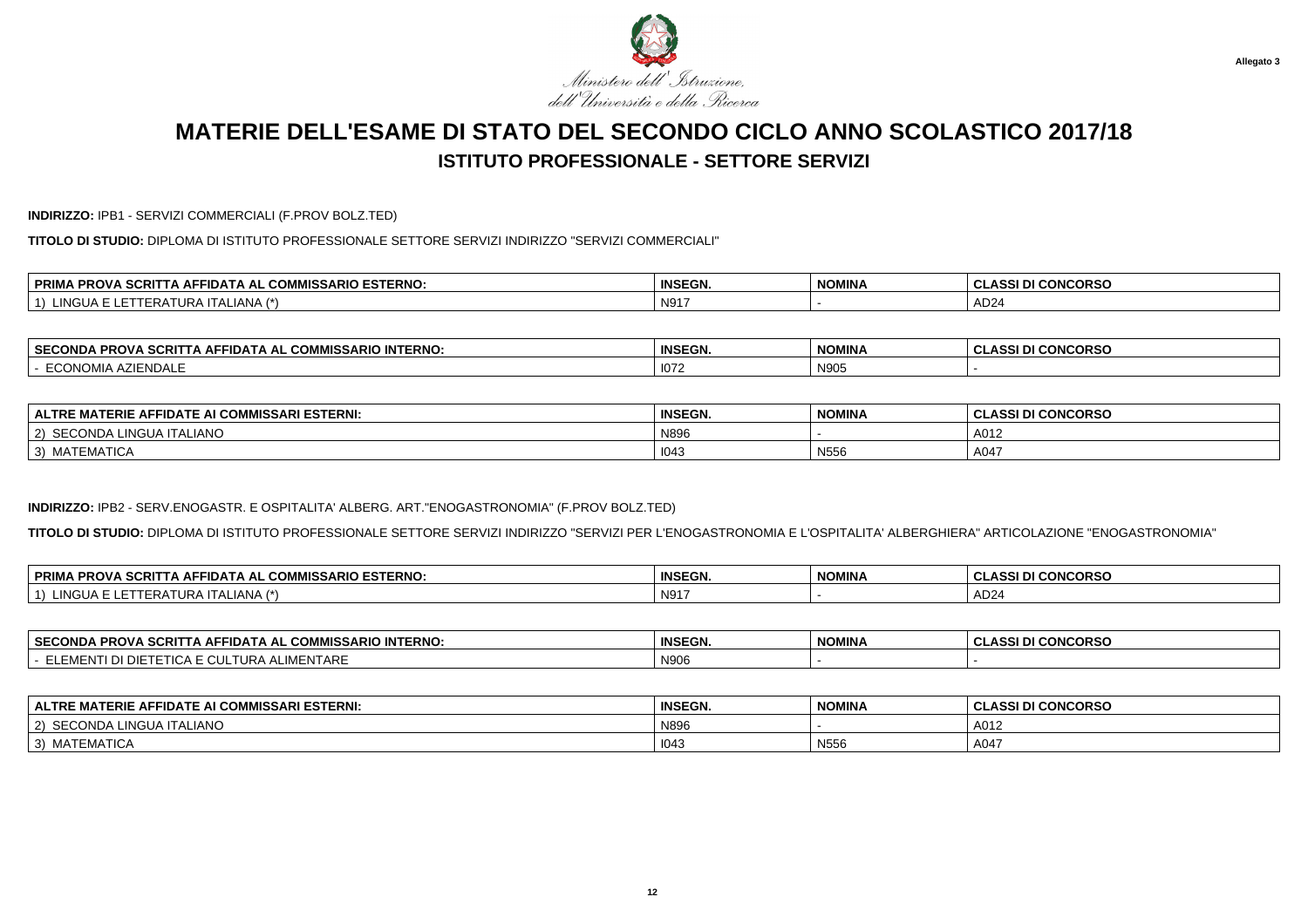

**INDIRIZZO:** IPB4 - SERV. ENOGAST. E OSPIT. ALBERG. ART."ACCOGLIENZA TURIST." (F.PROV BOLZ.TED)

**TITOLO DI STUDIO:** DIPLOMA DI ISTITUTO PROFESSIONALE SETTORE SERVIZI - INDIRIZZO "ENOGASTRONOMIA E OSPITALITA' ALBERGHIERA" ARTICOLAZIONE "ACCOGLIENZA TURISTICA"

| ----<br><b>COMMISSARIO ESTERNO:</b><br><b>PRIM</b><br>ווטי<br><b>AFFIDA</b><br>\ AL<br>. JURII<br>אשי | <b>INSEGN.</b> | <b>NOMINA</b> | <b>I CONCORSO</b><br><b>ACCI</b><br>833 |
|-------------------------------------------------------------------------------------------------------|----------------|---------------|-----------------------------------------|
| 11121<br>TALIANA.<br>NGUA<br>. .<br>ERF<br>UNA                                                        | 1 N91          |               | $\sqrt{2}$<br>. ADZ4                    |

| <b>SECON</b><br><b>INTERNO</b><br>$\sim$<br>.<br>FIDATA AL<br>:RI1<br>.OND/<br>. д.<br>ISSARIL<br>יש ה<br>w | <b>INSEGN.</b> | <b>NOMINA</b> | <b>CONCORSO</b><br>$\mathbf{A}$<br>---- |
|-------------------------------------------------------------------------------------------------------------|----------------|---------------|-----------------------------------------|
| .<br>$\sim$<br>$\ddot{\phantom{1}}$<br>ּ״<br>IN IL NI<br>:N I ARE<br>ப∪ச<br>vu<br>                          | N906           |               |                                         |

| : AFFIDATE AI COMMISSARI ESTERNI:<br><b>MATERIE</b><br><b>ALTRE</b> | <b>INSEGN.</b> | <b>NOMINA</b> | <b>II CONCORSO</b><br>0.001 <sub>D</sub><br>-GLASSI DI |
|---------------------------------------------------------------------|----------------|---------------|--------------------------------------------------------|
| CONDA LINGUA ITALIANO<br>SECOND<br>$'$ 2)                           | N89            |               | A012                                                   |
| MATEMATICA<br>3)                                                    | 1043           | N556          | A047                                                   |

#### **INDIRIZZO:** IPB9 - SERVIZI PER L'AGRICOLTURA E LO SVILUPPO RURALE (F.PROV BOLZ.TED)

**TITOLO DI STUDIO:** DIPLOMA DI ISTITUTO PROFESSIONALE SETTORE SERVIZI INDIRIZZO "SERVIZI PER L'AGRICOLTURA E LO SVILUPPO RURALE"

| ∣ PRIMA<br><i>I</i> IISSARIO ESTERNO:<br><b>PROVA SCRITTA AFF'</b><br><b>COMMISS/</b><br>$P_{\text{max}}$<br>FIDAT<br>IA AL | <b>INSEGN.</b> | <b>NOMINA</b> | I DI CONCORSO<br>$\mathbf{A}$<br><b>ULAJJI</b> |
|-----------------------------------------------------------------------------------------------------------------------------|----------------|---------------|------------------------------------------------|
| _INGL<br>'ANA<br>$\overline{1}$<br>ITAL).<br>4 I UR7<br>. $P$<br>W U                                                        | N91            |               | $\sim$<br>ADZ"                                 |

| <b>SECO</b><br>.<br>'41C.<br>יים<br>apov<br>IJA IA AL<br>- SURI '<br>"WISSARIU"<br><b>INIERNU</b><br>-ռս<br>. | <b>INSEGN.</b> | <b>NOMINA</b> | $\sim$<br>.<br>טראשנ<br>u<br>u<br>. |
|---------------------------------------------------------------------------------------------------------------|----------------|---------------|-------------------------------------|
| GRICOLA<br>$\rightarrow$                                                                                      | N89            |               |                                     |

| MATERIE AFFIDATE AI COMMISSARI ESTERNI:<br><b>ALTRE</b> | <b>INSEGN.</b> | <b>NOMINA</b> | <b>ASSI DI CONCORSO</b> |
|---------------------------------------------------------|----------------|---------------|-------------------------|
| SECONDA LINGUA ITALIANO<br>$\vert 2 \rangle$            | N896           |               | A012                    |
| 3) MATEMATICA                                           | 1043           | N569          | A026                    |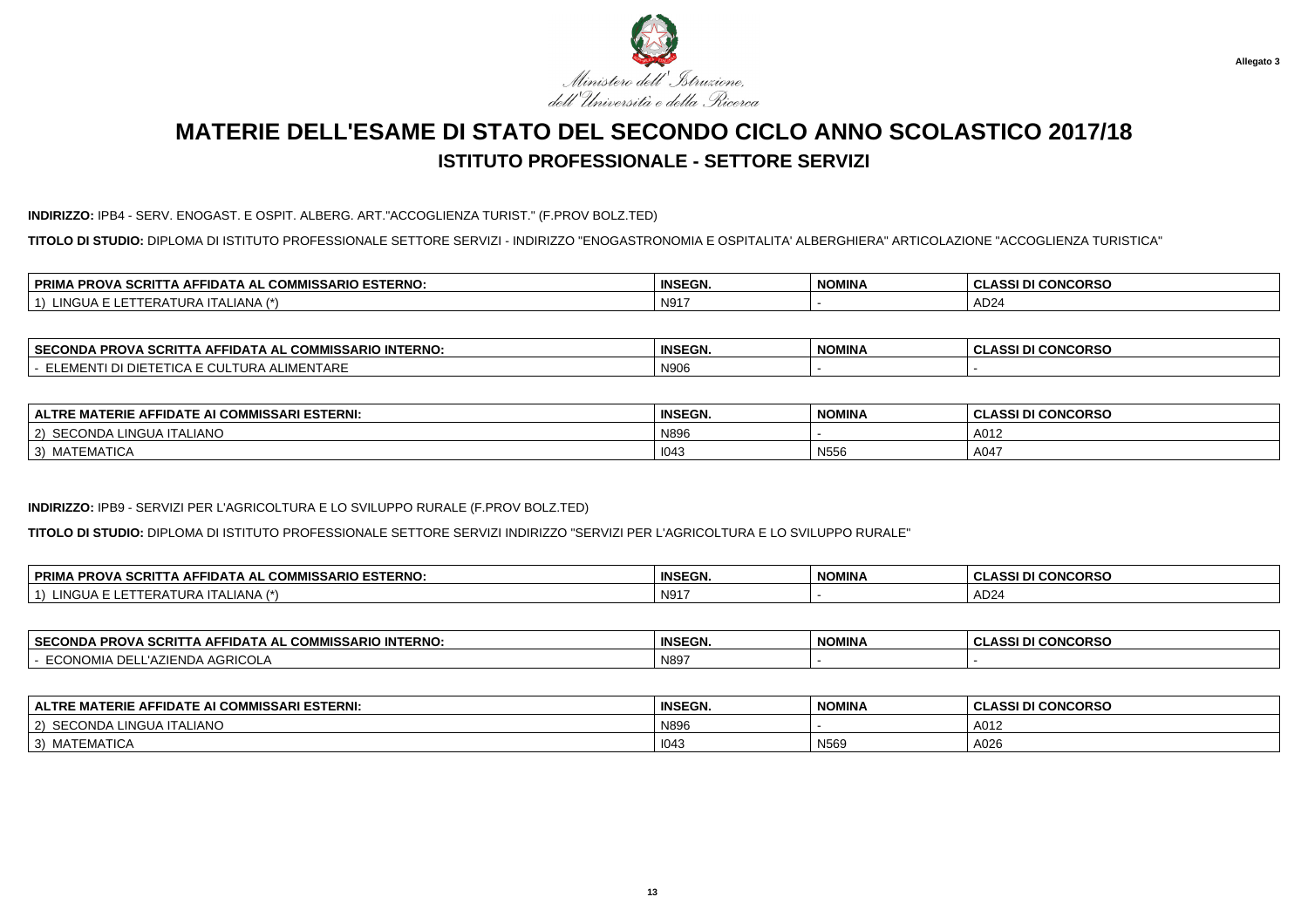

**INDIRIZZO:** IPBB - SERVIZI COMMERCIALI (F.PROV BOLZANO ITALIANA)

**TITOLO DI STUDIO:** DIPLOMA DI ISTITUTO PROFESSIONALE SETTORE SERVIZI INDIRIZZO "SERVIZI COMMERCIALI"

| $ -$<br>. COMMISSARIO ESTERNO:<br><b>PRIM</b><br><b>DOO'</b><br><b>FFIDA</b><br>-00<br>AL<br>'NU.<br>-99 | <b>INSEGN</b> | <b>NOMINA</b> | <b>I CONCORSO</b><br>$\sim$<br><b>ULAJJ</b> |
|----------------------------------------------------------------------------------------------------------|---------------|---------------|---------------------------------------------|
| 11121<br>NGUA<br>I LALIANA<br>I IN F<br>UNA                                                              | 101           | ᅂ<br>ט אי     | A012                                        |

| $\mathbf{A} = \mathbf{A} \mathbf{A} + \mathbf{B} \mathbf{A}$<br>IISSARIO INTERNO:<br><b>PROVA</b><br>CON'<br>SCRIT<br>CONDA<br>$\mathsf{A}$ AFFIDAT<br>… ∪OMM!`<br>--<br>. . A A ! | <b>INSEGN.</b> | NOMINA                       | <b>CONCORSO</b><br>, ULASSI ™ |
|------------------------------------------------------------------------------------------------------------------------------------------------------------------------------------|----------------|------------------------------|-------------------------------|
| `AZIENDALL<br>$\cdots$<br>וועושעוי<br>- v                                                                                                                                          | 1072           | <b>NIOOL</b><br><b>INAN:</b> |                               |

| E AFFIDATE AI COMMISSARI ESTERNI:<br>MATERIE<br><b>ALTRF</b>                          | <b>INSEGN.</b> | <b>NOMINA</b> | <b>I CONCORSO</b><br>$A$ $O$ $I$<br>ULAJJI VI |
|---------------------------------------------------------------------------------------|----------------|---------------|-----------------------------------------------|
| TEDESCO<br>111C<br>$\overline{\phantom{a}}$<br>$\sim$<br>TRANIERA<br>IURA<br><u>_</u> | 1276           | N035          | A083                                          |
| :MATICA<br>$\sim$<br><b>IVIA I L</b><br>ັ                                             | 1043           | N556          | A047                                          |

### **INDIRIZZO:** IPBC - SERV. ENOGAST. E OSPIT. ALBERG. ART."ACCOGLIENZA TURIST." (F.PROV BOLZ.ITA)

**TITOLO DI STUDIO:** DIPLOMA DI ISTITUTO PROFESSIONALE SETTORE SERVIZI - INDIRIZZO "ENOGASTRONOMIA E OSPITALITA' ALBERGHIERA" ARTICOLAZIONE "ACCOGLIENZA TURISTICA"

| PRIM/<br><b>、SCRIT</b><br><b>.ISSARIO ESTERNO:</b><br>$-$<br><b>AFFIDATA</b><br><b>PROVA</b><br><br>AL<br>COMM<br>.<br>$\overline{ }$<br><u>ы</u> | <b>INSEGN.</b>        | <b>NOMINA</b>   | <b>I CONCORSO</b><br>$\sim$<br>ASSING<br>ULAJJI D |
|---------------------------------------------------------------------------------------------------------------------------------------------------|-----------------------|-----------------|---------------------------------------------------|
| i INGUA<br>$\Lambda$ NIA<br>$\lambda$<br><b>FRA</b><br>ΙAΙ<br>AIURA II<br>AIVH                                                                    | $\overline{10}$<br>10 | N <sub>54</sub> | A012                                              |

| <b>SECONDA</b><br>$\sim$ 0.0 $\sim$<br><b>;CRITTA AFFIDATA AL COMMISSARIO I</b><br><b>INTERNO:</b><br>אי-<br><b>VA 56</b> | <b>INSEGN.</b>       | <b>NOMINA</b> | I DI CONCORSO<br>.<br>$\sim$<br><b>ULA</b> |
|---------------------------------------------------------------------------------------------------------------------------|----------------------|---------------|--------------------------------------------|
| <b>NDAL</b><br>.<br>.uunum                                                                                                | $\sim$<br><b>107</b> | N905          |                                            |

| <b>ALTRE MATERIE AFFIDATE AI COMMISSARI ESTERNI:</b>                  | <b>INSEGN.</b> | <b>NOMINA</b> | ASSI DI CONCORSO |
|-----------------------------------------------------------------------|----------------|---------------|------------------|
| (TEDESCO)<br>LINGUA I<br>$\cdots$ $\sim$<br>: CULTURA STRANIERA<br>2) | 1276           | N035          | A083             |
| MATEMATICA<br>$\vert 3 \rangle$                                       | 1043           | N556          | A047             |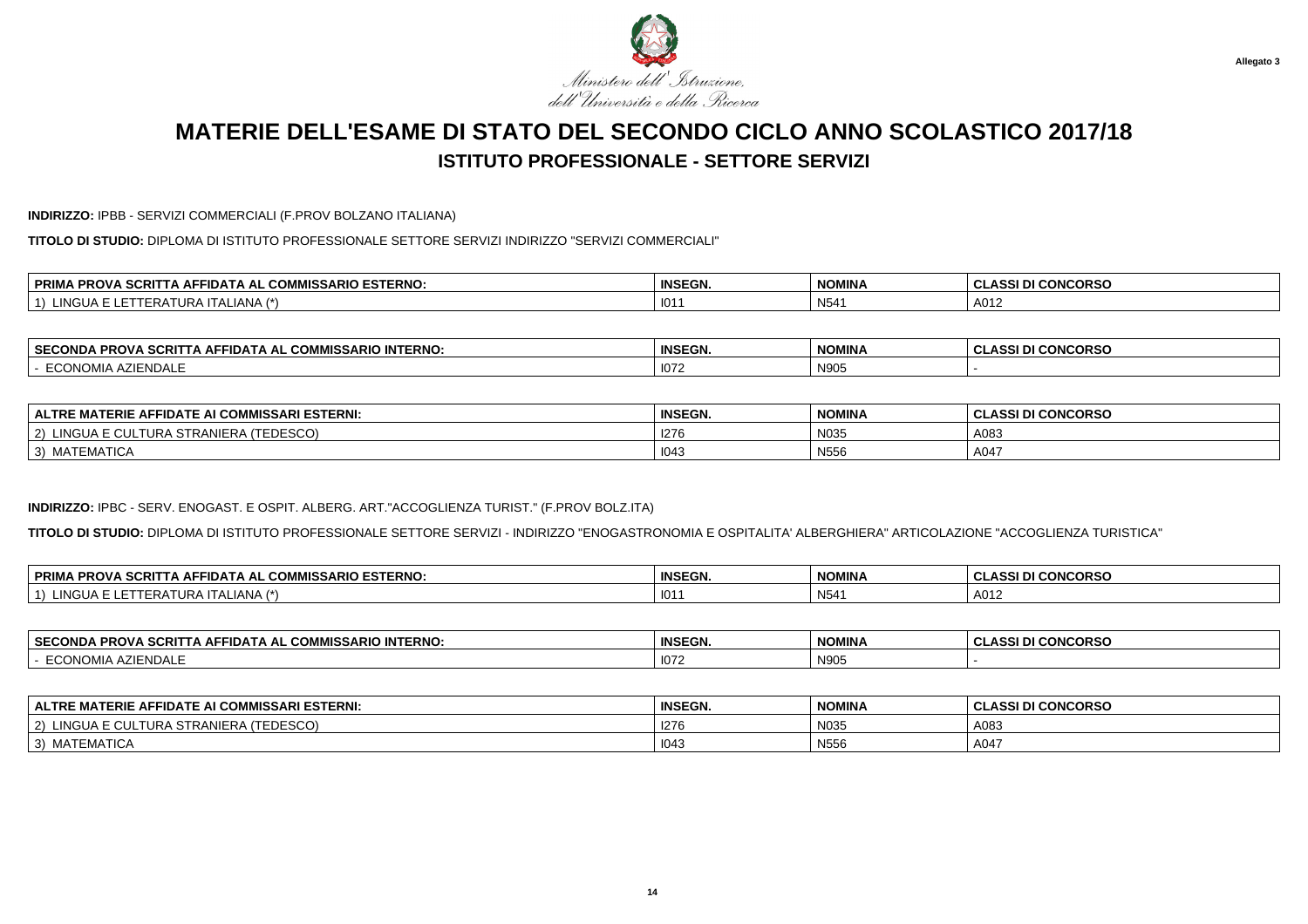

#### **INDIRIZZO:** IPBD - SETTORE SERVIZI - INDIRIZZO SERVIZI SOCIO-SANITARI (F.PROV BOLZ.ITA)

**TITOLO DI STUDIO:** DIPLOMA DI ISTITUTO PROFESSIONALE SETTORE SERVIZI - INDIRIZZO "SERVIZI SOCIO-SANITARI"

| <b>ESTERNO</b><br>-----<br><b>OMMICL</b><br><b>MISSARIO</b> '<br>סם<br>. .<br>∼iDA ⊨<br>SCRI<br>AL<br>. AF.<br>uum<br>י שרי<br>$\overline{\phantom{a}}$ | <b>INSEGN.</b> | <b>NOMINA</b> | <b>CONCORSO</b><br>$\sim$<br>-- NJJI 1 |
|---------------------------------------------------------------------------------------------------------------------------------------------------------|----------------|---------------|----------------------------------------|
| $\overline{1}$<br><br>URA<br>-IANA<br>∙RA.<br>$. \iota \mathsf{I} \mathsf{A}$                                                                           | 101            | NFA<br>' ب۱   | A012                                   |

| <b>SECONDA</b><br><b>PROVA SCRI.</b><br>COMMISSARIO INTERNO:<br>∠IDATA AL COMª<br>. IA AF' | <b>INSEGN.</b> | NOMINA | <b>CONCORSO</b><br>$\cdots$<br>. W.<br>333 L |
|--------------------------------------------------------------------------------------------|----------------|--------|----------------------------------------------|
| )-SANITARIA<br><b>POIEM</b><br>MEDICO<br><b>UULTURA</b>                                    | 1142           | N869   |                                              |

| : AFFIDATE AI COMMISSARI ESTERNI:<br><b>IATERIE</b><br><b>ALTRE</b>        | <b>INSEGN.</b> | <b>NOMINA</b>          | <b>I CONCORSO</b><br>∴ JLASSI P' |
|----------------------------------------------------------------------------|----------------|------------------------|----------------------------------|
| <b>TEDESCO)</b><br>LINGU/<br>$\sim$<br>$\sim$<br>2)<br>IURA SIRANIERA<br>w | 1276           | N035                   | A083                             |
| MATEMATICA<br>$\vert 3 \rangle$                                            | 1043           | $F = F$<br><b>N556</b> | A047                             |

#### **INDIRIZZO:** IPBF - SERVIZI PER L'AGRICOLTURA E LO SVILUPPO RURALE (F.PROV BOLZANO ITALIANA)

**TITOLO DI STUDIO:** DIPLOMA DI ISTITUTO PROFESSIONALE SETTORE SERVIZI INDIRIZZO "SERVIZI PER L'AGRICOLTURA E LO SVILUPPO RURALE"

| <b>SCRIT</b><br><b>PRIM</b><br><b>COMMISSARIO ESTERNO.</b><br><b>PROVA</b><br>⊡DA T<br>A AL<br>. IA AF<br>- UNI <sup>II</sup> - | <b>INSEGN</b> | <b>NOMINA</b> | <b>I CONCORSO</b><br>DI |
|---------------------------------------------------------------------------------------------------------------------------------|---------------|---------------|-------------------------|
| LINGUA.<br>(4)<br>◡<br>IANA<br>URA<br>$\mathbf{A}$<br>11. A L                                                                   | 101           | N54'          | A012                    |

| <b>SECC</b><br>---<br><b>MICL</b><br>יים<br>opov<br>11) A LA AL<br>™WISSARIU ∴<br>- 3UKI '<br>' IN LERNU<br>FRU<br>, лишт | <b>INSEGN.</b> | <b>NOMINA</b> | $\cdots$<br>טראשנ<br>u<br>$-12.7$ |
|---------------------------------------------------------------------------------------------------------------------------|----------------|---------------|-----------------------------------|
| TORIAL<br>.JRARIA<br>-RRI<br>$\overline{\phantom{a}}$                                                                     | 1122           | N361          |                                   |

| E AFFIDATE AI COMMISSARI ESTERNI:<br>$ALTRE$ MAT<br>. MATERIE                     | <b>INSEGN</b> | <b>NOMINA</b> | <b>I CONCORSO</b><br><b>ASSI DI</b> |
|-----------------------------------------------------------------------------------|---------------|---------------|-------------------------------------|
| INGUA F<br>$\sim$<br>L TURA STRANIE 1<br>$\sim$<br>'IERA<br>CUESCO).<br><u>UL</u> | 1276          | N035          | A083                                |
| ` MATEMATICA<br>$\sim$<br>◡                                                       | 1043          | N556          | A047                                |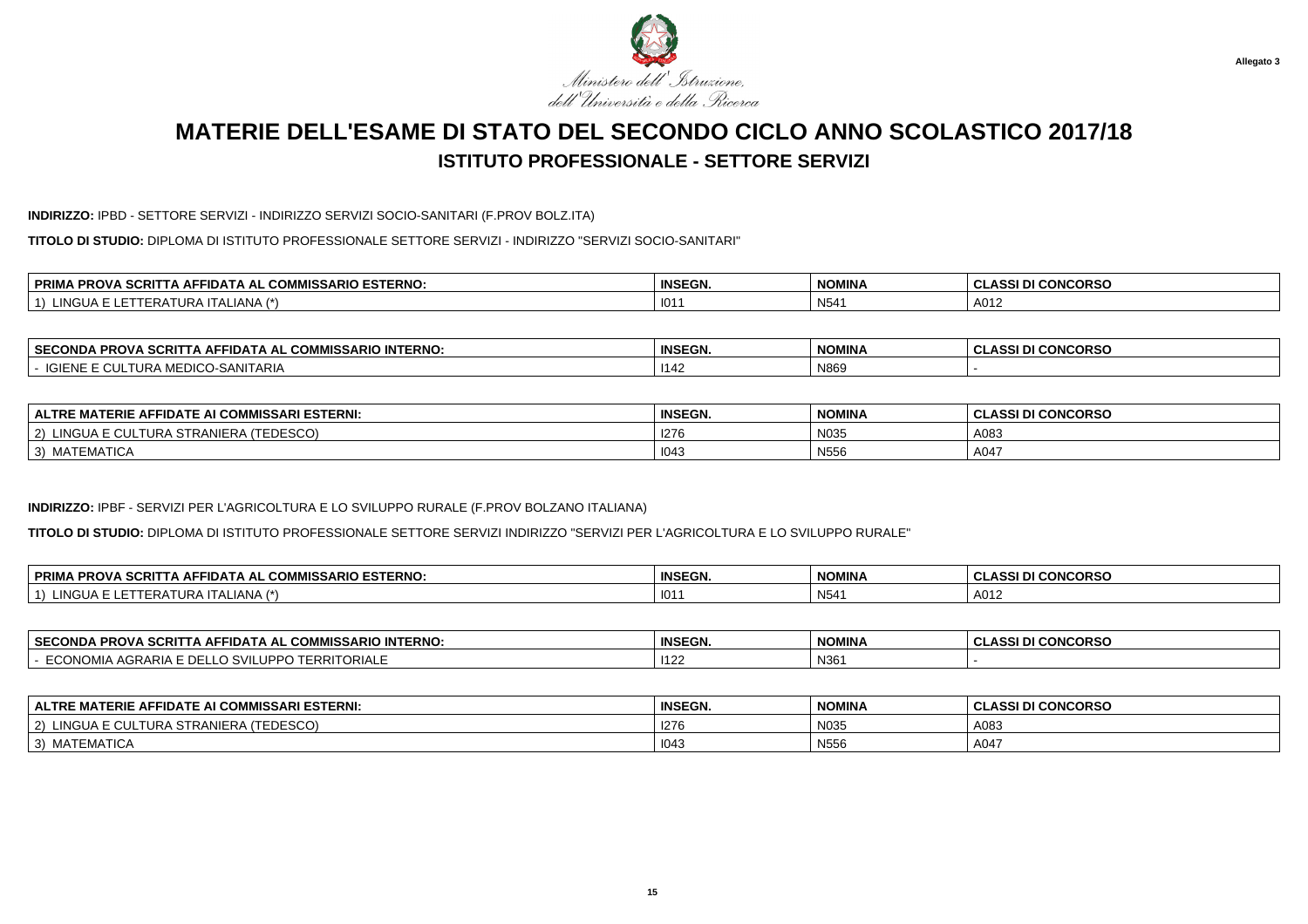

**INDIRIZZO:** IP09 - MANUTENZIONE E ASSISTENZA TECNICA

**TITOLO DI STUDIO:** DIPLOMA DI ISTITUTO PROFESSIONALE SETTORE INDUSTRIA E ARTIGIANATO INDIRIZZO "MANUTENZIONE E ASSISTENZA TECNICA"

| ARIO ESTERNO.<br><b>PRIM.</b><br>$\sim$<br>$\sim$<br>300.5<br><b>PROVA</b><br>` AFFID⊷<br>. АІ<br>.ISSARIO<br>. uur<br>. ounii<br>$\overline{\phantom{0}}$ | <b>INSEGN.</b> | <b>NOMINA</b> | <b>CONCORSO</b><br>$\sim$<br>-433 L |
|------------------------------------------------------------------------------------------------------------------------------------------------------------|----------------|---------------|-------------------------------------|
| <b>INGUA</b>                                                                                                                                               | 101            |               |                                     |
| …∟ANA (^`                                                                                                                                                  |                | N802          | A012                                |

| <b>SECON</b><br><b>INTERNO</b><br>. JUMMI <sup>c∩</sup> ∶<br><b><i>I</i>IISSARIO</b><br>FIDATA AL<br>__ONDA<br>Δ⊨<br>7 N U | <b>INSEGN.</b> | <b>NOMINA</b>        | <b>NCORSO</b><br>$\sim$<br><br>. .<br>u<br>.<br>u |
|----------------------------------------------------------------------------------------------------------------------------|----------------|----------------------|---------------------------------------------------|
| ЭNЕ<br><u>¬ъ.</u><br>-N∕I<br>חות<br><b>LUNG</b><br>IVIF<br>.<br>ت ۷۰                                                       | 1190           | $\mathbf{A}$<br>N/49 |                                                   |

| TERIE AFFIDATE AI COMMISSARI ESTERNI:<br><b>ALTRE</b>                                                            | <b>INSEGN.</b> | <b>NOMINA</b> | <b>CLASSI DI CONCORSO</b> |
|------------------------------------------------------------------------------------------------------------------|----------------|---------------|---------------------------|
| LINGUA INGLESE<br>$^{\prime}$ 2)                                                                                 | 1028           | N460          | AB24                      |
| O-ELETTRONICHE E APPLICAZIONI<br>$\sim$ $\sim$ $\sim$ $\sim$<br><b>TRICO</b><br><b>TECNIO</b><br>3)<br>. ⊾ltil F | 1191           | N748          | A040 A041                 |

#### **INDIRIZZO:** IPE9 - MANUTENZIONE E ASSISTENZA TECNICA (CURV. ELETTRICO/ELETTRONICO)

**TITOLO DI STUDIO:** DIPLOMA DI ISTITUTO PROFESSIONALE SETTORE INDUSTRIA E ARTIGIANATO INDIRIZZO "MANUTENZIONE E ASSISTENZA TECNICA"

| <b>、SCRIT</b><br><b>PRIM</b><br><b>AISSARIO ESTERNO:</b><br>COMMICS.<br><b>PROVA</b><br>AFFIDAT<br>A AL<br>. JUM™<br>1 A J | <b>INSEGN.</b> | <b>NOMINA</b> | I DI CONCORSO<br>.<br>$\sim$<br><b>ULAJJI</b> |
|----------------------------------------------------------------------------------------------------------------------------|----------------|---------------|-----------------------------------------------|
| <b>INGUA</b><br>$\overline{1}$<br>IANA<br>ᆸ<br>IURA<br>- 231<br>டங<br>$\cdot$ . $\sim$ .                                   | 101            | N802          | A012                                          |

| <b>SECONDA</b><br><b>PROVA SCRIT</b><br><b>FIDATA AL COMMISSARIO INTERNO:</b><br>. IA AF'                                     | <b>INSEGN.</b> | NOMINA | <b>CONCORSO</b><br>$\cdots$<br>u<br>---- |
|-------------------------------------------------------------------------------------------------------------------------------|----------------|--------|------------------------------------------|
| <b>TENZIONE</b><br>TTOMI<br><b>INSTAL</b><br><b>ZIONE</b><br>$-M -$<br>INIU O E<br>י יצוי -<br>$\overline{\mathbf{v}}$<br>$-$ | 119            | N752   |                                          |

| ∣ ALTRE MATERIE AFFIDATE AI COMMISSARI ESTERNI:                                               | <b>INSEGN.</b> | <b>NOMINA</b> | ASSI DI CONCORSO |
|-----------------------------------------------------------------------------------------------|----------------|---------------|------------------|
| LINGUA INGLESE<br>$\sim$<br>-2)                                                               | 1028           | N460          | AB24             |
| TTRONICHE E APPLICAZIONI<br>$\sim$ $\sim$ $\sim$ $\sim$<br>ELETTRICO-ELETT<br>TECNOL<br>-UGIE | 119'           | N751          | A040             |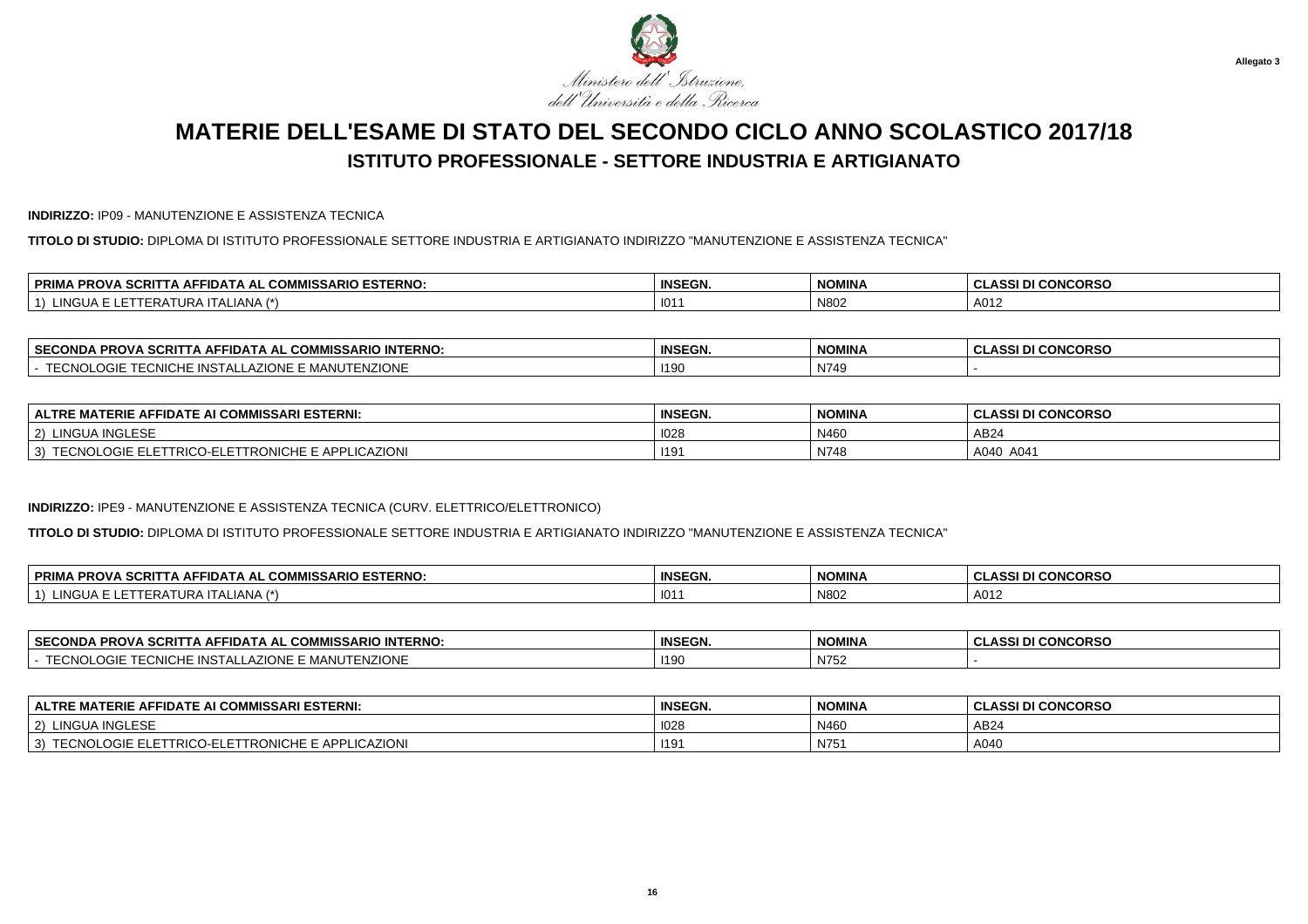

#### **INDIRIZZO:** IPM9 - MANUTENZIONE E ASSISTENZA TECNICA (CURV. MECCANICA)

**TITOLO DI STUDIO:** DIPLOMA DI ISTITUTO PROFESSIONALE SETTORE INDUSTRIA E ARTIGIANATO INDIRIZZO "MANUTENZIONE E ASSISTENZA TECNICA"

| $\sim$<br>. COMMISSARIO ESTERNO:<br><b>PRIM</b><br><b>FFIDAT.</b><br>. AL<br>A<br>эu<br>'NU | <b>INSEGN.</b> | <b>NOMINA</b> | <b>I CONCORSO</b><br>.<br>CLASS |
|---------------------------------------------------------------------------------------------|----------------|---------------|---------------------------------|
| $\sim$<br>$\rightarrow$<br>NGUA<br><b>I ALIANA</b><br>URF<br>–n⊬                            | 101            | N802          | A012                            |

| <b>SECC</b><br><b>PROVA SCRI.</b><br><b>IMISSARIO INTERNO:</b><br>ECONDA<br>·IDA I A AL<br>IA AD<br>. uuw                  | <b>INSEGN.</b> | NOMINA | <b>CONCORSO</b><br>.<br>u<br>-33 |
|----------------------------------------------------------------------------------------------------------------------------|----------------|--------|----------------------------------|
| <b>NZIONE</b><br><b>INSTA</b><br><b>-0110</b><br><b>ZIONE</b><br>- 11. A<br><u>д</u><br>INIU O E<br><b>AVILI</b><br>ີ<br>. | 119            | N841   |                                  |

| <b>I COMMISSARI ESTERNI:</b><br>$\sim$<br>ERIE<br><b>IDATL</b><br><b>ALTRE</b><br>. A E<br>. .<br> | <b>INSEGN.</b> | <b>NOMINA</b> | <b>CONCORSO</b><br>$\cdots$<br>u |
|----------------------------------------------------------------------------------------------------|----------------|---------------|----------------------------------|
| <b>INGLESF</b><br>TINGU<br>2)                                                                      | 1028           | N460          | AB <sub>2</sub>                  |
| <b>LICAZIONI</b><br><b>FECNOLOGIE MECCANICHE E APPL</b><br>3)                                      | 1193           | N747          | A042                             |

#### **INDIRIZZO:** IPS9 - MANUTENZIONE E ASSISTENZA TECNICA (CURV. SISTEMI ENERGETICI)

**TITOLO DI STUDIO:** DIPLOMA DI ISTITUTO PROFESSIONALE SETTORE INDUSTRIA E ARTIGIANATO INDIRIZZO "MANUTENZIONE E ASSISTENZA TECNICA"

| <b>PRIM</b><br><b>SCRIT</b><br><i><b>AISSARIO ESTERNO:</b></i><br>COMMICS.<br><b>PROVA</b><br>AFFIDAT<br>A AL<br>. IA AFT<br>ึ๛๛๛ | <b>INSEGN.</b> | <b>NOMINA</b> | I DI CONCORSO<br>.<br>$\sim$<br><b>ULAJJ</b> |
|-----------------------------------------------------------------------------------------------------------------------------------|----------------|---------------|----------------------------------------------|
| LINGUA.<br>$\overline{1}$<br>IAN A<br>⊢⊌∆<br>A I URA I<br>- 231<br>∟n≠<br>11 A L                                                  | 101            | N802          | A012                                         |

| │ SECONDA PROVA SCRITTA AFFIDATA AL COMMISSARIO INTERNO:                          | <b>INSEGN.</b> | <b>NOMINA</b> | I CONCORSO<br>.<br><b>ULAJJI</b><br>-- |
|-----------------------------------------------------------------------------------|----------------|---------------|----------------------------------------|
| <b>JTENZIONE</b><br>TTOMI<br>TECNICHE INSTALLAZIONE E MANUT <sup>r</sup><br>UGIE. | 1190           | N841          |                                        |

| <b>MATERIE AFFIDATE AI COMMISSARI ESTERNI:</b><br><b>ALTRE</b>    | <b>INSEGN.</b> | <b>NOMINA</b> | <b>ASSI DI CONCORSO</b> . |
|-------------------------------------------------------------------|----------------|---------------|---------------------------|
| LINGUA INGLESE<br>$ 2\rangle$                                     | 1028           | N46           | AB24                      |
| <b>FECNOLOGIE MECCANICHE E APPLICAZIONI</b><br>$T T \cap Y$<br>3) | 1193           | N747          | A042                      |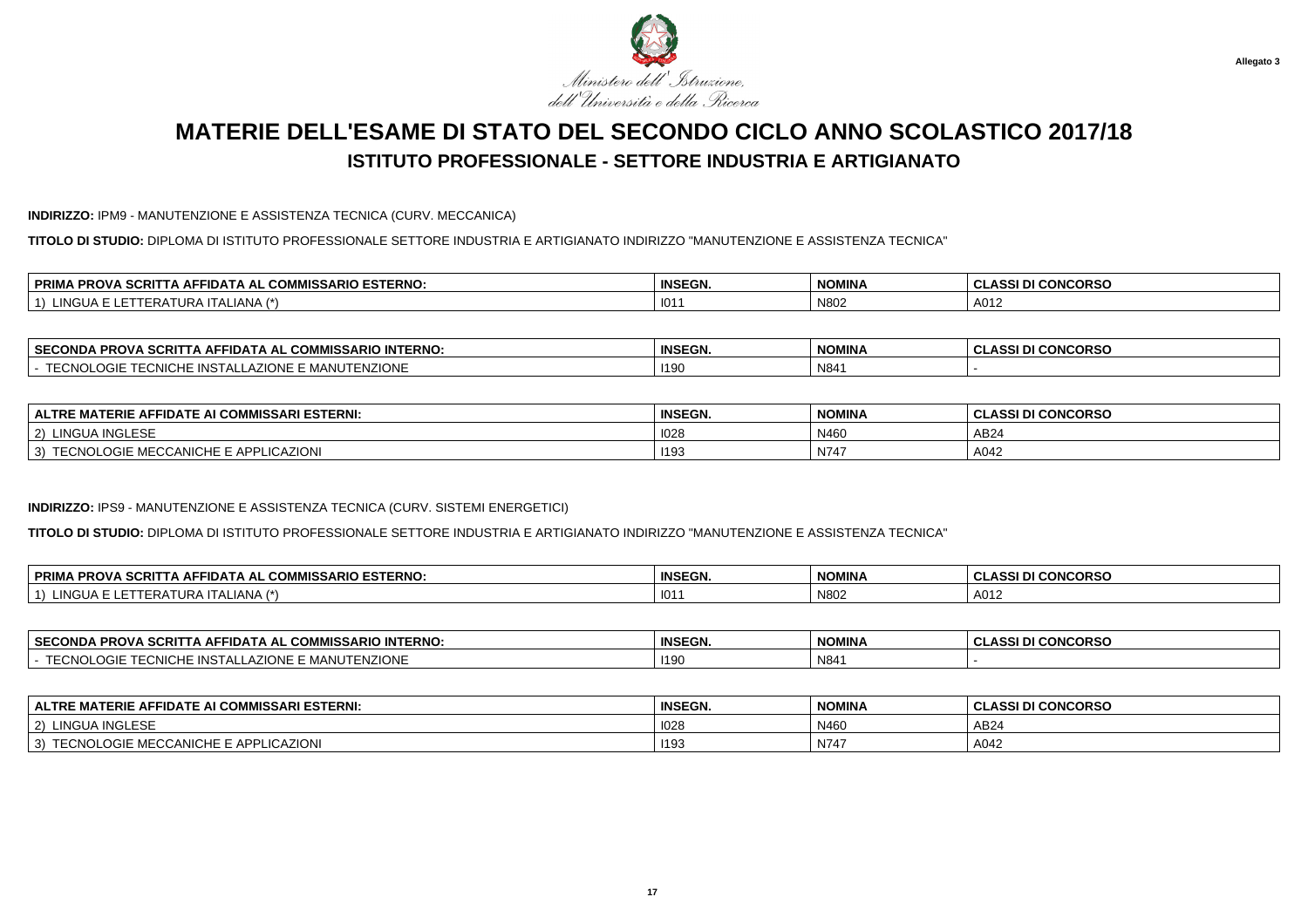

### **INDIRIZZO:** IPAI - MAN.ASS.TEC.OPZ."APPARATI,IMPIANTI E SERVIZI TECNICI INDUSTRIALI E CIVILI"

**TITOLO DI STUDIO:** DIPLOMA DI ISTITUTO PROFESSIONALE SETTORE INDUSTRIA E ARTIGIANATO INDIRIZZO "MANUTENZIONE E ASSISTENZA TECNICA" OPZIONE "APPARATI, IMPIANTI E SERVIZI TECNICIINDUSTRIALI E CIVILI"

| L COMMISSARIO ESTERNO:<br><b>PRIMA</b><br><b>A SCRITTA AFF</b><br><b>PROVA</b><br>TIDATA AL | <b>INSEGN.</b> | NOMINA | <b>I CONCORSO</b><br><b>CLASSI DI</b> ان |
|---------------------------------------------------------------------------------------------|----------------|--------|------------------------------------------|
| <b>ING</b><br>`ALIANA`<br>$\overline{A}$                                                    | 101            | N80    | A012                                     |

| <b>SECC</b><br><b>INTERNO</b><br>$\sim$ 0.0 $\sim$<br><u>^^*</u><br><b>ECONDA</b><br><b>PRO\</b><br><b>IISSARIC</b><br>FIDATA<br>Δ⊨<br>. АІ<br>.11<br>w | <b>INSEGN</b> | <b>NOMINA</b> | <b>I CONCORSC</b><br>$\sim$<br><b>_ASSI</b><br>ີ |
|---------------------------------------------------------------------------------------------------------------------------------------------------------|---------------|---------------|--------------------------------------------------|
| TTOMI<br>INIC <sup>-</sup><br>$\cap$ IV.IN <sub>L</sub><br>$\sim$<br>APPAR.<br>NSIAL<br>AL.IVIANU<br>$\sim$ $\sim$ $\sim$<br>$\overline{ }$             | 1218          | N758          |                                                  |

| <b>ALTRE MATERIE AFFIDATE AI COMMISSARI ESTERNI:</b>                          | <b>INSEGN.</b> | <b>NOMINA</b> | <b>I CONCORSO</b><br>0.001<br>-GLASSI DI |
|-------------------------------------------------------------------------------|----------------|---------------|------------------------------------------|
| LINGUA INGLESE<br>2)                                                          | 1028           | N460          | AB24                                     |
| . AUTOMAZIONE E APPLICAZIONI<br>TECNO.L<br>LETTRO.<br>` <sup>⊏</sup> TTRI.E∟. | 1217           | N748          | A040<br>A041                             |

#### **INDIRIZZO:** IPAE - MA.AS.TE.OPZ."APP.IMP.SERV.TECN.IND.LI CIVILI"(CURV. ELETTRICO/ELETTRONICO)

**TITOLO DI STUDIO:** DIPLOMA DI ISTITUTO PROFESSIONALE SETTORE INDUSTRIA E ARTIGIANATO INDIRIZZO "MANUTENZIONE E ASSISTENZA TECNICA" OPZIONE "APPARATI, IMPIANTI E SERVIZI TECNICIINDUSTRIALI E CIVILI"

| SCRIT<br><b>L COMMISSARIO ESTERNO:</b><br><b>PRIMA PROVA</b><br>FIDATA AL<br>. IA AF' | <b>INSEGN.</b> | <b>NOMINA</b> | <b>I CONCORSO</b><br>ח ופכו ד<br>----- |
|---------------------------------------------------------------------------------------|----------------|---------------|----------------------------------------|
| $I$ ANIA $\rightarrow$<br>101<br>.ingua '<br>TI ALIANA<br>URA                         | 101            | N802          | A012                                   |

| <b>SECON</b><br>111T<br><b>CDNI</b><br><br>- הום<br><b>PROVA</b><br><b>SCRIT</b><br>י בנ.<br>ונמו<br>$\mathbf{v}$<br><u>. да</u> .<br>'IVIISSARIU .<br>'INIERNU.<br>. . | <b>INSEGN.</b> | <b>NIOMINI</b><br>NUMINA | <b>CONCORSC</b><br>$\sim$<br>-333 |
|-------------------------------------------------------------------------------------------------------------------------------------------------------------------------|----------------|--------------------------|-----------------------------------|
| IND.L<br>$\sim$<br>∧IPI∆<br><b>IIV</b><br>.<br>IVZ                                                                                                                      | 1218           | N759                     |                                   |

| ∣ ALTRE MATERIE AFFIDATE AI COMMISSARI ESTERNI:                                   | <b>INSEGN.</b> | <b>NOMINA</b> | I DI CONCORSO<br>: CLAS <sup>e</sup> |
|-----------------------------------------------------------------------------------|----------------|---------------|--------------------------------------|
| LINGUA INGLESE<br>(2)                                                             | 1028           | N460          | AB24                                 |
| <b>LICAZION</b><br>AUTOMAZIONE E APP<br><b>TECNO.ELET</b><br>LETTRI.ELET<br>™TRO. | 1217           | N75'          | A040                                 |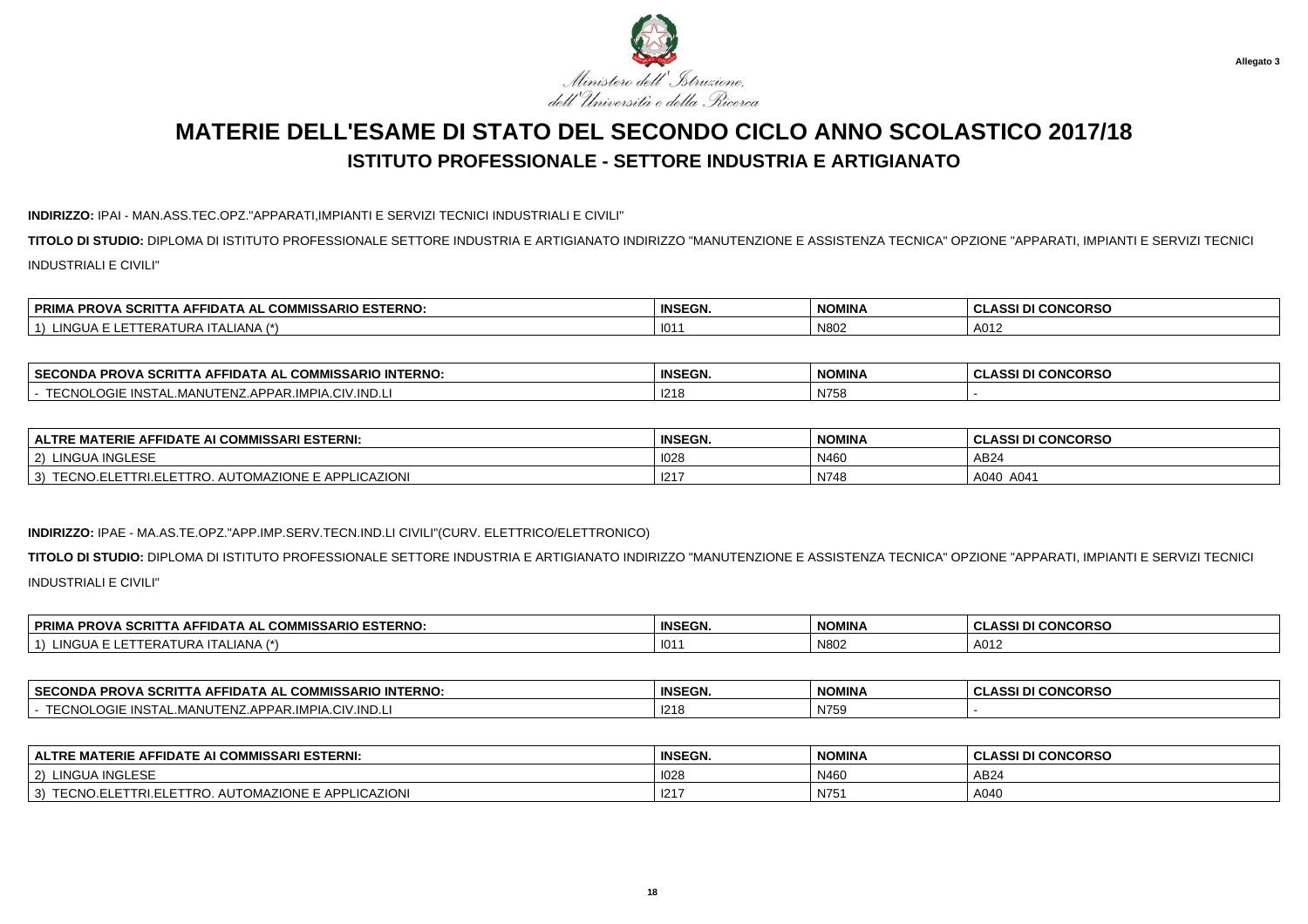

### **INDIRIZZO:** IPA9 - MA.AS.TE.OPZ."APP.IMP.SERV.TECN.IND.LI E CIVILI" (CURV.INFORMATICA)

**TITOLO DI STUDIO:** DIPLOMA DI ISTITUTO PROFESSIONALE SETTORE INDUSTRIA E ARTIGIANATO INDIRIZZO "MANUTENZIONE E ASSISTENZA TECNICA" OPZIONE "APPARATI, IMPIANTI E SERVIZI TECNICIINDUSTRIALI E CIVILI"

| <b>VIISSARIO ESTERNO.</b><br><b><i><b>SCRITT</b></i></b><br><b>FRIMA PROVA</b><br><b>TA AFFIDATA AL COMP</b> | <b>INSEGN.</b> | <b>NOMINA</b> | <b>CLASSI DI CONCORSO</b> |
|--------------------------------------------------------------------------------------------------------------|----------------|---------------|---------------------------|
| LINGUA<br>TALIANA (†<br>IERAIURA I'                                                                          | 101            | N80           | A012                      |

| <b>SECONDA PROVA SCRITTA</b><br>TTA AFFIDATA AL COMMISSARIO INTERNO:       | <b>INSEGN.</b> | <b>NOMINA</b> | I CONCORSC<br><b>CLASSI</b> |
|----------------------------------------------------------------------------|----------------|---------------|-----------------------------|
| TTOMOM<br><b>INSTAL.MANUTENZ.APPAR.</b><br>\.CIV.IND.L<br>VIPIA<br>EUNULUG | 1218           | N983          |                             |

| │ ALTRE MATERIE AFFIDATE AI COMMISSARI ESTERNI:              | <b>INSEGN.</b> | <b>NOMINA</b> | <b>I CONCORSO</b><br>8001 DI<br>GLASSI DI |
|--------------------------------------------------------------|----------------|---------------|-------------------------------------------|
| UA INGLESE<br>2)<br>ີ ! INGUA ⊪.                             | 1028           | N460          | AB24                                      |
| . AUTOMAZIONE E APPLICAZIONI<br>TECNO.ELETTRI.ELETTRO.<br>۰J | , 1217         | N748          | A040 A041                                 |

#### **INDIRIZZO:** IPAM - MA.AS.TE.OPZ."APP.IMP.SERV.TECN.IND.LI CIVILI" (CURV.MECCANICA)

**TITOLO DI STUDIO:** DIPLOMA DI ISTITUTO PROFESSIONALE SETTORE INDUSTRIA E ARTIGIANATO INDIRIZZO "MANUTENZIONE E ASSISTENZA TECNICA" OPZIONE "APPARATI, IMPIANTI E SERVIZI TECNICIINDUSTRIALI E CIVILI"

| IMISSARIO ESTERNO:<br><b>PRIMA PROVA</b><br><b>SCRIT</b><br><b>COMMISS</b><br>نام AFFIDATA ا ، | <b>INSEGN.</b> | <b>NOMINA</b> | <b>DI CONCORSO</b><br><b>ULAJJI</b> |
|------------------------------------------------------------------------------------------------|----------------|---------------|-------------------------------------|
| LINGUA F<br>ALIANA (*)<br>AIUR.<br>.<br>.                                                      | 101            | N802          | A012                                |

| ∣ SECO<br><b>INTERNO</b><br>MICC.<br>COMMISSARIO<br><b>PROVA</b><br>II) A I A AI<br>- SURIL<br>Nija | <b>INSEGN.</b> | <b>NIOMINIA</b><br><b>IVUIVIIIVA</b> | <b>CONCORSO</b><br><b>ACCI</b> |
|-----------------------------------------------------------------------------------------------------|----------------|--------------------------------------|--------------------------------|
| IND.L<br>$\overline{\phantom{a}}$<br>ີ '''PIA.ບ.<br><b>ADDA</b><br>4ANU<br>$\sim$<br>.<br>71 Y.I    | 1215<br>- 14   | N762                                 |                                |

| ALTRE MATERIE AFFIDATE AI COMMISSARI ESTERNI:            | <b>INSEGN.</b> | <b>NOMINA</b> | I CONCORSO<br>، ce<br>. . |
|----------------------------------------------------------|----------------|---------------|---------------------------|
| 1110100<br><b>INGUA</b><br>$\sim$<br><b>INGLESE</b>      | 1028           | N460          | AB24                      |
| :HF F<br>- MECCANIC'<br><b>APPLICAZIONI</b><br>CUNULUUIF | 1193           | N747          | A042                      |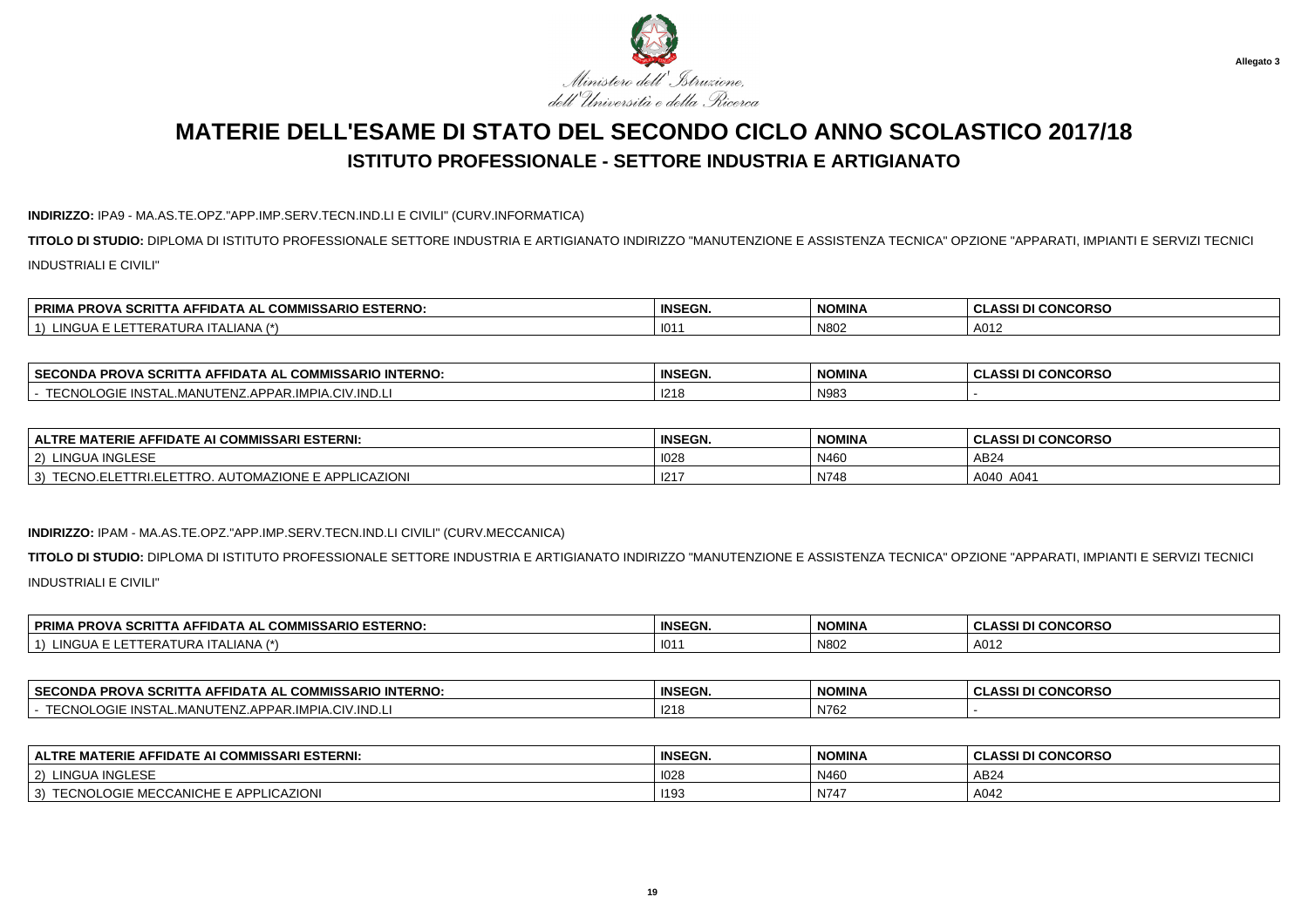

### **INDIRIZZO:** IPA7 - MAN.ASS.TEC.OPZ."APPAR.IMP.SERV.TECN.IND.LI CIVILI" (CURV.SISTEMI ENERGET.)

**TITOLO DI STUDIO:** DIPLOMA DI ISTITUTO PROFESSIONALE SETTORE INDUSTRIA E ARTIGIANATO INDIRIZZO "MANUTENZIONE E ASSISTENZA TECNICA" OPZIONE "APPARATI, IMPIANTI E SERVIZI TECNICIINDUSTRIALI E CIVILI"

| <b>VIISSARIO ESTERNO.</b><br><b><i><b>SCRITT</b></i></b><br><b>FRIMA PROVA</b><br><b>TA AFFIDATA AL COMP</b> | <b>INSEGN.</b> | <b>NOMINA</b> | <b>CLASSI DI CONCORSO</b> |
|--------------------------------------------------------------------------------------------------------------|----------------|---------------|---------------------------|
| LINGUA<br>TALIANA (†<br>IERAIURA I'                                                                          | 101            | N80           | A012                      |

| <b>SECC</b><br><b>INTERNO</b><br>$\sim$ 0.0 $\sim$<br><u>^^*</u><br><b>ECONDA</b><br><b>PRO\</b><br><b>IISSARIC</b><br>FIDATA<br>Δ⊨<br>. АІ<br>.11<br>. | <b>INSEGN</b> | <b>NOMINA</b> | <b>I CONCORSC</b><br>$\sim$<br><b>_ASSI</b><br>ີ |
|---------------------------------------------------------------------------------------------------------------------------------------------------------|---------------|---------------|--------------------------------------------------|
| TTOMI<br>INIC <sup>-</sup><br>$\cap$ IV.IN <sub>L</sub><br>$\sim$<br>APPAR.<br>NSIAL<br>AL.IVIANU<br>$\sim$ $\sim$ $\sim$<br>$\overline{ }$             | 1218          | N762          |                                                  |

| FIDATE AI COMMISSARI ESTERNI:<br><b>ALTRE MATERIE</b><br>.<br>: A⊩           | <b>INSEGN.</b> | <b>NOMINA</b> | I CONCORSO<br><b>CLASSIDI</b> |
|------------------------------------------------------------------------------|----------------|---------------|-------------------------------|
| <b>INGLEST</b><br>$\mathcal{D}$<br>I INGUA.                                  | 1028           | N460          | AB <sub>2</sub>               |
| PLICAZIONI<br>ECCANICH<br><b>IE E APPI</b><br>3)<br>LUGIE MELT<br>יו ווערו ו | 1193           | N747          | A042                          |

#### **INDIRIZZO:** IPMM - MANUTENZIONE E ASSISTENZA TECNICA OPZIONE "MANUTENZIONE MEZZI DI TRASPORTO"

**TITOLO DI STUDIO:** DIPLOMA DI ISTITUTO PROFESSIONALE SETTORE INDUSTRIA E ARTIGIANATO INDIRIZZO "MANUTENZIONE E ASSISTENZA TECNICA" OPZIONE "MANUTENZIONE MEZZI DI TRASPORTO"

| . COMMISSARIO ESTERNO:<br><b>SCRI</b><br><b>PRIM</b><br><b>AFFIDATA</b><br><b>PROV.</b><br>AL. | <b>INSEGN.</b> | <b>NOMINA</b> | <b>I CONCORSO</b><br><b>CLASSI</b> |
|------------------------------------------------------------------------------------------------|----------------|---------------|------------------------------------|
| INOM<br>$1 \wedge 7 \star$<br>.<br>·RAI<br>. 1 U.H<br>. II ALIANA.<br>URA                      | 101            | N80           | A012                               |

| <b>SECONDA</b><br>) INTERNO:<br>$\sim$<br>$\sim$<br>$  -$<br><b>PROVA</b><br>TIUA I A AL<br>ourli<br>u<br>יכטויוו<br>- 11<br>                | <b>INSEGN.</b> | <b>NOMINA</b> | <b>CLASSI DI CONCORSO</b> |
|----------------------------------------------------------------------------------------------------------------------------------------------|----------------|---------------|---------------------------|
| $\sim$<br>$-$ - $\sim$<br>$\sim$<br><b></b><br>MANUTE<br>טואטי<br>∠LUGIE DIAGNOSTICA ™<br>IRAƏI<br>$-1$ $\lambda$ $\lambda$ . IVIF $\lambda$ | 1219           | N98           |                           |

| <b>ALTRE MATERIE AFFIDATE AI COMMISSARI ESTERNI:</b> | <b>INSEGN.</b> | <b>NOMINA</b> | <b>CLASSI DI CONCORSO</b> |
|------------------------------------------------------|----------------|---------------|---------------------------|
| <b>JA INGLESE</b><br>2) LINGUA                       | 1028           | N460          | AB24                      |
| TECNOLOGIE MECCANICHE E APPLICAZIONI<br>3)           | 1193           | $N74^-$       | A042                      |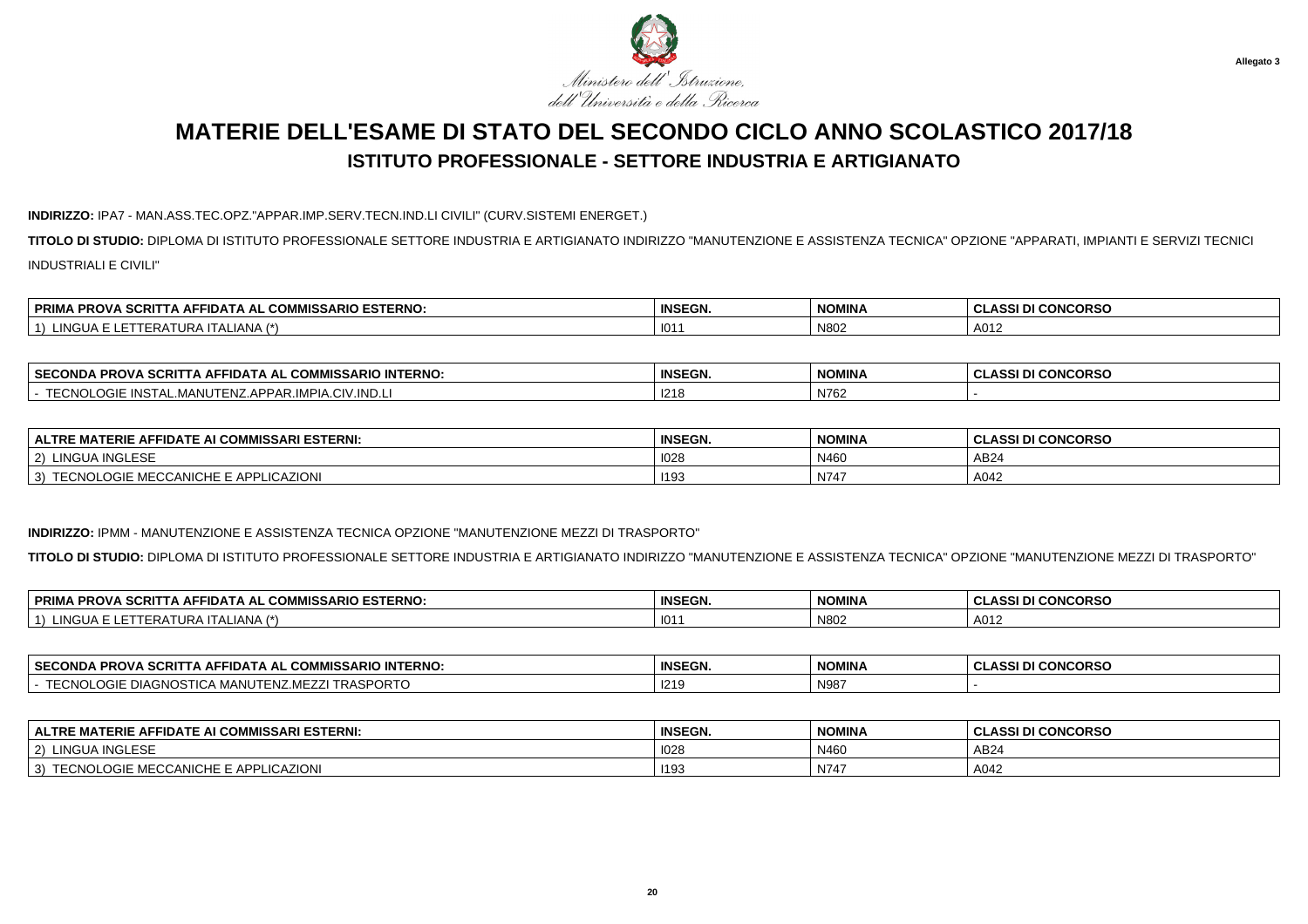

#### **INDIRIZZO:** IPAF - PROD.INDUST.LI ARTIG.LI ART."INDUSTRIA" OPZ."ARREDI E FORNITURE D'INTERNI"

**TITOLO DI STUDIO:** DIPLOMA DI ISTITUTO PROFESSIONALE SETTORE INDUSTRIA E ARTIGIANATO INDIRIZZO "PRODUZIONI INDUSTRIALI E ARTIGIANALI" ARTICOLAZIONE "INDUSTRIA" OPZIONE "ARREDI EFORNITURE D'INTERNI"

| <b>VIISSARIO ESTERNO.</b><br><b><i><b>SCRITT</b></i></b><br><b>FRIMA PROVA</b><br><b>TA AFFIDATA AL COMP</b> | <b>INSEGN.</b> | <b>NOMINA</b> | <b>CLASSI DI CONCORSO</b> |
|--------------------------------------------------------------------------------------------------------------|----------------|---------------|---------------------------|
| LINGUA<br>TALIANA (†<br>IERAIURA I'                                                                          | 101            | N80           | A012                      |

| <b>SECO</b><br><b>CDNO</b><br><b>INTERNO:</b><br><b>MISSARIO</b><br><b>PROVA</b><br>חוזר<br>SCRI<br>ا ۱۵، ۱۵ ۱۸،<br>NUA<br>J.V | <b>INSEGN.</b> | <b>NOMINA</b> | I DI CONCORSO<br>งเหงงเ |
|--------------------------------------------------------------------------------------------------------------------------------|----------------|---------------|-------------------------|
| zione<br><br>$\cdots$<br>∼<br><b>^`</b><br>--<br>או<br>\ll⊿<br>,,,,<br>ww<br>.<br>.                                            | <b>1181</b>    | N769          |                         |

| E AFFIDATE AI COMMISSARI ESTERNI:<br><b>ALTRE</b><br>: MATERIE . | <b>INSEGN.</b> | <b>NOMINA</b> | <b>CONCORSO</b><br>. .<br>. |
|------------------------------------------------------------------|----------------|---------------|-----------------------------|
| <b>INGLESE</b><br>INGUA<br>$\sim$                                | 1028           | N460          | AB24                        |
| DELL'ARREDAMENTO<br>STORIA<br>ESILI                              | 122'           | N/f           | A016                        |

#### **INDIRIZZO:** IPAV - PROD.INDUST.LI ARTIG.LI - ART."INDUSTRIA" OPZ."PRODUZIONI AUDIOVISIVE"

**TITOLO DI STUDIO:** DIPLOMA DI ISTITUTO PROFESSIONALE SETTORE INDUSTRIA E ARTIGIANATO INDIRIZZO "PRODUZIONI INDUSTRIALI E ARTIGIANALI" ARTICOLAZIONE "INDUSTRIA" OPZIONE "PRODUZIONIAUDIOVISIVE"

| \ SCRITTA AFFIDATA AL<br><b>PRIMA PROVA</b><br>_ COMMISSARI<br><b>SARIO ESTERNO.</b> | <b>INSEGN.</b> | <b>NOMINA</b> | <b>I CONCORSO</b><br>0.00101<br>$\sim$<br>333 U |
|--------------------------------------------------------------------------------------|----------------|---------------|-------------------------------------------------|
| INGUA L<br>.RATURA ITALIANA ′                                                        | 101            | N802          | A012                                            |

| <b>SECC</b><br><b>INTERNO</b><br>- JUMMISSARIO INTT<br>. PROV<br>ECONDA<br>FIDATA AL<br>SURI. | <b>INSEGN.</b> | <b>NOMINA</b> | <b>CONCORSO</b><br>. |
|-----------------------------------------------------------------------------------------------|----------------|---------------|----------------------|
| <b>DIOVISIVA</b><br>$11^{\sim}$<br>JUNIC/<br>opr<br>146.ZL<br>.<br>— n.                       | 1224           | N783          |                      |

| AI COMMISSARI ESTERNI:<br><b>MATERIE</b><br>-IDATE AI ·<br><b>API</b><br><b>ALTRI</b><br>: AFI | <b>INSEGN.</b> | <b>NOMINA</b> | <b>CLASSI DI CONCORSO</b> |
|------------------------------------------------------------------------------------------------|----------------|---------------|---------------------------|
| <b>LINGUA INGLESE</b><br>$\sim$                                                                | 1028           | N460          | AB24                      |
| <b>STORIA</b><br><b>VISIVE</b><br>LLE ART<br>\ DEI                                             | 1223           | N774          | . A017<br>A054            |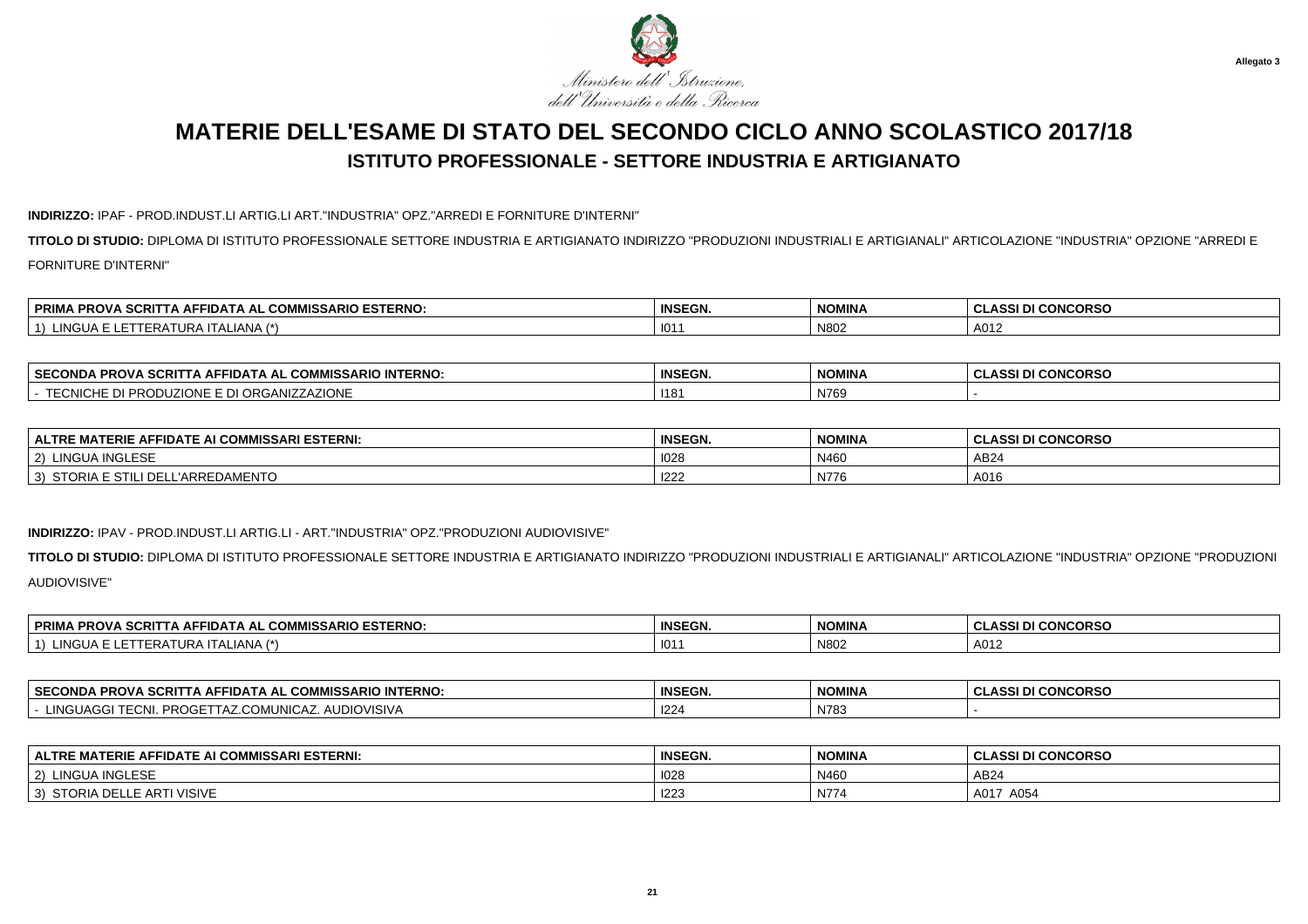

### **INDIRIZZO:** IPIA - PROD.INDUST.LI ARTIG.LI ART."INDUSTRIA" (CURV. ARREDI E FORNITURE INTERNI)

**TITOLO DI STUDIO:** DIPLOMA DI ISTITUTO PROFESSIONALE SETTORE INDUSTRIA E ARTIGIANATO INDIRIZZO "PRODUZIONI INDUSTRIALI E ARTIGIANALI" ARTICOLAZIONE "INDUSTRIA"

| . COMMISSARIO ESTERNO:<br><b>SCRI</b><br><b>DDIM</b><br>. AFFIDAT<br><b>PRO.</b><br>AL. | <b>INSEGN.</b> | <b>NOMINA</b> | <b>I CONCORSO</b><br><b>CLASSI</b> |
|-----------------------------------------------------------------------------------------|----------------|---------------|------------------------------------|
| $1 \wedge 7 \times$<br>101<br>$\mathbf{H}$<br>ALIANA<br>"RH 1<br>I J N A                | 101            | N80           | A012                               |

| <b>SECC</b><br><b>INTERNO:</b><br>$\sim$<br>. COMMISSARIO<br><b>PROVA</b><br><b>ECONDA</b><br>-IDATA AL<br>-SCRIT | <b>INSEGN.</b> | <b>NOMINA</b> | <b>CONCORSO</b><br>.<br>. <b>.</b> |
|-------------------------------------------------------------------------------------------------------------------|----------------|---------------|------------------------------------|
| <b>RGANIZZAZIONE</b><br>~<br>non.<br>UNG<br>. INVLUATION LE DIT                                                   | 118'           | N769          |                                    |

| <b>FIDATE AI COMMISSARI ESTERNI:</b><br><b>ERIE AI</b><br>$\sim$<br><b>ALTRE</b><br>. A E<br>. .   | <b>INSEGN.</b> | <b>NOMINA</b> | <b>I CONCORSO</b><br>. ASSI . |
|----------------------------------------------------------------------------------------------------|----------------|---------------|-------------------------------|
| A INGLESE<br>$ 2\rangle$<br>LINGU <sub>r</sub>                                                     | 1028           | N460          | AB24                          |
| -CONDUZIONE<br><b>GESTIONE-U</b><br>1710117.1<br>HINARI IMPIANTI<br>MACCH<br>3)<br>$1N +$<br>LUN.O | 1220           | N77           | A042                          |

#### **INDIRIZZO:** IPIB - PROD.INDUST.LI ARTIG.LI ART."INDUSTRIA" (CURV.CHIMICO-BIOLOGICO)

**TITOLO DI STUDIO:** DIPLOMA DI ISTITUTO PROFESSIONALE SETTORE INDUSTRIA E ARTIGIANATO INDIRIZZO "PRODUZIONI INDUSTRIALI E ARTIGIANALI" ARTICOLAZIONE "INDUSTRIA"

| <b>PRIM</b><br>00017<br>COMMICS.<br><b>ESTERNO</b><br>IISSARIO<br><b>PROVA</b><br><b>SEFIDA.</b><br>-<br><u>дн</u><br>SURII<br>www<br>. . | <b>INSEGN.</b> | <b>NOMINA</b> | <b>CONCORSC</b><br>$\sim$<br>י המ<br>133 U<br>ື |
|-------------------------------------------------------------------------------------------------------------------------------------------|----------------|---------------|-------------------------------------------------|
| INGL.<br>$\rightarrow$<br>⊢⊷<br>URA<br><u>д</u><br>AIVA<br>$\sqrt{ }$                                                                     | 101            | N802          | $\Lambda$ $\Lambda$<br><u>ди</u><br><b>AVIZ</b> |

| <b>SECONDA</b><br><b>PROVA SCRI.</b><br>COMMISSARIO INTERNO:<br>-IDATA AL<br>. IA AF' | <b>INSEGN.</b> | <b>NOMINA</b> | <b>CONCORSO</b><br>$\cdots$<br>w<br>u<br>--- |
|---------------------------------------------------------------------------------------|----------------|---------------|----------------------------------------------|
| <b>ZIONE</b><br>" JUUZIONE E DI ORG.<br>∖NI∠∠A∠<br><b>HEUNIUL</b><br>N<br>-           | 118'           | N93           |                                              |

| <b>ALTRE MATERIE AFFIDATE AI COMMISSARI ESTERNI:</b>       | <b>INSEGN.</b> | <b>NOMINA</b> | <b>CLASSI DI CONCORSO</b> |
|------------------------------------------------------------|----------------|---------------|---------------------------|
| LINGUA INGLESE<br>2)                                       | 1028           | N460          | AB24                      |
| TECNOL. APPLICATE MATERIALI<br>CESSI PRODUTTIVI<br>' PROCI | 1183           | N929          | A034                      |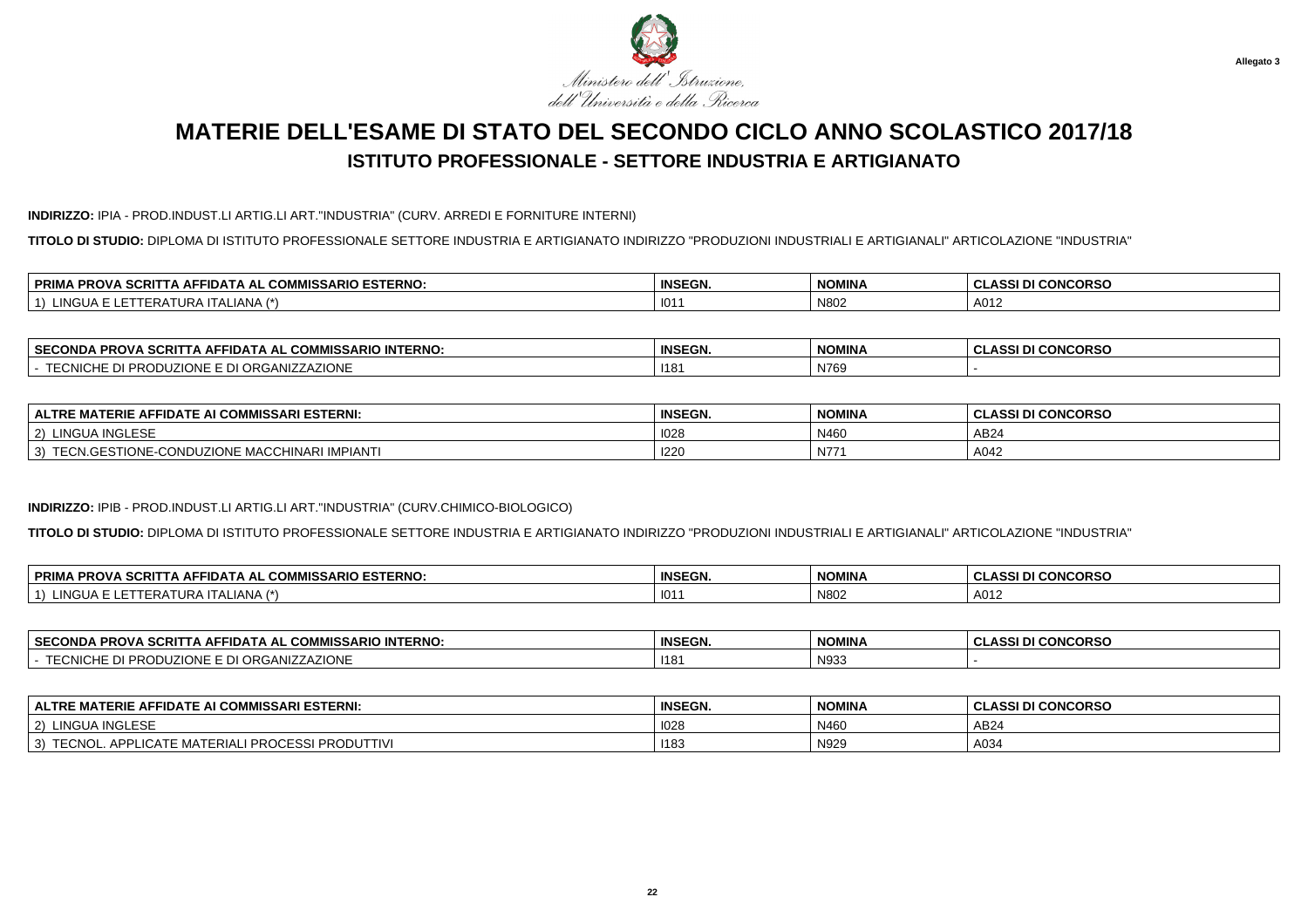

### **INDIRIZZO:** IPIC - PROD.INDUST.LI ARTIG.LI ART."INDUSTRIA" (CURV. PROCESSI CERAMICI)

**TITOLO DI STUDIO:** DIPLOMA DI ISTITUTO PROFESSIONALE SETTORE INDUSTRIA E ARTIGIANATO INDIRIZZO "PRODUZIONI INDUSTRIALI E ARTIGIANALI" ARTICOLAZIONE "INDUSTRIA"

| <b>IIISSARIO ESTERNO.</b><br>$\sim$<br>-----<br>∣ PRIMA<br>דוטי<br><b>AFFIDA</b><br>۱ AL<br>. uOm<br>. JURII<br>אשי | <b>INSEGN.</b> | <b>NOMINA</b> | <b>I CONCORSO</b><br><b>CLASSID.</b> |
|---------------------------------------------------------------------------------------------------------------------|----------------|---------------|--------------------------------------|
| 11121<br><b>LALIANA</b><br>NGUA<br>$\mathbf{A}$<br>ERP<br>IJKP                                                      | 101            | N80           | A012                                 |

| <b>SECC</b><br><b>INTERNO:</b><br>$\sim$<br>. COMMISSARIO<br><b>PROVA</b><br><b>ECONDA</b><br>-IDATA AL<br>-SCRIT | <b>INSEGN.</b> | <b>NOMINA</b>       | <b>CONCORSO</b><br>.<br>. <b>.</b> |
|-------------------------------------------------------------------------------------------------------------------|----------------|---------------------|------------------------------------|
| <b>RGANIZZAZIONE</b><br>~<br>non.<br>UNG<br>. INVLUATION LE DIT                                                   | 118'           | <b>N995</b><br>1333 |                                    |

| <b>FIDATE AI COMMISSARI ESTERNI:</b><br>ERIE AI<br>$\sim$<br><b>ALTRE</b><br>^⊢<br>. .<br>шm | <b>INSEGN.</b> | <b>NOMINA</b> | <b>I CONCORSO</b><br>$\Delta$ and $\Delta$ |
|----------------------------------------------------------------------------------------------|----------------|---------------|--------------------------------------------|
| A INGLESE<br>$ 2\rangle$<br><b>LINGUA</b>                                                    | 1028           | N460          | AB24                                       |
| I PRODUTTIVI<br><b>PROCE</b><br>APPI<br>3)<br>rec'<br>MA<br>EUNU                             | 1183           | N996          | A034                                       |

#### **INDIRIZZO:** IPIG - PROD.INDUST.LI ARTIG.LI ART."INDUSTRIA" (CURV.GRAFICA)

**TITOLO DI STUDIO:** DIPLOMA DI ISTITUTO PROFESSIONALE SETTORE INDUSTRIA E ARTIGIANATO INDIRIZZO "PRODUZIONI INDUSTRIALI E ARTIGIANALI" ARTICOLAZIONE "INDUSTRIA"

| <b>PRIM</b><br>. SCRIT<br><i>I</i> IISSARIO ESTERNO:<br>$-4$ MICCAL.<br><b>PROVA</b><br>`FFIDA L<br>A AL<br><b>UUNIV</b> | <b>INSEGN.</b> | <b>NOMINA</b> | <b>CONCORSO</b><br>$\sim$<br>$\sim$<br>333 U<br>◡ |
|--------------------------------------------------------------------------------------------------------------------------|----------------|---------------|---------------------------------------------------|
| LINGUA.<br>ANA<br>$\lambda$<br>--<br>1 URA<br><u> ப</u><br>$-DP$<br>$\sqrt{ }$<br>. .                                    | 101            | N802          | A012                                              |

| <b>SECONDA</b><br><b>PROVA SCRI.</b><br>COMMISSARIO INTERNO:<br>-IDATA AL<br>. IA AF' | <b>INSEGN.</b> | <b>NOMINA</b> | <b>CONCORSO</b><br>$\cdots$<br>w<br>u<br>--- |
|---------------------------------------------------------------------------------------|----------------|---------------|----------------------------------------------|
| <b>ZIONE</b><br>" JUUZIONE E DI ORG.<br>∖NI∠∠A∠<br><b>HEUNIUL</b><br>N<br>-           | 118'           | N942          |                                              |

| <b>ALTRE MATERIE AFFIDATE AI COMMISSARI ESTERNI:</b>       | <b>INSEGN.</b> | <b>NOMINA</b> | <b>CLASSI DI CONCORSO</b> |
|------------------------------------------------------------|----------------|---------------|---------------------------|
| LINGUA INGLESE<br>2)                                       | 1028           | N460          | AB24                      |
| TECNOL. APPLICATE MATERIALI<br>CESSI PRODUTTIVI<br>' PROCI | 1183           | N939          | A062                      |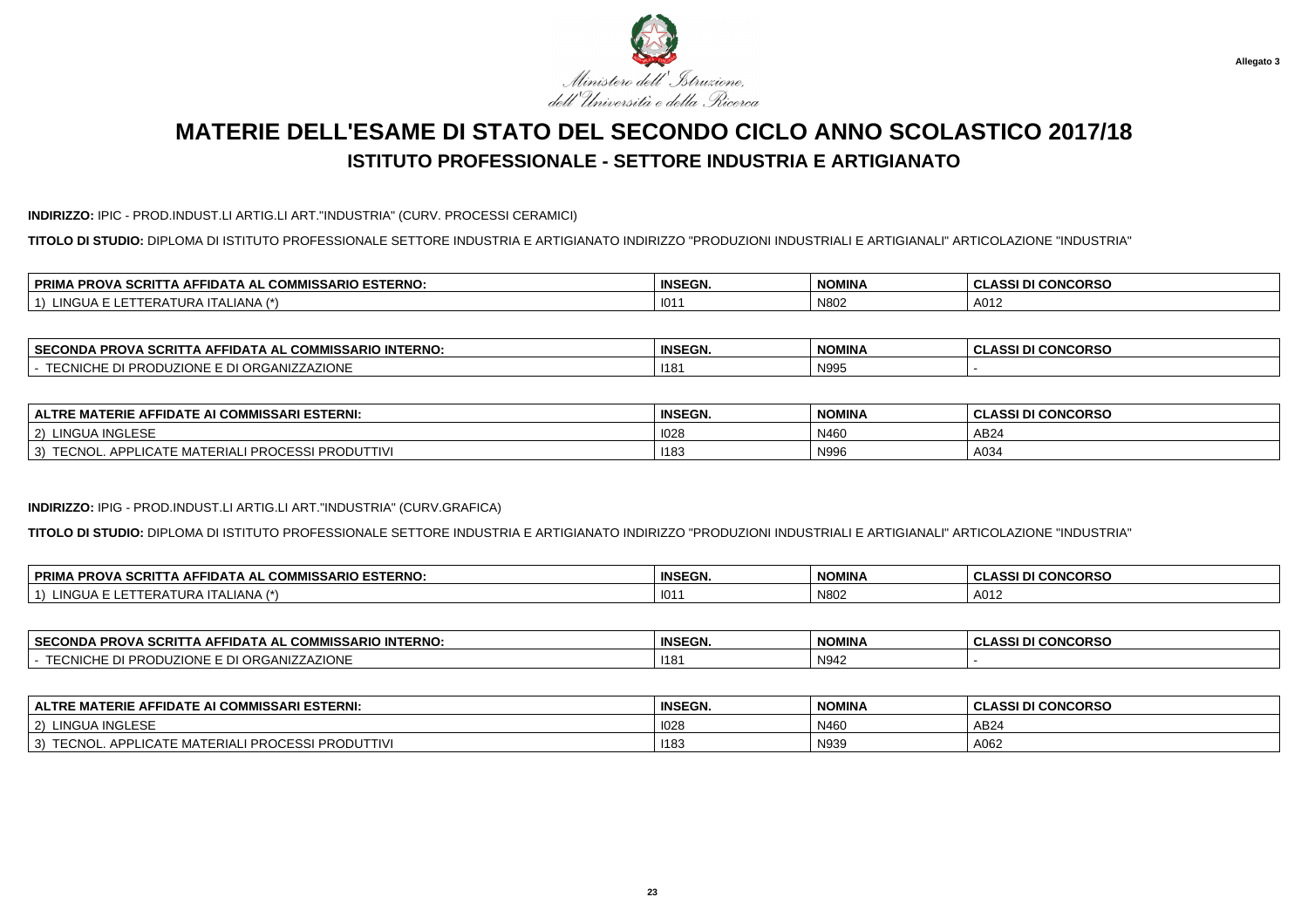

### **INDIRIZZO:** IPIM - PROD.INDUST.LI ARTIG.LI ART."INDUSTRIA" (CURVATURA TECNICO DEL MARE)

**TITOLO DI STUDIO:** DIPLOMA DI ISTITUTO PROFESSIONALE SETTORE INDUSTRIA E ARTIGIANATO INDIRIZZO "PRODUZIONI INDUSTRIALI E ARTIGIANALI" ARTICOLAZIONE "INDUSTRIA"

| <b>IIISSARIO ESTERNO.</b><br>$\sim$<br>-----<br>∣ PRIMA<br>דוטי<br><b>AFFIDA</b><br>۱ AL<br>. uOm<br>. JURII<br>אשי | <b>INSEGN.</b> | <b>NOMINA</b> | <b>I CONCORSO</b><br><b>CLASSID.</b> |
|---------------------------------------------------------------------------------------------------------------------|----------------|---------------|--------------------------------------|
| 11121<br><b>LALIANA</b><br>NGUA<br>$\mathbf{A}$<br>ERP<br>IJKP                                                      | 101            | N80           | A012                                 |

| <b>SECC</b><br><b>INTERNO:</b><br>$\sim$<br>. COMMISSARIO<br><b>PROVA</b><br><b>ECONDA</b><br>-IDATA AL<br>SCRI | <b>INSEGN.</b> | <b>NOMINA</b> | <b>CONCORSO</b><br>.<br>. <b>.</b> |
|-----------------------------------------------------------------------------------------------------------------|----------------|---------------|------------------------------------|
| <b>RGANIZZAZIONE</b><br>~<br>non.<br>UNG<br>. INVLUATION LE DIT                                                 | 118'           | N919          |                                    |

| <b>FIDATE AI COMMISSARI ESTERNI:</b><br>ERIE AI<br>$\sim$<br><b>ALTRE</b><br>^⊢<br>. .<br>шm | <b>INSEGN.</b> | <b>NOMINA</b> | <b>I CONCORSO</b><br>$\Delta$ and $\Delta$ |
|----------------------------------------------------------------------------------------------|----------------|---------------|--------------------------------------------|
| A INGLESE<br>$ 2\rangle$<br><b>LINGUA</b>                                                    | 1028           | N460          | AB24                                       |
| I PRODUTTIVI<br><b>PROCE</b><br>APPI<br>3)<br>-cc'<br>MA<br>=UNU<br>_iUA 1 =                 | 1183           | N768          | A042                                       |

#### **INDIRIZZO:** IPIE - PROD.INDUST.LI ARTIG.LI ART."INDUSTRIA" (CURV.MECCANICA)

**TITOLO DI STUDIO:** DIPLOMA DI ISTITUTO PROFESSIONALE SETTORE INDUSTRIA E ARTIGIANATO INDIRIZZO "PRODUZIONI INDUSTRIALI E ARTIGIANALI" ARTICOLAZIONE "INDUSTRIA"

| <b>PRIM</b><br>. SCRIT<br><i>I</i> IISSARIO ESTERNO:<br>$-4$ MICCAL.<br><b>PROVA</b><br>`FFIDA L<br>A AL<br><b>UUNIV</b> | <b>INSEGN.</b> | <b>NOMINA</b> | <b>CONCORSO</b><br>$\sim$<br>$\sim$<br>333 U<br>◡ |
|--------------------------------------------------------------------------------------------------------------------------|----------------|---------------|---------------------------------------------------|
| LINGUA.<br>ANA<br>$\lambda$<br>--<br>1 URA<br><u> ப</u><br>$-DP$<br>$\sqrt{ }$<br>. .                                    | 101            | N802          | A012                                              |

| <b>SECONDA</b><br><b>PROVA SCRI.</b><br>COMMISSARIO INTERNO:<br>-IDATA AL<br>. IA AF' | <b>INSEGN.</b> | <b>NOMINA</b> | <b>CONCORSO</b><br>$\cdots$<br>w<br>u<br>--- |
|---------------------------------------------------------------------------------------|----------------|---------------|----------------------------------------------|
| <b>ZIONE</b><br>JUUZIONE E DI ORG.<br><b>NIZZAZ</b><br><b>HEUNIUL</b><br>N<br>--      | 118'           | N769          |                                              |

| <b>ALTRE MATERIE AFFIDATE AI COMMISSARI ESTERNI:</b>         | <b>INSEGN.</b> | <b>NOMINA</b> | ASSI DI CONCORSO |
|--------------------------------------------------------------|----------------|---------------|------------------|
| LINGUA INGLESE<br>$\sim$<br>-2)                              | 1028           | N460          | AB24             |
| TECN.GESTIONE-CONDUZIONE I<br>E MACCHINARI<br><b>IMPIANT</b> | 1220           | <b>N77</b>    | A042             |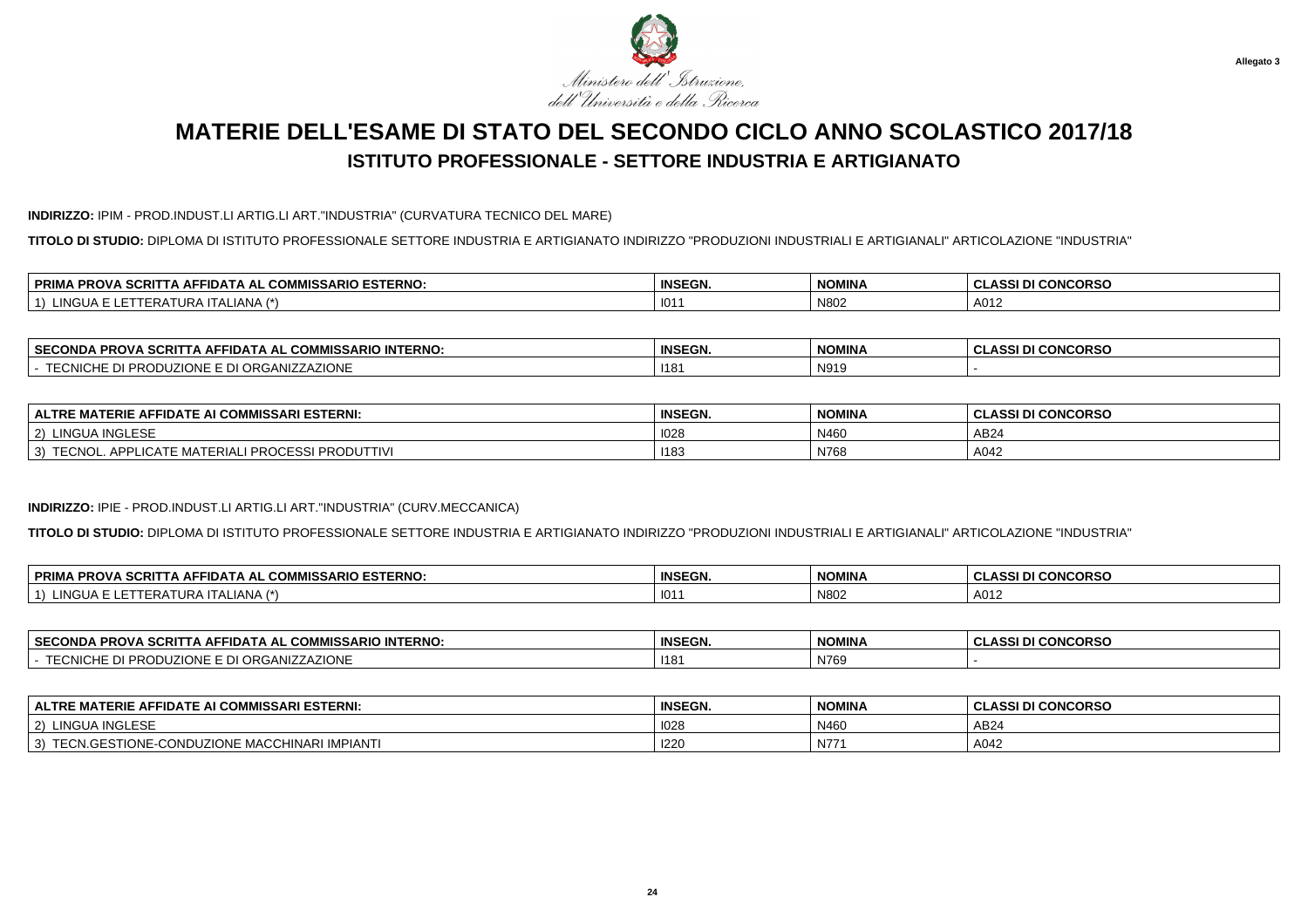

### **INDIRIZZO:** IPIT - PROD.INDUST.LI ARTIG.LI ART."INDUSTRIA"(CURV.TESSILE SARTORIALE)

**TITOLO DI STUDIO:** DIPLOMA DI ISTITUTO PROFESSIONALE SETTORE INDUSTRIA E ARTIGIANATO INDIRIZZO "PRODUZIONI INDUSTRIALI E ARTIGIANALI" ARTICOLAZIONE "INDUSTRIA"

| <i>I</i> IISSARIO ESTERNO:<br>∣ PRIMA<br>$\sim$<br>. SCRIT<br>IA AL COM<br><b>AFFIDA</b><br>-RUV. | <b>INSEGN.</b> | <b>NOMINA</b> | I CONCORSO<br><b>CLASSI</b> |
|---------------------------------------------------------------------------------------------------|----------------|---------------|-----------------------------|
| $\sim$<br>. ALIANA (*`<br>.NGUA<br>$\mathbf{A}$<br>ERA<br>URA                                     | 101            | N80           | A012                        |

| <b>SECONI</b><br><b>INTERNO:</b><br><b>SCRI</b><br>__ JUMMISSARIO INTET<br><b>PROVA</b><br>ECONDA<br>FIDATA AL<br>AFI | <b>INSEGN.</b> | <b>NOMINA</b>               | <b>CONCORSO</b><br>$\sim$ $\sim$ $\sim$<br>uladai |
|-----------------------------------------------------------------------------------------------------------------------|----------------|-----------------------------|---------------------------------------------------|
| I ORGANIZZAZIONE<br>opc<br>້ຕ້<br>, INUDULIUINL L DI '                                                                | 118            | <b>N792</b><br>. <i>. .</i> |                                                   |

| <b>FIDATE AI COMMISSARI ESTERNI:</b><br>'ERIE AI<br><b>AE</b><br><b>ALTRE</b><br>MA                      | <b>INSEGN.</b> | <b>NOMINA</b> | <b>I CONCORSO</b><br><b>ASSIT</b><br>. GLAJJI DI |
|----------------------------------------------------------------------------------------------------------|----------------|---------------|--------------------------------------------------|
| A INGLESE<br>$ 2\rangle$<br>LINGUA                                                                       | 1028           | N460          | AB24                                             |
| <b>I PRODUTTIVI</b><br><b>PROCE</b><br>ESSI<br>APPI<br><b>TE MATERIAL</b><br>3)<br>EUNU<br><b>LIUAIF</b> | 1183           | N030          | A042<br>A044                                     |

#### **INDIRIZZO:** IPTS - PROD.IND.LI ARTIG.LI ART."ARTIGIANATO"-OPZ.PROD.TESS.SARTORIALI

**TITOLO DI STUDIO:** DIPLOMA DI ISTITUTO PROFESSIONALE SETTORE INDUSTRIA E ARTIGIANATO INDIRIZZO "PRODUZIONI INDUSTRIALI E ARTIGIANALI" ARTICOLAZIONE "ARTIGIANATO" OPZIONE"PRODUZIONI TESSILI E SARTORIALI"

| <b>PRIM</b><br>. COMMISSARIO ESTERNO:<br><b>PROVA</b><br><b>FIDA</b><br>DП<br>. AL<br>A<br>ouni | <b>INSEGN.</b> | NOMINA | <b>I CONCORSO</b><br><b>DI</b><br>ula. |
|-------------------------------------------------------------------------------------------------|----------------|--------|----------------------------------------|
| <b>NGLIA</b><br>$\mathbf{1} \mathbf{A}$ $\mathbf{A}$<br>1 E R /<br><b>TALIANA</b><br>. .<br>UNA | 101            | N802   | A012                                   |

| <b>∣ SECONDA</b><br><b>INTERNO.</b><br><b>SCRI</b><br><b>PROVA</b><br>. COMMISSARIO<br>-IDATA AL<br>$\blacksquare$                                                                                                                                                                                                                                                                                                                                                                                    | <b>INSEGN.</b> | <b>NOMINA</b><br><b>NUMINA</b> | <b>CONCORSO</b><br>7527<br>וככת |
|-------------------------------------------------------------------------------------------------------------------------------------------------------------------------------------------------------------------------------------------------------------------------------------------------------------------------------------------------------------------------------------------------------------------------------------------------------------------------------------------------------|----------------|--------------------------------|---------------------------------|
| $\bigcap \bigcap T$<br>$\mathbf{1}$ $\mathbf{1}$ $\mathbf{1}$ $\mathbf{1}$ $\mathbf{1}$ $\mathbf{1}$ $\mathbf{1}$ $\mathbf{1}$ $\mathbf{1}$ $\mathbf{1}$ $\mathbf{1}$ $\mathbf{1}$ $\mathbf{1}$ $\mathbf{1}$ $\mathbf{1}$ $\mathbf{1}$ $\mathbf{1}$ $\mathbf{1}$ $\mathbf{1}$ $\mathbf{1}$ $\mathbf{1}$ $\mathbf{1}$ $\mathbf{1}$ $\mathbf{1}$ $\mathbf{$<br>$\sim$<br><b>DDOC</b><br>ıд<br>$\mathbf{H}$ is a set of $\mathbf{H}$<br>′BIGL.<br>∟יווי י<br>. הכנוכ-<br>.JJIL<br>שוט ו כי<br>UU.<br>. . | $ 122\rangle$  | N79                            |                                 |

| <b>ALTRE MATERIE AFFIDATE AI COMMISSARI ESTERNI:</b>                                        | <b>INSEGN.</b> | <b>NOMINA</b> | <b>CLASSI DI CONCORSO</b> |
|---------------------------------------------------------------------------------------------|----------------|---------------|---------------------------|
| LINGUA INGLESE<br>$^{\prime}$ 2)                                                            | 1028           | N460          | AB24                      |
| <b>IIGLIAMENTO</b><br>LI PROCESS<br>3)<br><b>TECNIOL</b><br>NOL.APPLICATE MATERIAL:<br>ABB. | 1226           | N796          | A044                      |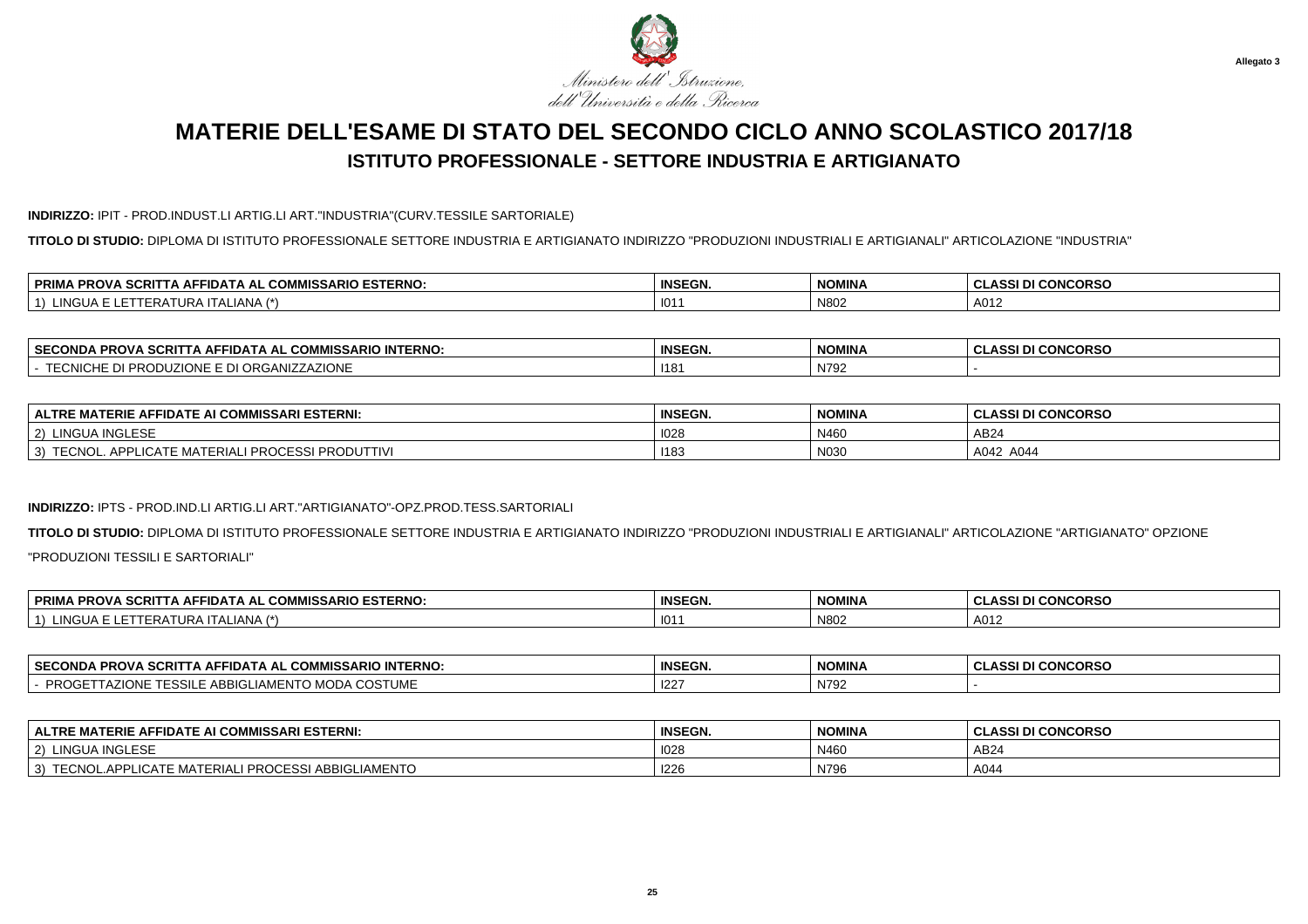

**Allegato 3**

# **MATERIE DELL'ESAME DI STATO DEL SECONDO CICLO ANNO SCOLASTICO 2017/18ISTITUTO PROFESSIONALE - SETTORE INDUSTRIA E ARTIGIANATO**

### **INDIRIZZO:** IPFA - PR.IND.LI ARTIG.LI ART."ARTIGIANATO"-OP.PRO.ART.TERRIT.(CURV.FOTOGRAFIA)

**TITOLO DI STUDIO:** DIPLOMA DI ISTITUTO PROFESSIONALE SETTORE INDUSTRIA E ARTIGIANATO INDIRIZZO "PRODUZIONI INDUSTRIALI E ARTIGIANALI" ARTICOLAZIONE "ARTIGIANATO" OPZIONE"PRODUZIONI ARTIGIANALI DEL TERRITORIO"

| . COMMISSARIO ESTERNO:<br><b>PRIMA</b><br>\ SCRITTA AF<br><b>PROVA !</b><br>` AFFIDA .<br>IA AL | <b>INSEGN.</b> | NOMINA | <b>I CONCORSO</b><br><sup>i</sup> CLASSI L. |
|-------------------------------------------------------------------------------------------------|----------------|--------|---------------------------------------------|
| INGI<br>_IANA.                                                                                  | 101            | N80    | A012                                        |

| <b>FERNO</b><br><b>SECONDA</b><br>A SCRIT<br>$\Lambda$ AFFIDAT<br>$\sim$ $\sim$ $\sim$ $\sim$<br>$\sim$ ADIO INT<br>$\mathbf{H}$<br>. <i>.</i> .<br><b>UUMN</b><br><b>FRUVA</b><br>יכטו | <b>INSEGN.</b> | <b>NOMINA</b> | <b>CONCORSC</b><br><b>CLASSI</b> |
|-----------------------------------------------------------------------------------------------------------------------------------------------------------------------------------------|----------------|---------------|----------------------------------|
| <b>DDODOTT</b><br>. <del>.</del><br>--<br>$\alpha$ zionit<br>PRO<br>. .<br>. .<br>nuuu                                                                                                  | $+116^\circ$   | N804          |                                  |

| ∣ ALTRE MATERIE AFFIDATE AI COMMISSARI ESTERNI:                                                | <b>INSEGN.</b> | <b>NOMINA</b>        | <b>I CONCORSO</b><br>.001E<br>833 U<br>◡└ |
|------------------------------------------------------------------------------------------------|----------------|----------------------|-------------------------------------------|
| JA INGLESE<br>(2)<br>' INGUA L                                                                 | 1028           | N460                 | AB24                                      |
| <b>PRODUTTIVI</b><br><b>TECNOL</b><br><b>PROC</b><br>PLICATE MATERIALI<br>$\sim$ $\sim$ $\sim$ | 1183           | $\mathbf{A}$<br>N956 | A06'                                      |

#### **INDIRIZZO:** IPAO - PR.IND.LI ARTIG.LI ART.ARTIGIANATO-OP.PRO.ART.TER.(CURV.METALLI/OREFIC.)

**TITOLO DI STUDIO:** DIPLOMA DI ISTITUTO PROFESSIONALE SETTORE INDUSTRIA E ARTIGIANATO INDIRIZZO "PRODUZIONI INDUSTRIALI E ARTIGIANALI" ARTICOLAZIONE "ARTIGIANATO" OPZIONE"PRODUZIONI ARTIGIANALI DEL TERRITORIO"

| L COMMISSARIO ESTERNO:<br>ላ SCRITTA AFFIDATA AL ′<br><b>PRIMA PROVA</b> | <b>INSEGN.</b> | <b>NOMINA</b> | <b>I CONCORSO</b><br><b>CLASSI</b> |
|-------------------------------------------------------------------------|----------------|---------------|------------------------------------|
| LINGUA E<br>. ALIANA (*`<br>AIURA<br>.<br>.                             | 101            | N802          | A012                               |

| <sup>⊥</sup> SECOND <sup></sup><br><b>INTERNO</b><br><b></b><br>COMMISSARIO<br>/ והסם<br>II) A I A AI<br>. JURIL.<br>Nija<br>FRUV | <b>INSEGN</b> | <b>NOMINA</b> | <b>I CONCORSO</b><br><b>CLASS</b> |
|-----------------------------------------------------------------------------------------------------------------------------------|---------------|---------------|-----------------------------------|
| ppoc<br>.<br>$-$ DLA.<br>…∪INF<br>.<br>NUU<br>ъ.                                                                                  | 116'          | N813          |                                   |

| <b>FIDATE AI COMMISSARI ESTERNI:</b><br>. MATERIE AFF<br><b>ALTRE</b>                                  | <b>INSEGN.</b> | <b>NOMINA</b> | SI DI CONCORSO<br><b>CLASSI</b> |
|--------------------------------------------------------------------------------------------------------|----------------|---------------|---------------------------------|
| <b>INGLESE</b><br>LINGUA<br>່າ                                                                         | 1028           | N460          | AB24                            |
| <b>DRAD</b><br><b>TECNOL, AI</b><br>PRO <sub>C</sub><br>MATERIALI<br>' 'TTIVI<br>RODU<br><b>LIUAIF</b> | 1183           | N813          | A002 A042                       |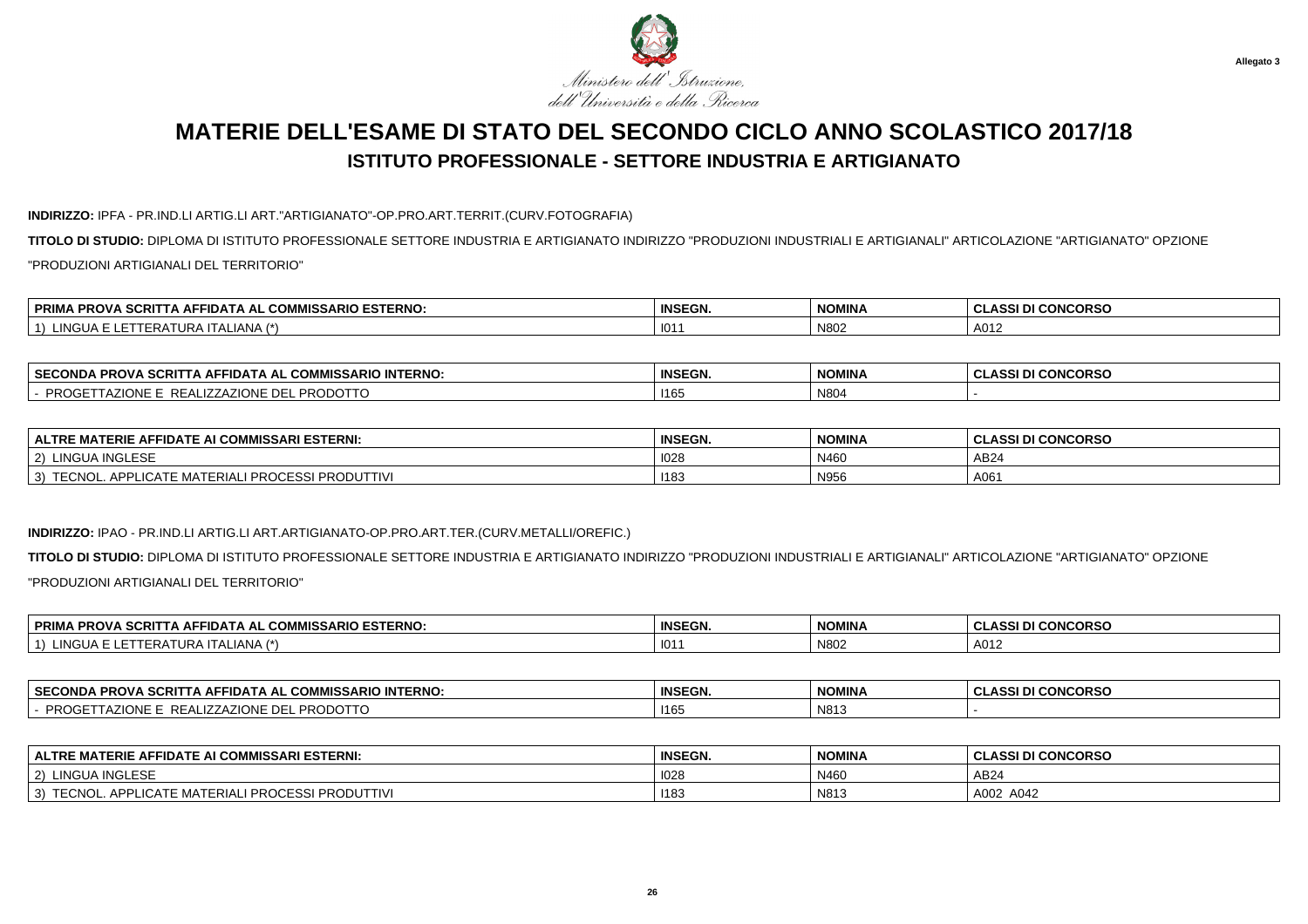

#### **INDIRIZZO:** IPAA - PROD. INDUSTRIALI E ARTIGIANALI ART. "ARTIGIANATO" (CURV. CERAMICA)

**TITOLO DI STUDIO:** DIPLOMA DI ISTITUTO PROFESSIONALE SETTORE INDUSTRIA E ARTIGIANATO INDIRIZZO "PRODUZIONI INDUSTRIALI E ARTIGIANALI" ARTICOLAZIONE "ARTIGIANATO"

| . COMMISSARIO ESTERNO:<br><b>PRIMA</b><br>. SCRIT<br><b>PROVA</b><br>FIDA<br>$\mathbf{r}$<br>1 A A F | <b>INSEGN.</b> | <b>NOMINA</b> | <b>I CONCORSO</b><br>ULASSI DI ∩∕ |
|------------------------------------------------------------------------------------------------------|----------------|---------------|-----------------------------------|
| ING<br>- 12<br><b>AIVA</b>                                                                           | 101            | N80.          | A012                              |

| <b>SECC</b><br><b>INTERNO</b><br>$\sim$ 0.0 $\sim$<br>. COMMISSARIO<br><b>PROVA</b><br>FIDATA AL<br><b>ECONDA</b><br>. SCRP<br>AFI | <b>INSEGN.</b> | NOMINI/<br>NOMINA | <b>CONCORSO</b><br>uladai |
|------------------------------------------------------------------------------------------------------------------------------------|----------------|-------------------|---------------------------|
| ----<br>AZIONE DE<br><b>PROJ</b><br>REA!<br>RODOTTO<br>JNE<br>ᄔᄕ                                                                   | 116            | N799              |                           |

| E MATERIE AFFIDATE AI COMMISSARI ESTERNI:<br><b>ALTRE</b>                   | <b>INSEGN.</b> | <b>NOMINA</b> | <b>II CONCORSO</b><br>CLASSI DI C |
|-----------------------------------------------------------------------------|----------------|---------------|-----------------------------------|
| <b>LINGUA INGLESE</b><br>(2)                                                | 1028           | N460          | AB24                              |
| LI PROCESSI PRODUTTIVI<br><b>ADD</b><br>TTCMO<br>LICATE.<br>3)<br>: MATERIA | 1183           | N912          | A034                              |

#### **INDIRIZZO:** IPAB - PROD.INDUST.LI E ARTIG.LI ART."ARTIGIANATO"(CURV.FOTOGRAFIA)

**TITOLO DI STUDIO:** DIPLOMA DI ISTITUTO PROFESSIONALE SETTORE INDUSTRIA E ARTIGIANATO INDIRIZZO "PRODUZIONI INDUSTRIALI E ARTIGIANALI" ARTICOLAZIONE "ARTIGIANATO"

| <b>PRIM</b><br><b>ESTERNO:</b><br>$\sim$<br>$\sim$<br><b>JSARIC</b><br>SCRIT<br><b>ROVA</b><br>∙IDA<br>٠A۱<br>. д.<br>u | <b>INSEGN.</b> | <b>NOMINA</b> | <b>CONCORSO</b><br>$\sim$<br>0.001<br>. GLAJJI D. |
|-------------------------------------------------------------------------------------------------------------------------|----------------|---------------|---------------------------------------------------|
| 'ANA<br>.INGL<br>- ⊨<br>.<br>.                                                                                          | 101            | N802          | A012                                              |

| <b>SECONDA</b><br><b>SCRITTA AFFIDATA AL UL</b><br><b>INTERNO.</b><br>A PROV<br><b>AL COMMISSARIO</b><br>៴៳៵៶ | <b>INSEGN.</b> | NOMINA | <b>CONCORSO</b><br>.<br>133 U<br>u |
|---------------------------------------------------------------------------------------------------------------|----------------|--------|------------------------------------|
| PROGF<br><b>710 N IF</b><br>ALIZZAZIONE DE<br>REAL'<br>YJI I G<br>ZIUNE E<br>$\overline{A}$<br>www.           | 1165           | N804   |                                    |

| <b>ALTRE MATERIE AFFIDATE AI COMMISSARI ESTERNI:</b>              | <b>INSEGN.</b> | <b>NOMINA</b> | <b>CLASSI DI CONCORSO</b> |
|-------------------------------------------------------------------|----------------|---------------|---------------------------|
| LINGUA INGLESE<br>2)                                              | 1028           | N460          | AB24                      |
| TECNOL<br>CESSI PRODUTTIVI<br>' PROCI<br>L. APPLICATE MATERIALI ' | 1183           | N956          | A06                       |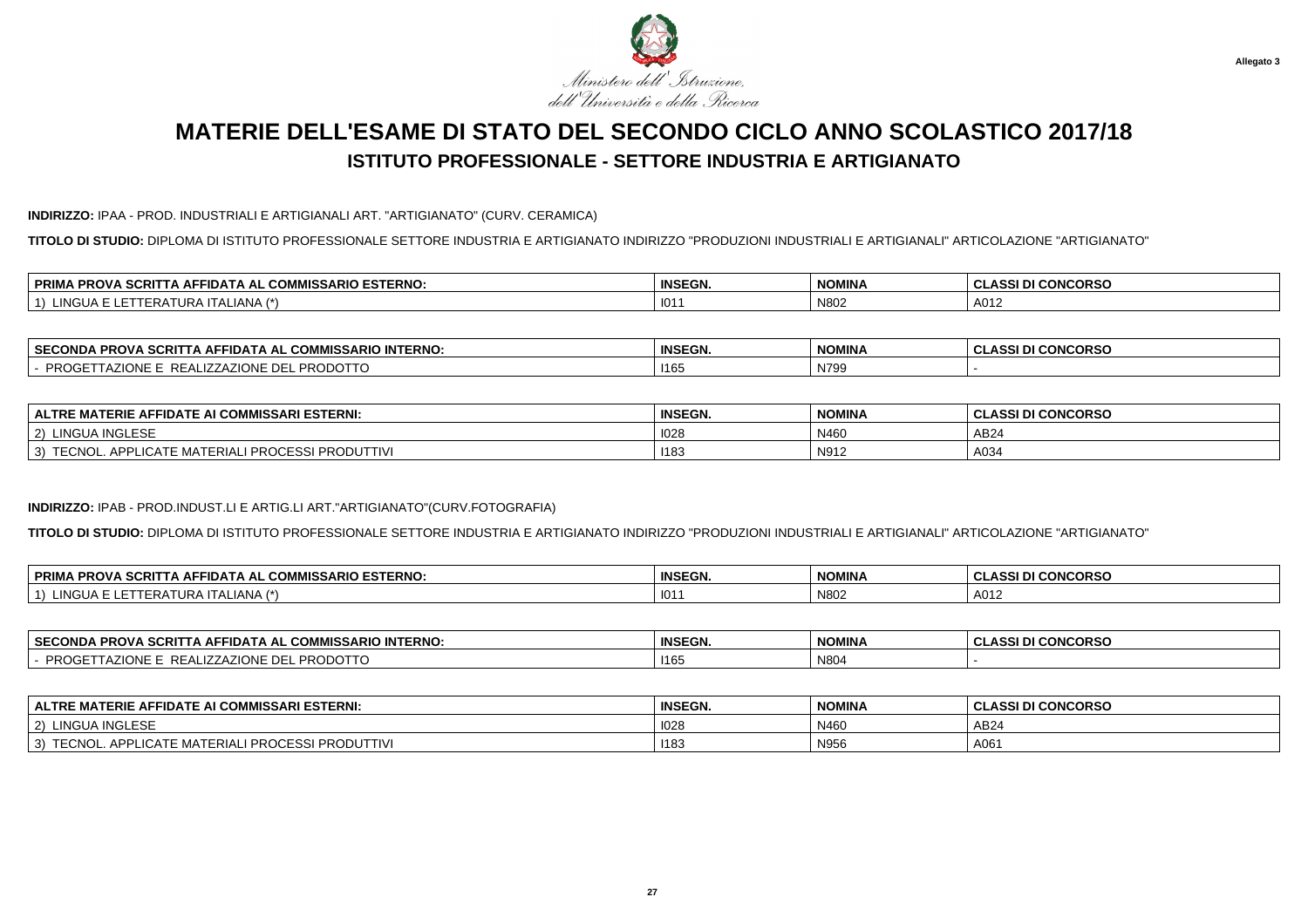

### **INDIRIZZO:** IPA1 - PR.IND.LI E ARTIG.LI ART. "ARTIGIANATO" (CURV.PROD.TESSILI E SARTORIALI)

**TITOLO DI STUDIO:** DIPLOMA DI ISTITUTO PROFESSIONALE SETTORE INDUSTRIA E ARTIGIANATO INDIRIZZO "PRODUZIONI INDUSTRIALI E ARTIGIANALI" ARTICOLAZIONE "ARTIGIANATO"

| <b>ISSARIO ESTERNO.</b><br>$\sim$<br>' PRIMA.<br>SCRIT<br>→ AI :<br><b>AFFIDA</b><br>ັບ∪™<br>'NUV<br>. | <b>INSEGN.</b> | <b>NOMINA</b> | <b>I CONCORSO</b><br><b>CLASSI</b> |
|--------------------------------------------------------------------------------------------------------|----------------|---------------|------------------------------------|
| 11121<br>ALIANA /*`<br>.NGUA<br>$\mathbf{A}$<br>URA<br>CRA                                             | 101            | N80           | A012                               |

| <b>SECONDA</b><br><b>IISSARIO INTERNO:</b><br><b>PROVA SCRIT</b><br><b>CON</b><br>$\ldots$ A AFFIDATA AL $\sim$<br>ושט בא       | <b>INSEGN.</b> | <b>NOMINA</b> | <b>CONCORSO</b><br>$\sim$<br>uladai |
|---------------------------------------------------------------------------------------------------------------------------------|----------------|---------------|-------------------------------------|
| ומחח<br>21011E<br>…∟ZAZIONE DEL PE<br><b>PRO</b><br>2 E ∆ I<br>RODOTTO<br>LIUNE.<br>$\overline{\phantom{a}}$<br>. .<br>$\cdots$ | 1165           | N827          |                                     |

| <b>AI COMMISSARI ESTERNI:</b><br>FIDATE AI<br>ERIE AI<br>$\sim$<br><b>ALTRE</b><br>^⊢<br>. .<br>шm | <b>INSEGN.</b> | <b>NOMINA</b> | <b>I CONCORSO</b><br>. ASSI . |
|----------------------------------------------------------------------------------------------------|----------------|---------------|-------------------------------|
| A INGLESE<br>$ 2\rangle$<br>LINGU <sub>r</sub>                                                     | 1028           | N460          | AB24                          |
| I PRODUTTIVI<br><b>PROCE</b><br>APPI<br>3)<br>rec'<br>MA<br>EUNU                                   | 1183           | N817          | A044                          |

#### **INDIRIZZO:** IPA2 - PR.IND.LI E ARTIG.LI ART. "ARTIGIANATO" (CURV.TRASF.ALIMENT.ARTIGIANALI)

**TITOLO DI STUDIO:** DIPLOMA DI ISTITUTO PROFESSIONALE SETTORE INDUSTRIA E ARTIGIANATO INDIRIZZO "PRODUZIONI INDUSTRIALI E ARTIGIANALI" ARTICOLAZIONE "ARTIGIANATO"

| <b>PRIMA</b><br><b>PIO ESTERNO.</b><br>$\sim$<br>$P^{\text{max}}$<br>$\sim$<br><b>"ISSARI-</b><br>. SCRITTA AFF<br><b>PROVA</b><br><b>HIDAIA</b><br>AAI<br>w | <b>INSEGN.</b> | NOMINA | <b>II CONCORSO</b><br>$\sim$<br>A CCI P<br>- GLAJJI DI |
|--------------------------------------------------------------------------------------------------------------------------------------------------------------|----------------|--------|--------------------------------------------------------|
| _INGU<br>√∟IANA<br>∴A ITA⊑<br>.<br>IFRt<br>1. שנא                                                                                                            | 101            | N802   | A012                                                   |

| <b>SECONDA</b><br><b>SCRITTA AFFIDATA AL UL</b><br><b>INTERNO.</b><br><b>AL COMMISSARIO INT</b><br>rru i<br>៴៳៵៶   | <b>INSEGN.</b> | NOMINA | <b>CONCORSO</b><br>.<br>133 U<br>u |
|--------------------------------------------------------------------------------------------------------------------|----------------|--------|------------------------------------|
| <b>PROGF</b><br><b>TIONIE</b><br>ALIZZAZIONE DE<br>REAL<br>YJI I G<br>ZIUNE I<br>$\overline{A}$<br>11 U U U<br>. . | 1165           | N747   |                                    |

| <b>ALTRE MATERIE AFFIDATE AI COMMISSARI ESTERNI:</b>       | <b>INSEGN.</b> | <b>NOMINA</b> | <b>CLASSI DI CONCORSO</b> |
|------------------------------------------------------------|----------------|---------------|---------------------------|
| LINGUA INGLESE<br>2)                                       | 1028           | N460          | AB24                      |
| TECNOL. APPLICATE MATERIALI<br>CESSI PRODUTTIVI<br>' PROCI | 1183           | N666          | A034                      |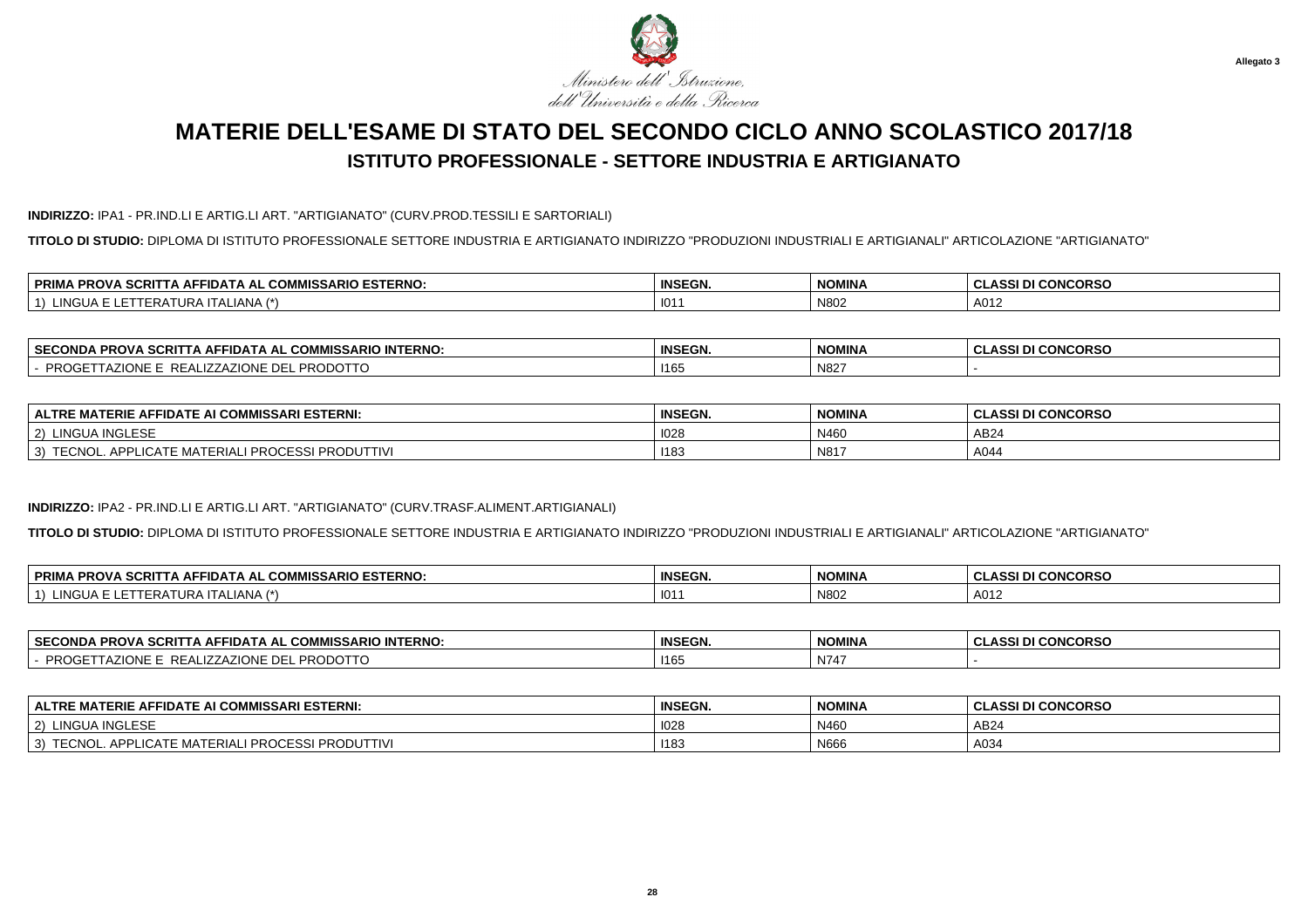

### **INDIRIZZO:** IPA3 - PR.IND.LI E ARTIG.LI ART. "ARTIGIANATO" (CURV. ARREDI E FORN.INT.)

**TITOLO DI STUDIO:** DIPLOMA DI ISTITUTO PROFESSIONALE SETTORE INDUSTRIA E ARTIGIANATO INDIRIZZO "PRODUZIONI INDUSTRIALI E ARTIGIANALI" ARTICOLAZIONE "ARTIGIANATO"

| 1.514.52<br><b>ESTERNO</b><br>$\bigcap_{n=1}^{n}$<br><b>PRIMA</b><br>. SCRIT<br><b>PROVA</b><br>FIDA <sup>.</sup><br>^ ~<br>. UUMMISSARIU<br>IA AD | <b>INSEGN.</b> | <b>NOMINA</b> | <b>I CONCORSO</b><br>ULASSI DI ∩1 |
|----------------------------------------------------------------------------------------------------------------------------------------------------|----------------|---------------|-----------------------------------|
| INC<br>ALIANA<br>___                                                                                                                               | 101            | N80           | A012                              |

| <b>SECONDA</b><br><b>IISSARIO INTERNO:</b><br><b>PROVA SCRIT</b><br><b>CON</b><br>$\ldots$ A AFFIDATA AL $\sim$<br>AL GUI       | <b>INSEGN.</b> | <b>NOMINA</b> | <b>CONCORSO</b><br>$\sim$<br>uladai |
|---------------------------------------------------------------------------------------------------------------------------------|----------------|---------------|-------------------------------------|
| ומחח<br>21011E<br>…∟ZAZIONE DEL PE<br><b>PRO</b><br>ו ∆ = כ<br>RODOTTO<br>LIUNE.<br>$\overline{\phantom{a}}$<br>. .<br>$\cdots$ | 1165           | N002          |                                     |

| E AI COMMISSARI ESTERNI:<br><b>AFFIDATE</b><br>ERIE<br><b>ALTRE</b>                                | <b>INSEGN.</b> | <b>NOMINA</b> | <b>I CONCORSO</b><br>$\Lambda$ CCI $^{-}$<br>ULAJJI DI |
|----------------------------------------------------------------------------------------------------|----------------|---------------|--------------------------------------------------------|
| <b>INGLESE</b><br><b>LINGUA</b><br>2)                                                              | 1028           | N460          | AB24                                                   |
| JALI PROCESSE<br>וVITTIVIפפר<br><b>ICATE</b><br>MA.<br>3)<br>TTOMO<br><b>TEDIA</b><br><b>PRODU</b> | 1183           | N768          | A042                                                   |

#### **INDIRIZZO:** IPA4 - PR.IND.LI E ARTIG.LI ART. "ARTIGIANATO" (CURV.BIOEDIL.ECOSOST.) (TVRA3C500)

**TITOLO DI STUDIO:** DIPLOMA DI ISTITUTO PROFESSIONALE SETTORE INDUSTRIA E ARTIGIANATO INDIRIZZO "PRODUZIONI INDUSTRIALI E ARTIGIANALI" ARTICOLAZIONE "ARTIGIANATO"

| <b>PRIMA</b><br><b>PIO ESTERNO.</b><br>$\sim$<br>$P^{\text{max}}$<br>$\sim$<br><b>"ISSARI-</b><br>. SCRITTA AFF<br><b>PROVA</b><br><b>HIDAIA</b><br>AAI<br>w | <b>INSEGN.</b> | NOMINA | <b>II CONCORSO</b><br>$\sim$<br>A CCI P<br>- GLAJJI DI |
|--------------------------------------------------------------------------------------------------------------------------------------------------------------|----------------|--------|--------------------------------------------------------|
| _INGU<br>√∟IANA<br>∴A ITA⊑<br>.<br>IFRt<br>1. שנא                                                                                                            | 101            | N802   | A012                                                   |

| <b>SECONDA</b><br><b>SCRITTA AFFIDATA AL UL</b><br><b>INTERNO.</b><br>A PROV<br><b>AL COMMISSARIO</b><br>៴៳៵៶ | <b>INSEGN.</b> | NOMINA                          | <b>CONCORSO</b><br>.<br>133 U<br>u |
|---------------------------------------------------------------------------------------------------------------|----------------|---------------------------------|------------------------------------|
| PROGF<br>70010<br>ALIZZAZIONE DE<br>REAL'<br>YJI I G<br>ZIUNE I<br>$\overline{A}$<br>nuuu.<br>. .             | 1165           | $\mathbf{h}$<br>N <sub>00</sub> |                                    |

| <b>ALTRE MATERIE AFFIDATE AI COMMISSARI ESTERNI:</b>              | <b>INSEGN.</b> | <b>NOMINA</b> | I DI CONCORSO<br>.<br>ULA. |
|-------------------------------------------------------------------|----------------|---------------|----------------------------|
| LINGUA INGLESE<br>(2)                                             | 1028           | N460          | AB24                       |
| <b>EMATICA</b><br><b>A</b> $\Lambda$ $\pi$<br>3)<br><b>IVIA</b> L | 1043           | N319          | A026 A027                  |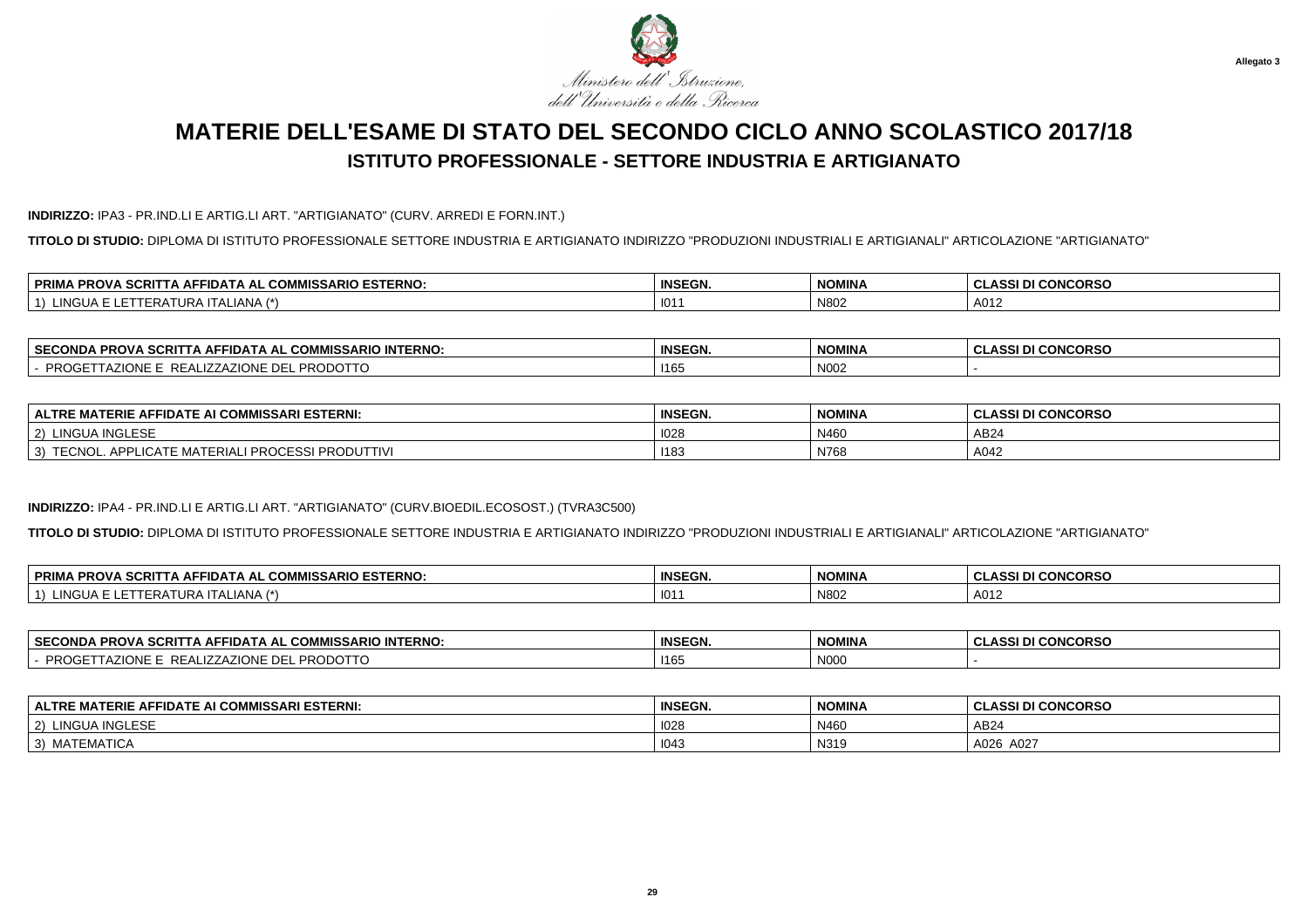

#### **INDIRIZZO:** IPAR - PROD.INDUST.LI ARTIG.LI "ARTIGIANATO"(CURV. METALLI-OREFICERIA)

**TITOLO DI STUDIO:** DIPLOMA DI ISTITUTO PROFESSIONALE SETTORE INDUSTRIA E ARTIGIANATO INDIRIZZO "PRODUZIONI INDUSTRIALI E ARTIGIANALI" ARTICOLAZIONE "ARTIGIANATO"

| . COMMISSARIO ESTERNO:<br><b>PRIMA</b><br>. SCRIT<br><b>PROVA</b><br>FIDA<br>$\mathbf{r}$<br>1 A A F | <b>INSEGN.</b> | <b>NOMINA</b> | <b>I CONCORSO</b><br>ULASSI DI ∩∕ |
|------------------------------------------------------------------------------------------------------|----------------|---------------|-----------------------------------|
| ING<br>- 12<br><b>AIVA</b>                                                                           | 101            | N80.          | A012                              |

| <b>SECONDA</b><br><b>IISSARIO INTERNO:</b><br><b>PROVA SCRIT</b><br>$\sim$<br>$\ldots$ A AFFIDATA AL $\sim$<br>AL GUI | <b>INSEGN.</b> | <b>NOMINA</b> | <b>CONCORSO</b><br>$\sim$<br>uladai |
|-----------------------------------------------------------------------------------------------------------------------|----------------|---------------|-------------------------------------|
| ומחח<br>71011<br>…∟IZZAZIONE DEL PE<br><b>PRO</b><br>ו ∆ = כ<br>RODOTTO<br>LIUNE -<br>$\mathbf{A}$<br>. .<br>$\cdots$ | 1165           | N813          |                                     |

| <b>FIDATE AI COMMISSARI ESTERNI:</b><br>'ERIE AI<br>--<br><b>ALTRE</b><br>. A E<br>MA                           | <b>INSEGN.</b> | <b>NOMINA</b>                     | <b>I CONCORSO</b><br><b>ASSIT</b><br>. GLAJJI DI |
|-----------------------------------------------------------------------------------------------------------------|----------------|-----------------------------------|--------------------------------------------------|
| A INGLESE<br>$ 2\rangle$<br>LINGUA                                                                              | 1028           | N460                              | AB24                                             |
| <b>I PRODUTTIVI</b><br><b>PROCE</b><br>ESSI<br><b>APPI</b><br><b>TE MATERIAL</b><br>3)<br>EUNU<br><b>LIUAIF</b> | 1183           | N <sub>104</sub><br><b>INO IS</b> | A002<br>A042                                     |

#### **INDIRIZZO:** IPLI - PROD.INDUST.LI E ARTIGIAN. ART. "ARTIGIANATO" - SPER. LIUTERIA (CRTF008012)

**TITOLO DI STUDIO:** DIPLOMA DI ISTITUTO PROFESSIONALE SETTORE INDUSTRIA E ARTIGIANATO INDIRIZZO "PRODUZIONI INDUSTRIALI E ARTIGIANALI" ARTICOLAZIONE "ARTIGIANATO"

| <b>、SCRIT</b><br><b>PRIM</b><br><i>I</i> IISSARIO ESTERNO:<br><b>COMMICS</b><br>AFFIDAT≀<br><b>PROVA</b><br>.<br>AL<br><b>UUNIV</b><br>. н | <b>INSEGN.</b> | <b>NOMINA</b> | I CONCORSO<br>.001E.<br>$\sim$<br>333 L<br>◡ |
|--------------------------------------------------------------------------------------------------------------------------------------------|----------------|---------------|----------------------------------------------|
| i INGUA<br>IANA<br>$\mathcal{L}$<br>FRA<br>URA.<br><u> ப</u><br>$\overline{\phantom{a}}$<br>. .                                            | 101            | N802          | A012                                         |

| <b>SECONDA</b><br>$-0.02$<br>CRIT<br><b>INTERNO:</b><br>L COMMISSARIO<br><b>\ AFFIDATA AL</b><br>-ru | <b>INSEGN.</b> | <b>NOMINA</b> | I DI CONCORSO<br>.<br>$\sim$<br>ULA. |
|------------------------------------------------------------------------------------------------------|----------------|---------------|--------------------------------------|
| ABOR <sub>r</sub><br>.<br>I ORIO DI LIUTERIA                                                         | 133.           | N834          |                                      |

| <b>ALTRE MATERIE AFFIDATE AI COMMISSARI ESTERNI:</b>                                         | <b>INSEGN.</b> | <b>NOMINA</b> | ASSI DI CONCORSO<br>ノ∟冖៶ |
|----------------------------------------------------------------------------------------------|----------------|---------------|--------------------------|
| LINGUA INGLESE<br>$\sim$<br>-2)                                                              | 1028           | N460          | AB24                     |
| <b>MUSICAL</b><br>، E DEGL<br>⊥LLA MUSICA <sup>r</sup><br>STORIA DE'<br>STRI<br><b>UMENT</b> | 133            | N837          | A029                     |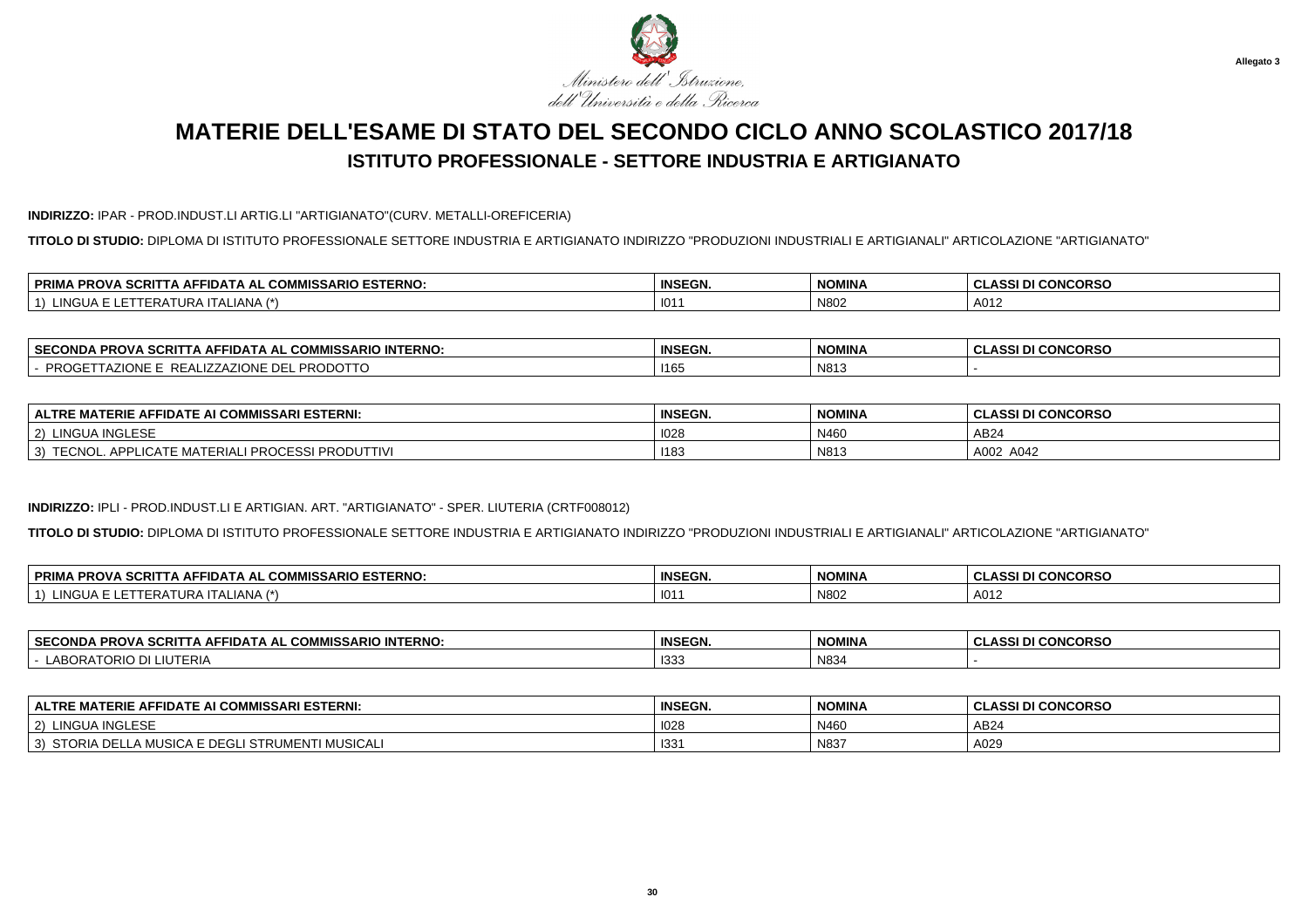

#### **INDIRIZZO:** IPAN - PROD.INDUST.LI E ARTIG.LI OPZ."COLTIVAZ.LAVOR.MATERIALI LAPIDEI"

**TITOLO DI STUDIO:** DIPLOMA DI ISTITUTO PROFESSIONALE SETTORE INDUSTRIA E ARTIGIANATO INDIRIZZO "PRODUZIONI INDUSTRIALI E ARTIGIANALI" OPZIONE "COLTIVAZIONE E LAVORAZIONE DEIMATERIALI LAPIDEI"

| L COMMISSARIO ESTERNO:<br><b>PRIMA</b><br><b>A SCRITTA AFF</b><br><b>PROVA</b><br>TIDATA AL | <b>INSEGN.</b> | NOMINA | <b>I CONCORSO</b><br><b>CLASSI DI</b> ان |
|---------------------------------------------------------------------------------------------|----------------|--------|------------------------------------------|
| <b>ING</b><br>`ALIANA`<br>$\overline{A}$                                                    | 101            | N80    | A012                                     |

| <b>TERNO</b><br><b>SECONDA</b><br>. SCRIT<br>COMMICC.<br><b>AFFIDAT</b><br>$\sim$ ADIO INTT<br>. DD <i>r</i><br>$\mathbf{r}$<br><b>PRUVA</b><br><b>UUMMIJJ</b> JA<br>- | <b>INSEGN.</b> | <b>NOMINA</b> | I CONCORSO<br><b>CLASSI</b> |
|------------------------------------------------------------------------------------------------------------------------------------------------------------------------|----------------|---------------|-----------------------------|
| <b>710115</b><br><b></b><br>PRO<br>--<br>' Ρk.<br>.RF<br><b>UZIUNE</b><br>–∪NLF<br>$\cdot$ . $\cup$ $\cup$ $\cdot$<br>. .                                              | 130            | N83           |                             |

| : MATERIE AFFIDATE AI COMMISSARI ESTERNI:<br><b>ALTRI</b>                               | <b>INSEGN.</b>   | <b>NOMINA</b> | <b>CONCORSO</b><br>$\sim$<br>.001 <sub>0</sub><br>∴ ULAN∵<br>833 L |
|-----------------------------------------------------------------------------------------|------------------|---------------|--------------------------------------------------------------------|
| <b>INGLESE</b><br>' INGUA                                                               | 1028             | N460          | AB <sub>2</sub>                                                    |
| .GESTIONE<br><b>TEON</b><br>.PROD.VI<br>-<br>~<br>PLIC.MATERIA.PROC.<br>TEUNU.<br>- VIV | 130 <sub>0</sub> | N768          | A042                                                               |

#### **INDIRIZZO:** IPT2 - MANUTENZIONE E ASSISTENZA TECNICA (F.PROV TRENTO)

**TITOLO DI STUDIO:** DIPLOMA DI ISTITUTO PROFESSIONALE SETTORE INDUSTRIA E ARTIGIANATO INDIRIZZO "MANUTENZIONE E ASSISTENZA TECNICA"

| 'A SCRIT<br><b>PRIM</b><br><b>INTERNO.</b><br><b>PROV</b><br>$\mathbf{A}$ $\mathbf{B}$<br>I I A AFFIDA I<br>'MIS<br>. MM<br>וואו | <b>INSEGN.</b> | <b>NOMINA</b> | <b>I CONCORSC</b><br>A CC'<br>$\ddot{\phantom{1}}$<br>ULAJJ.<br>. . |
|----------------------------------------------------------------------------------------------------------------------------------|----------------|---------------|---------------------------------------------------------------------|
| INGUA<br>4 <sup>2</sup><br>.<br>$\cdot$ i Aliana $\prime$<br>---                                                                 | 101            | N54'          |                                                                     |

| <b>SECOND∤</b> '<br><b>ESTERNO:</b><br><b>SCRI</b><br><b>MICC</b><br>IMISSARIO<br><b>PROVA</b><br>ا ا هدا هن<br>. .<br>Nija<br>۱۷۱ ک | <b>INSEGN.</b> | <b>NOMINA</b> | <b>CLASSI DI CONCORSO</b> |
|--------------------------------------------------------------------------------------------------------------------------------------|----------------|---------------|---------------------------|
| TTRONICA<br>.NI<br>'NU                                                                                                               | $ 12\rangle$   | N89           | A040                      |

| E MATERIE AFFIDATE AI COMMISSARI ESTERNI:<br><b>ALTRE</b> | <b>INSEGN.</b> | <b>NOMINA</b> | <b>CLASSI DI CONCORSO</b> |
|-----------------------------------------------------------|----------------|---------------|---------------------------|
| UA INGLESE<br>LINGU/<br>$'$ 2)                            | 1028           | N460          | AB24                      |
| HINE ED ENERGIA<br>MECCANICA,<br>3)<br>MACCH              | 1161           | N894          | A042                      |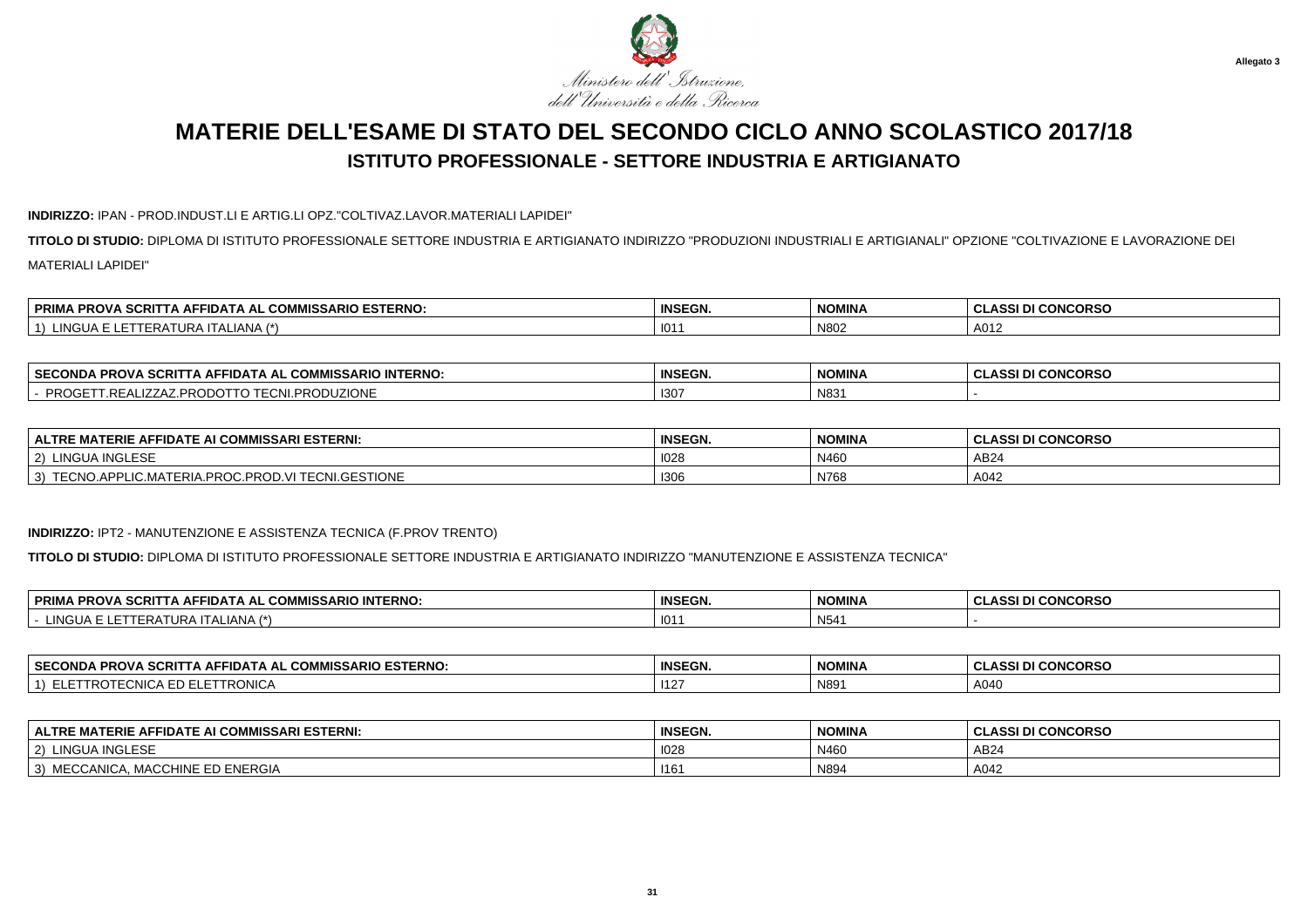

#### **INDIRIZZO:** IPT4 - PROD.INDUSTR.LI E ARTIGIANALI ART."ARTIGIANATO"(F.PROV TRENTO)

**TITOLO DI STUDIO:** DIPLOMA DI ISTITUTO PROFESSIONALE SETTORE INDUSTRIA E ARTIGIANATO INDIRIZZO "PRODUZIONI INDUSTRIALI E ARTIGIANALI" ARTICOLAZIONE "ARTIGIANATO"

| CCDIT<br><b>COMMISSARIO</b><br><b>'IO INTERNO.</b><br>∣ PRIMA<br>ווטי<br>FFIDA<br>\ AL<br>. Аг<br>. SURII<br>אשי | <b>INSEGN.</b> | <b>NOMINA</b>       | <b>I CONCORSO</b><br>1221<br>8551 |
|------------------------------------------------------------------------------------------------------------------|----------------|---------------------|-----------------------------------|
| <b>INGUA</b><br>ITALIANA<br>- 1*<br>FR/<br>1 U D A 1                                                             | . 101          | $\mathbf{A}$<br>N54 |                                   |

| <b>SECC</b><br>. COMMISSARIO ESTERNO:<br>$\sim$<br><b>PROVA SCRI</b><br>ECONDA<br>-IDA I A AL | <b>INSEGN.</b> | NOMINA | <b>CONCORSC</b><br>$\sim$<br>. VECI L<br>533 L<br>◡└ |
|-----------------------------------------------------------------------------------------------|----------------|--------|------------------------------------------------------|
| ANIZZAZIONE<br>$\sim$<br>ORGA"<br>LIUNE.<br>.<br><u>_ _ _</u>                                 | 118'           | N769   | $\Lambda$ $\Omega$<br>$\overline{a}$<br>− 1 4 −      |

| <b>FIDATE AI COMMISSARI ESTERNI:</b><br><b>TERIE A.</b><br>. .<br><b>ALTRE</b><br>Δ⊢<br>MAI | <b>INSEGN.</b> | <b>NOMINA</b> | <b>I CONCORSO</b><br>30015<br>$\sim$<br>833 U<br>◡ |
|---------------------------------------------------------------------------------------------|----------------|---------------|----------------------------------------------------|
| <b>AINGLESF</b><br>LINGU/<br>(2)                                                            | 1028           | N460          | AB <sub>24</sub>                                   |
| $\sim$ $\sim$<br><b>FISICA APPL.</b><br>3)<br>LICATA -                                      | 1340           | N381          | A020                                               |

#### **INDIRIZZO:** IPB6 - MANUTENZIONE E ASSISTENZA TECNICA (F.PROV BOLZ.TED)

**TITOLO DI STUDIO:** DIPLOMA DI ISTITUTO PROFESSIONALE SETTORE INDUSTRIA E ARTIGIANATO INDIRIZZO "MANUTENZIONE E ASSISTENZA TECNICA"

| <b>PRIM</b><br><b>SCRIT</b><br><b>ESTERNO</b><br>COMMICS.<br><b>IISSARIO</b><br><b>PROVA</b> .<br>$\cdot$ FFIDA.<br>ΑL<br>- wuwe<br>יי | <b>INSEGN</b> | <b>NOMINA</b> | I DI CONCORSO<br>$\mathbf{A}$<br><b>ULAJJI</b> |
|----------------------------------------------------------------------------------------------------------------------------------------|---------------|---------------|------------------------------------------------|
| INGUA<br>$\overline{\phantom{a}}$<br>FRA<br>IANA<br>URA<br><u>д</u><br>$\sqrt{ }$                                                      | N917          |               | $\sim$<br>$. \overline{AD}$                    |

| <b>SECC</b><br>---<br>$^{\circ}$ and $\sim$<br>יים<br>. PROV<br>IN AIAN<br>. SURI.<br>™WISSARIU .<br>'INIERNU.<br>uur | <b>INSEGN.</b> | <b>NOMINA</b> | $\cdots$<br>שטטאאנ<br>u<br>w<br>-331 |
|-----------------------------------------------------------------------------------------------------------------------|----------------|---------------|--------------------------------------|
| ``<br><b>A</b><br>ר ובויר איז ויי<br>וצונ<br>an Uli<br>IVI.<br>ורהרה<br>r<br>.                                        | N91            |               |                                      |

| E AFFIDATE AI COMMISSARI ESTERNI:<br><b>ALTRE MATERIE</b> | <b>INSEGN</b> | <b>NOMINA</b> | <b>I CONCORSO</b><br><b>ASSI DI</b> |
|-----------------------------------------------------------|---------------|---------------|-------------------------------------|
| SECONDA LINGUA ITALIANO<br>$\sim$                         | N896          |               | A012                                |
| <b>MATEMATICA</b><br>$\sim$<br>ັບເ                        | 1043          | N569          | A026                                |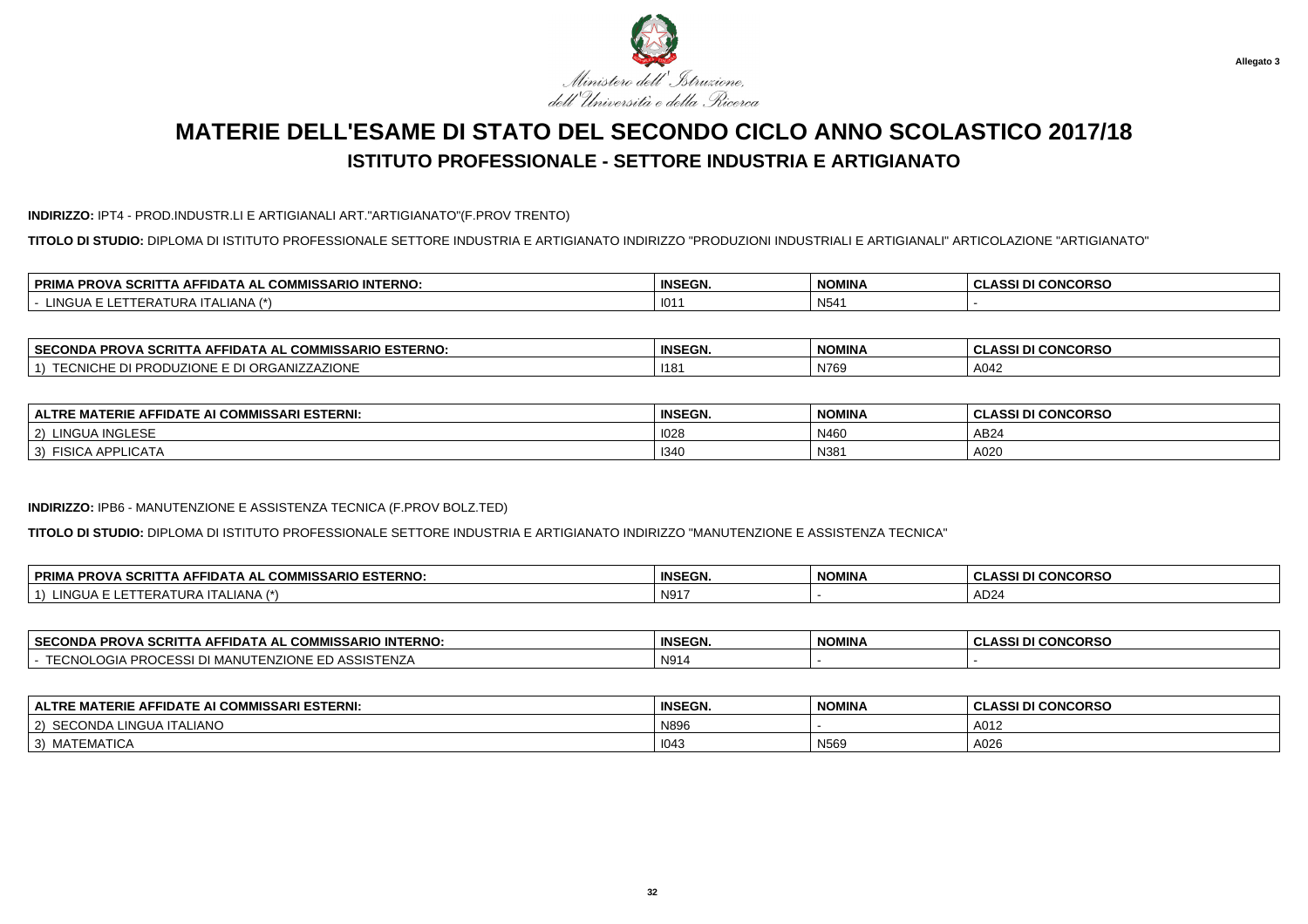

#### **INDIRIZZO:** IPB7 - PRODUZIONI INDUSTRIALI ARTIGIANALI ART."INDUSTRIA" (F.PROV BOLZ.TED)

**TITOLO DI STUDIO:** DIPLOMA DI ISTITUTO PROFESSIONALE SETTORE INDUSTRIA E ARTIGIANATO INDIRIZZO "PRODUZIONI INDUSTRIALI E ARTIGIANALI" ARTICOLAZIONE "INDUSTRIA"

| ----<br><b>COMMISSARIO ESTERNO:</b><br><b>PRIM</b><br>ווטי<br><b>AFFIDA</b><br>\ AL<br>. JURII<br>אשי | <b>INSEGN.</b> | <b>NOMINA</b> | <b>I CONCORSO</b><br><b>ACCI</b><br>8551 |
|-------------------------------------------------------------------------------------------------------|----------------|---------------|------------------------------------------|
| 11121<br>TALIANA.<br>NGUA<br>. .<br>ERF<br>UNA                                                        | 1 N91          |               | $\sqrt{2}$<br>. ADZ4                     |

| ⊣ SEC∩<br>COMMISSARIO<br><b>INTERNO:</b><br>opov<br>=CONDA<br>IDA I A AL<br>- JURIT<br>7 N U | <b>INSEGN.</b>   | NOMINA | <b>CONCORSO</b><br>.001<br>8331 |
|----------------------------------------------------------------------------------------------|------------------|--------|---------------------------------|
| - / N<br>PR.<br>DD.<br>ЛJ<br><b>IIV</b><br>.<br>.                                            | N90 <sup>-</sup> |        |                                 |

| E MATERIE AFFIDATE AI COMMISSARI ESTERNI:<br><b>ALTRE</b> | <b>INSEGN.</b> | <b>NOMINA</b> | <b>I CONCORSO</b><br>. ASSI P<br>יי וחן ופפאדור ו |
|-----------------------------------------------------------|----------------|---------------|---------------------------------------------------|
| SECONDA LINGUA ITALIANO<br>2)                             | N89            |               | A012                                              |
| MATEMATICA<br>$\vert 3 \rangle$                           | 1043           | N569          | A026                                              |

#### **INDIRIZZO:** IPB8 - PRODUZIONI INDUSTRIALI ARTIGIANALI ART."ARTIGIANATO" (F.PROV BOLZ.TED)

**TITOLO DI STUDIO:** DIPLOMA DI ISTITUTO PROFESSIONALE SETTORE INDUSTRIA E ARTIGIANATO INDIRIZZO "PRODUZIONI INDUSTRIALI E ARTIGIANALI" ARTICOLAZIONE "ARTIGIANATO"

| <b>PRIMA</b><br><b>DIO ESTERNO.</b><br>$\sim$<br>$P^{\text{max}}$<br>$\sim$<br><b>"ISSARI\</b><br>\ SCRITTA AFI<br><b>PROVA</b><br><b>HIDAIA</b><br>IA AL<br>w | <b>INSEGN.</b>   | NOMINA | <b>II CONCORSO</b><br>$\sim$<br>A CCI P<br>- GLAJJI DI |
|----------------------------------------------------------------------------------------------------------------------------------------------------------------|------------------|--------|--------------------------------------------------------|
| _INGU<br>√∟IANA<br>∴A ITAL∶<br>.<br>╶╿┡┡┢<br>,,,,,,                                                                                                            | N91 <sup>-</sup> |        | AD <sub>24</sub>                                       |

| <b>SECONDA</b><br>$\mathsf{C}\mathsf{R}$ ITTA .<br><b>INTERNO:</b><br><b>AL COMMISSARIO</b><br>A AFFIDATA AL<br>rru.                                    | <b>INSEGN.</b>  | <b>NOMINA</b> | <b>CONCORSO:</b><br>$\cdots$<br>133 U<br>u<br>w |
|---------------------------------------------------------------------------------------------------------------------------------------------------------|-----------------|---------------|-------------------------------------------------|
| .000<br>PROGF <sup>*</sup><br>$\cdots$ $\sim$<br>$\sim$ $\sim$<br><b>NIF</b><br>וני<br>PLUGIE E REZ<br>וש∆<br>11 I I<br><b>NUL</b><br>ᄂᇅ៶<br>1 N L<br>ᆞ | N <sub>03</sub> |               |                                                 |

| E AFFIDATE AI COMMISSARI ESTERNI:<br><b>ALTRE MATERIE</b> | <b>INSEGN</b> | <b>NOMINA</b> | <b>I CONCORSO</b><br><b>ASSI DI</b> |
|-----------------------------------------------------------|---------------|---------------|-------------------------------------|
| SECONDA LINGUA ITALIANO<br>$\sim$                         | N896          |               | A012                                |
| <b>MATEMATICA</b><br>$\sim$<br>ັບເ                        | 1043          | N569          | A026                                |